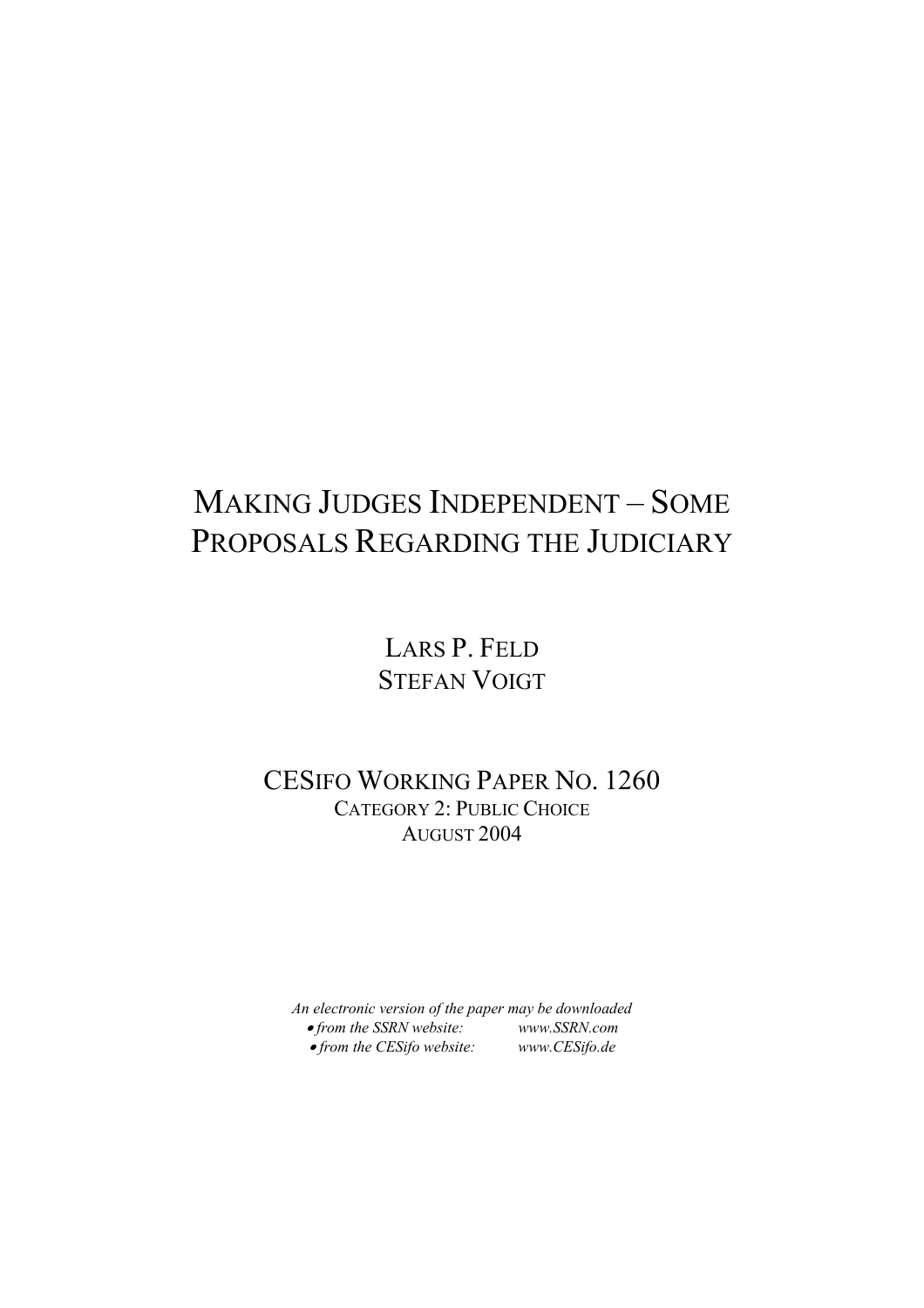### MAKING JUDGES INDEPENDENT – SOME PROPOSALS REGARDING THE JUDICIARY

### Abstract

It is argued that an independent judiciary is a necessary condition for both individual liberty and economic prosperity. After having surveyed the literature dealing with how to arrange for an independent judiciary, the authors derive some additional policy implications by drawing on two indicators of judicial independence (JI) recently introduced by them. De facto JI has a robust and highly significant impact on economic growth. Individual components of both de jure and de facto JI on economic growth are estimated for their impact on economic growth. Additionally, the effects of other institutional arrangements such as presidential vs. parliamentary systems are inquired into.

JEL Code: H11, K40, O40, P51.

Keywords: judicial independence, constitutional design, positive constitutional economics, economic growth.

*Lars P. Feld Philipps-University of Marburg Public Finance Group Am Plan 2 35037 Marburg (Lahn) Germany feld@wiwi.uni-marburg.de* 

*Stefan Voigt Economic Policy Economics Department University of Kassel Nora-Platiel-Str. 4-6 34109 Kassel Germany voigt@wirtschaft.uni-kassel.de* 

The authors would like to thank the participants of the SNS Conference on Constitutional Design, in particular Roger Congleton and Torsten Persson, for stimulating suggestions; the support of the Gesellschaft für technische Zusammenarbeit (GTZ) in collecting data is gratefully acknowledged.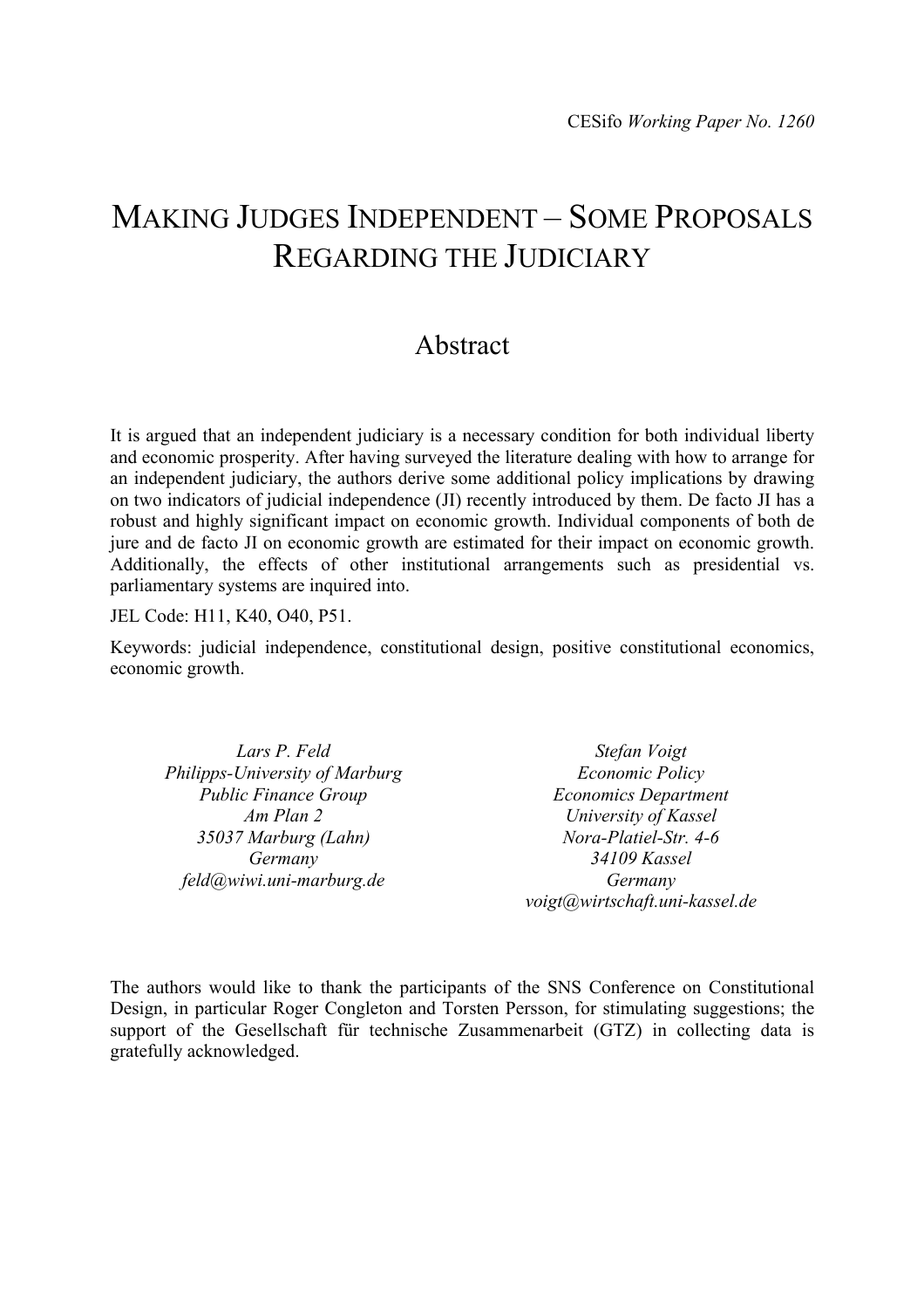#### **1 Introduction**

l

The judiciary has frequently been called "the least dangerous branch" (e.g. Hamilton 1787/1961, Federalist Paper #78). This evaluation might be one reason why the judiciary is rarely moved to center stage during discussions concerning issues of constitutional design. To give just one example: in his treatise on "Comparative Constitutional Engineering", Sartori (1994) deals extensively with electoral systems (majoritarian vs. proportional) as well as with the modus of electing the executive (presidential vs. parliamentary systems) but the term "judiciary" does not even appear in the index.

It has, however, been hypothesized that judicial independence (JI) is one central aspect in the proper functioning of the judiciary as part of the concept of separation of powers as it has been developed by Montesquieu and further concretized by Hamilton, Madison, and Jay, the authors of the Federalist Papers. Feld and Voigt (2003) have recently presented two indicators that aim at making judicial independence measurable. Their first indicator deals with *de jure* independence, i.e. the independence of the courts as it can be deduced from legal documents. Their second indicator deals with *de facto* independence, i.e. the degree of independence that the courts factually enjoy. Estimating the impact of JI on economic growth, Feld and Voigt (2003) find that while *de jure* JI does not have an impact on economic growth, *de facto* JI positively influences real GDP per capita growth in a sample of 56 countries. The impact of *de facto* JI on economic growth is robust to outliers, to the inclusion of several additional economic, legal and political control variables and to the construction of the index. The authors thus conclude that judicial independence matters for economic growth.

If JI matters for growth, economists will be ready to rethink its role when discussing issues of constitutional design. Accordingly, the main question of this paper is to ask what components of *de jure* and *de facto* JI are particularly conducive to economic growth and how they interact with the constitutional and legal environment in the different countries.<sup>1</sup> This investigation is based on a cross section of 73 countries extending the Feld and Voigt (2003) data set. In a first step, we replicate the result of the former paper – namely that JI matters for economic growth – for the extended data set. In a second step, we inquire into the effects of the organizational structure of the judiciary. In a third step it is asked whether institutional arrangements that are not part of the judiciary themselves have an impact on economic growth and whether there is an interaction of other constitutional and legal provisions with JI. We find

<sup>&</sup>lt;sup>1</sup> The World Bank has been involved in a number of programs dealing with similar, yet not identical goals: whereas our interest focuses on the independence of the judiciary from the other two government branches, the World Bank has often put emphasis on the efficiency of the court system. Dakolias (1999) has explained that efficiency-enhancing measures within the judiciary can be kicked off without having to wait for the consent of the other government branches. A more recent description of the World Bank's activities can be found in a recent edition of the World Development Report (2002, especially chapter 7).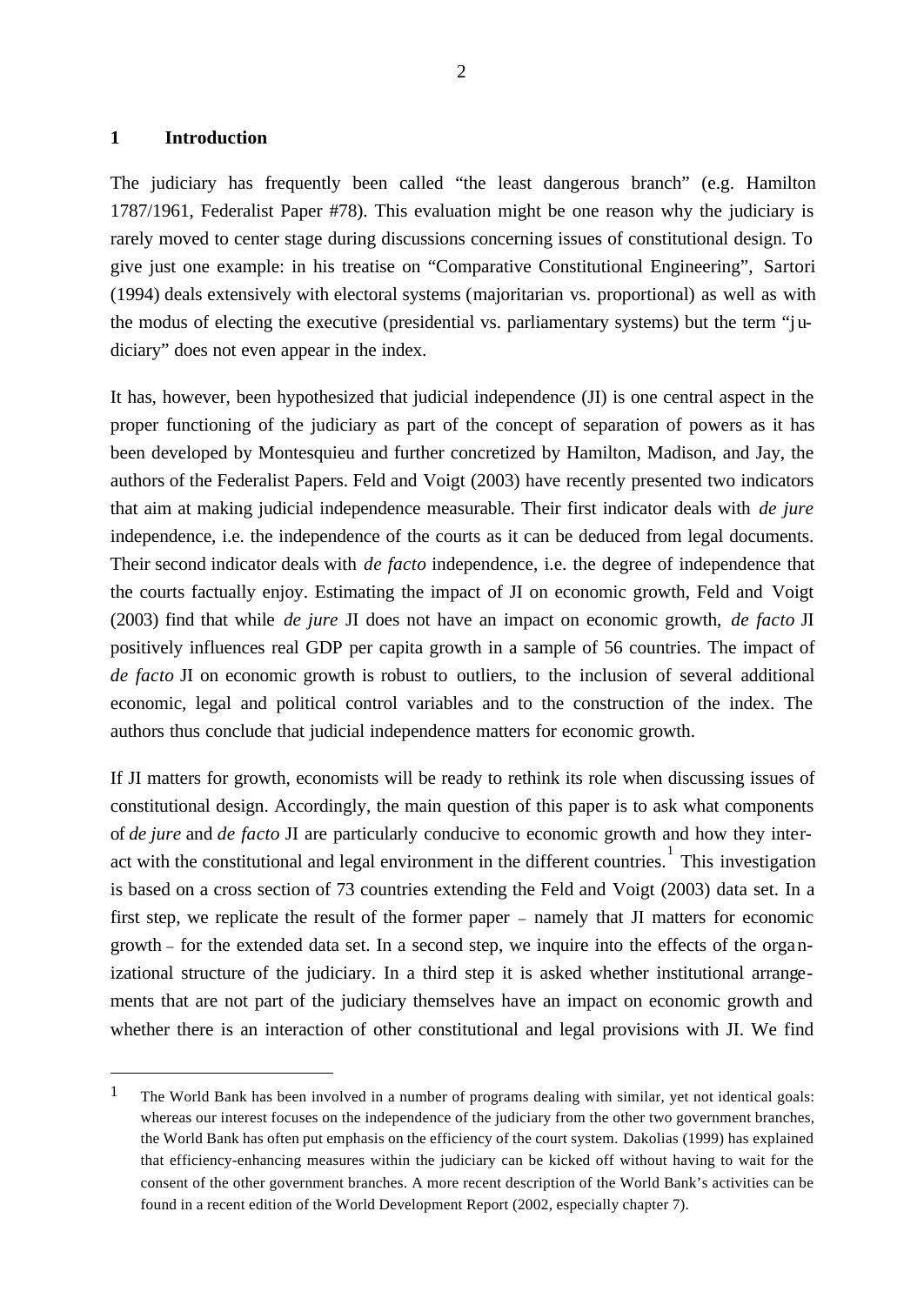that *de facto* JI has a robust and highly significant positive impact on economic growth. Looking at the components of *de jure* JI, the specification of the procedures, of the accessibility and of the term length of highest court judges in the constitution show a modestly significant positive impact on economic growth, while a wide accessibility of the highest court as well as the highest court's power for constitutional review are negatively affecting economic growth. The other components of *de jure* JI do not appear to have an impact. With respect to *de facto* JI, no deviations from 'normal' average term length, low numbers of changes of the number of judges since 1960 and a competitive income of judges are the main factors influencing growth. With regard to the impact of the organizational structure of the courts on economic growth, we find no significant differences between courts organized as constitutional courts and courts organized differently. Concerning the additional constitutional and legal environment, our results indicate that the positive impact of *de facto* JI on economic growth is stronger in presidential than in parliamentary systems as well as in systems with a high extent of checks and balances. *De facto* JI appears to be effective independent of the age of a constitution. On the contrary, if a state is able to implement *de facto* JI, countries with older constitutions have a slight, but significant growth disadvantage.

To non-economists, the approach taken in this paper might appear very odd: according to many, the primary function of the judiciary would be to enhance justice, fairness, or equity. Yet, these goals do not necessarily conflict with economic growth. If the degree to which these other goals are realized can be kept constant and different institutional arrangements promise different levels of growth or per capita income, it makes sense to argue in favor of the implementation of those institutional arrangements that are most conducive to economic growth. In this paper, we are concerned with the economic consequences of institutional choices regarding the judiciary broadly conceived. It is thus a positive paper. As long as the underlying goal – economic growth – is shared, it can easily be turned into constitutional advice. The choice of institutional arrangements itself will, however, not be endogenized. We are thus not concerned with possible reasons of constitution-makers to choose different institutional arrangements with regard to the judiciary (for this question, see Landes and Posner 1975, Ramseyer 1994, and Ginsburg 2002).

The remainder of the paper is organized as follows: in the next section, there will be a short review of the existing literature, section 3 presents a number of hypotheses concerning the effects of JI, judicial structure and the structure of state organization on economic growth, the fourth section contains the description of our data set as well as own estimations. In section 5, some preliminary conclusions regarding constitutional design are drawn, and section 6 concludes.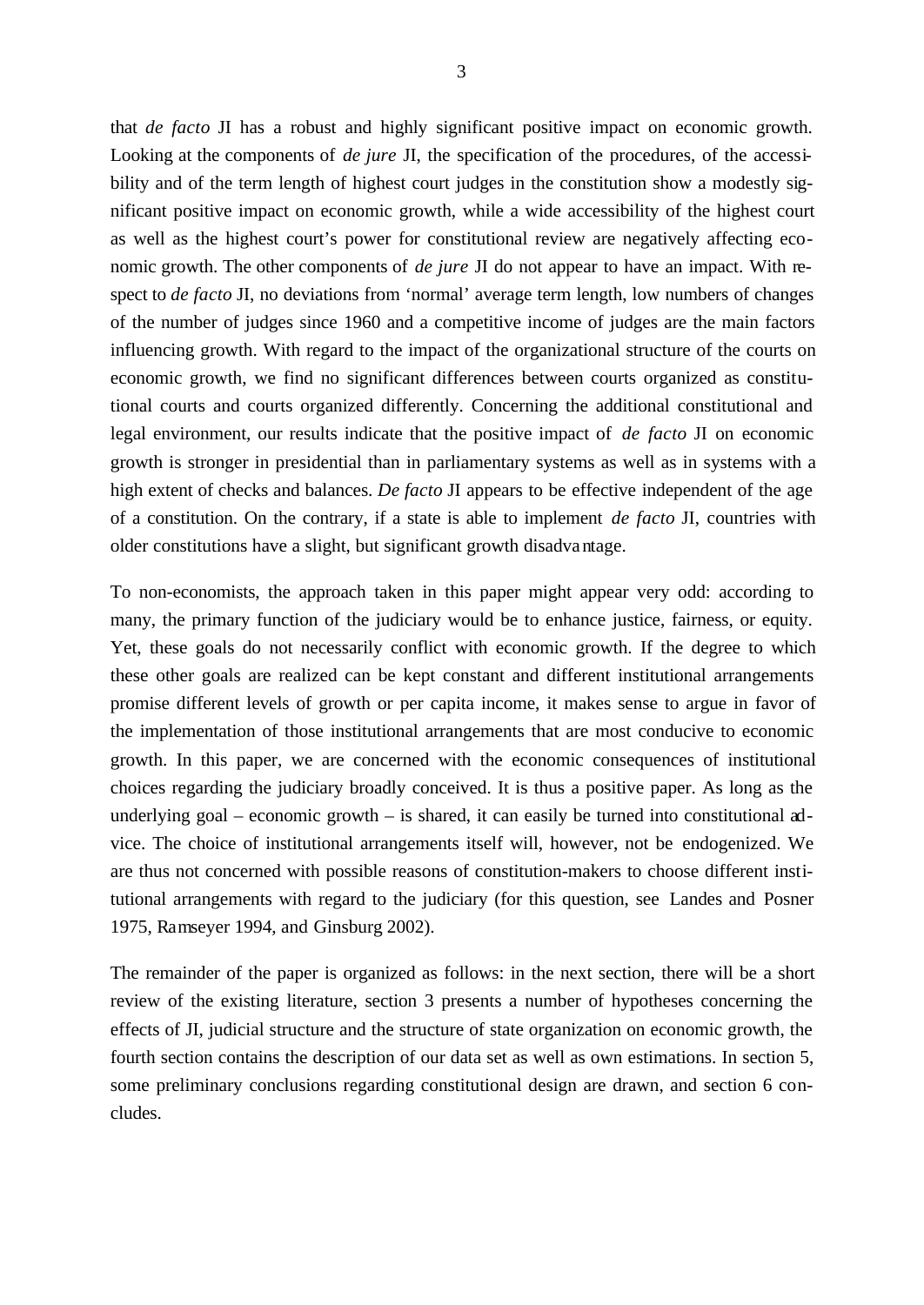#### **2 Survey of the Literature**

l

The focus of this paper is on constitutional design, i.e. on propositions how the constitution should be designed in order to reach some goals or values. We simply assume that the goal is a high growth rate of per capita income. We will thus not enter into any normative discourse about constitutional or societal goals. We conjecture – and set out to test – that judicial independence is conducive to economic growth. If this can be shown, we consider this as sufficient reason to establish an independent judiciary at the constitution-making stage (other normative arguments in favor of an independent judiciary will thus not be developed; for a contractarian argument in favor of JI, see, e.g., Congleton 2003). In addition, as Persson and Tabellini (2003) show, other constitutional arrangements such as the degree of checks and balances might – jointly with  $JI - also$  have an impact on economic growth, which is why we test for interaction effects. A diagrammatic description of the impact of judicial independence on economic growth can be found in *Figure 1*. In a sense, JI is here both a dependent and an independent variable: once the constitutional convention has made its choice, JI can be used as an independent variable to explain economic growth. But if the analysis of the choices of the constitutional convention were the target, JI would rather be a dependent variable. There have been attempts to deal with the judiciary from both angles.



Judicial independence has been analyzed as the amount of discretion that judges have at their disposal vis-à-vis representatives of other government branches by a research program dubbed positive political theory (surveyed by Weingast 1996). Papers originating from that program are usually based on spatial voting models that identify the ideal points of all relevant actors in issue space.<sup>2</sup> The amount of discretion that the judiciary has at its disposal depends on the exact location of the ideal points of the other actors. If it anticipates their loca-

<sup>&</sup>lt;sup>2</sup> There are models on judicial discretion in statutory interpretation (e.g. Ferejohn and Weingast 1992) and on the reactions of the legislature (e.g. Gely and Spiller 1990). Others have analyzed the relationship between Congress and bureaucracy extensively (McCubbins and Schwartz 1984, McCubbins, Noll, Weingast 1987, 1989; Moe 1990; Macey 1992; Zeppos 1993). There is plenty of institutional detail in these models. This, however, is also one of their weaknesses as they are almost exclusively focus on the U.S.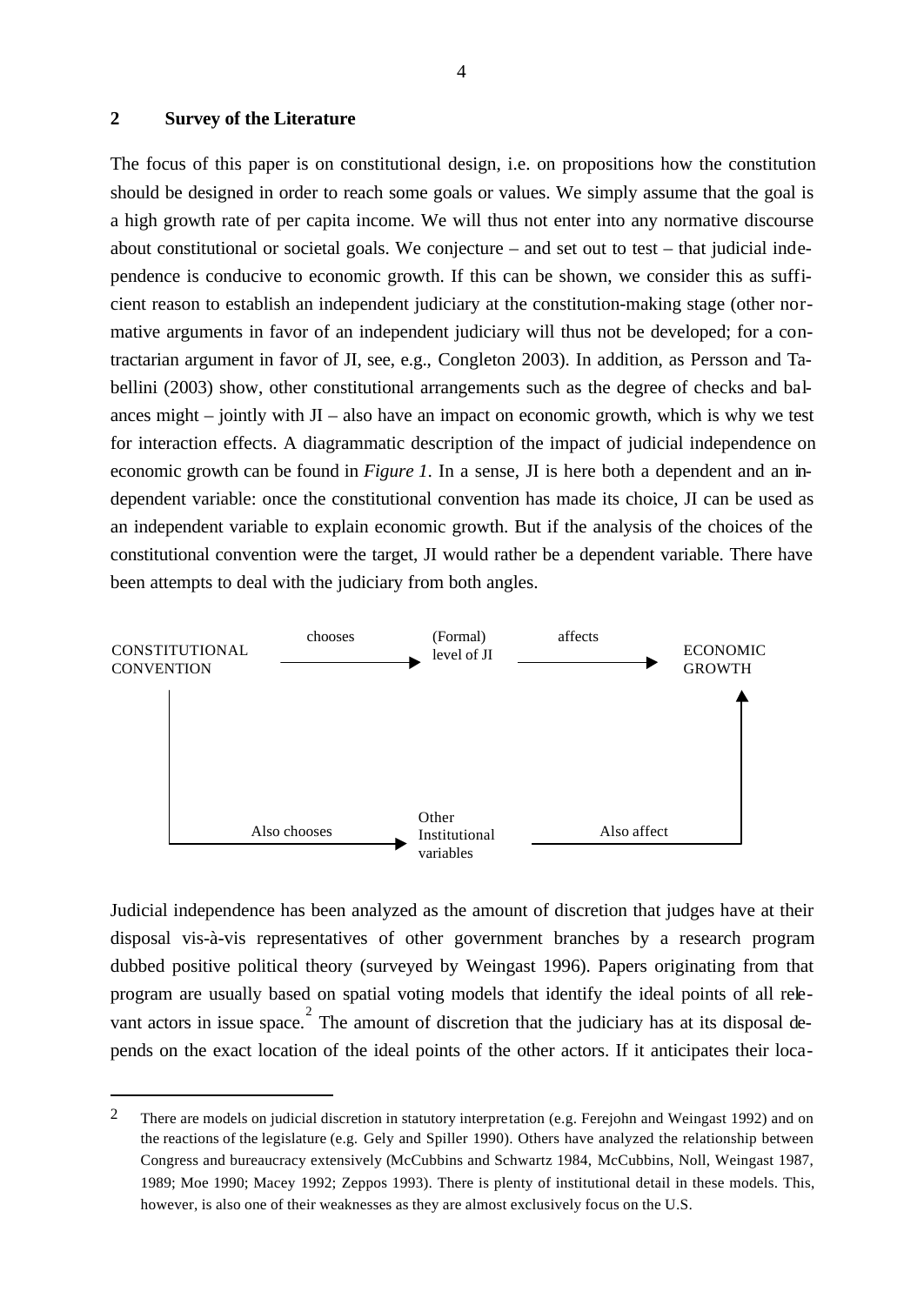tions correctly, it can make a decision that maximizes its own utility subject to the relevant constraints, i.e. (i) the danger of being overridden by fresh legislation that would be passed through the legislature or (ii) by having its dicta ignored by the executive. These models particularly focus on the power game played between representatives of the various government branches. The degree of independence is not completely determined by institutional provisions (such as the number of chambers needed to press fresh legislation, required supermajorities etc.) but also by the current preferences of those politicians currently holding office. This is why empirical studies based on that approach have focused on the change of the level of judicial independence within a single country over time (Chavez, Ferejohn and Weingast 2003 apply the approach to the U.S. and to Argentina over long periods of time). Using these models empirically is, however, a very tricky business as the relevant dimensions of many issues are everything but obvious and the ideal points of many actors difficult to identify.

In her paper on "the budget as a signaling device", Toma (1991) has analyzed one channel through which the other branches can communicate their (dis-)content with the decisions of the Supreme Court, namely by increasing or decreasing the Court budget. Judicial independence can here be interpreted to be the dependent variable as the functioning of the Court depends on the budget it can spend. Hanssen (2002) has recently tested two predictions first generated by Ramseyer (1994), namely that judicial independence will be higher (i) if politicians fear to lose power and (ii) the farther the ideal points of the rival parties are apart. Using judicial retention procedures as the proxy for judicial independence, he finds empirical support for these hypotheses in his analysis of panel data covering the U.S.-states between 1950 and 1990. In a number of papers, Ramseyer and Rasmusen have investigated the independence of the Japanese judiciary. Using personnel data on 276 judges, Ramseyer and Rasmusen (1997) present evidence that judges who decided a case against the government incurred the risk of being punished with less attractive posts. Ramseyer and Rasmusen (1999) extend that analysis by showing that Japanese judges who decide cases in favor of the government do better than those who favor taxpayers in two samples of 179 tax trial and 284 tax appeal cases. Obviously, judicial independence is endangered if the government is solely responsible for career developments of judges. This should particularly hold with respect to judges' reelection possibilities. With new and more detailed data, Ramseyer and Rasmusen (2001a) find however evidence that judges who enjoin the national government jeopardize their career: Judges who enjoined the national government received fewer administrative responsibilities. Finally, Ramseyer and Rasmusen (2001b) provide evidence for the hypothesis that the high Japanese conviction rates (over 99 percent) reflect case selection and low prosecutorial budgets instead of any pro-conviction bias at the judicial administrative office.

Besley and Payne (2003) have recently used a similar approach to explain differences in judicial behavior: they find that judges bring about decisions which favor important parts of the electorate as this might increase their chances of being re-elected. Differences in the institu-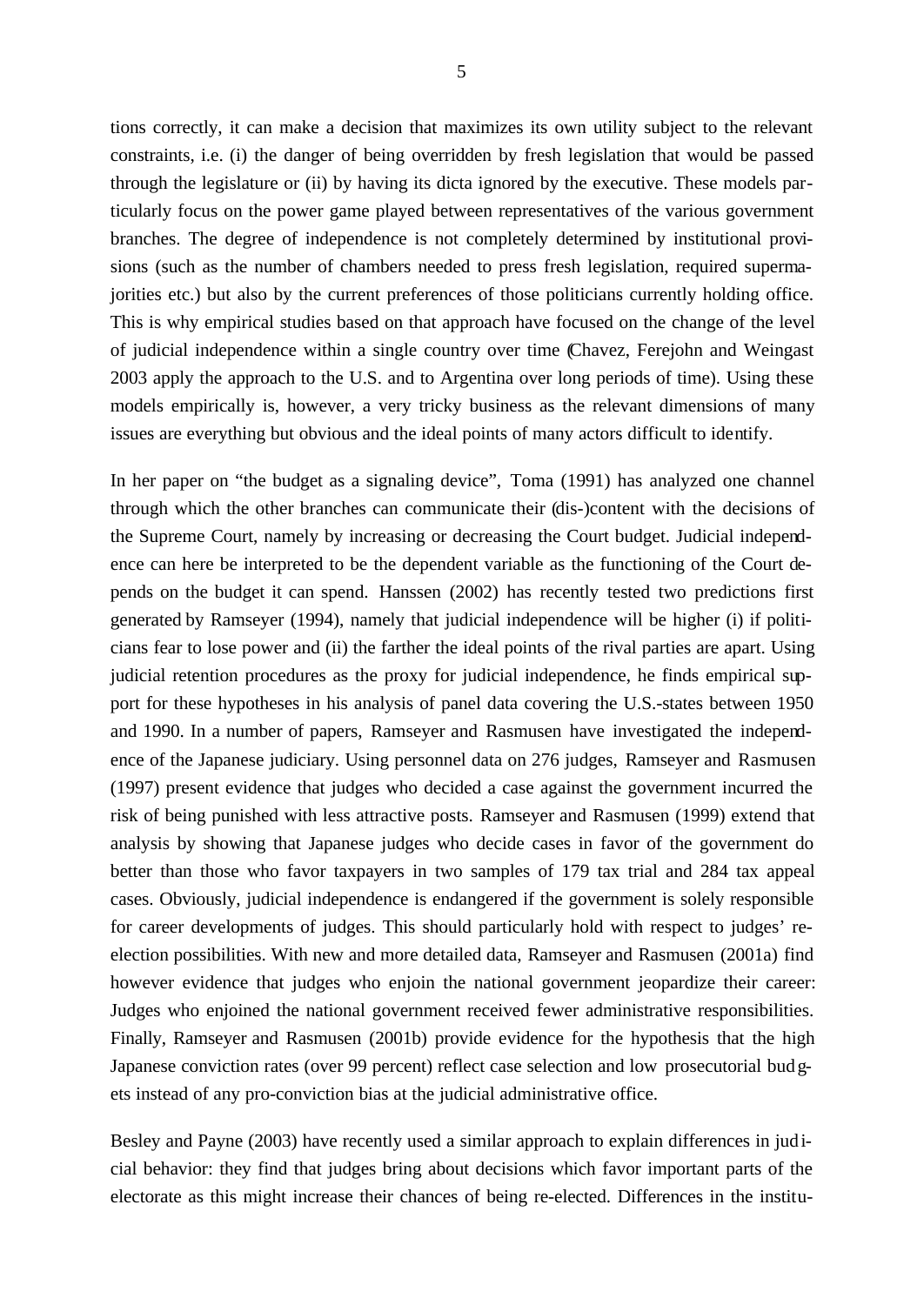tional arrangements of JI are used to explain differences in judicial decision-making. This is thus a study in which JI is the independent variable. La Porta, López-de-Silanes, Pop-Eleches, and Shleifer (2003) have recently come up with a measure for JI distinguishing an English from an American concept and have found that the English concept is a good predictor for economic freedom whereas the American one is a good predictor for political freedom. Yet, they have not tried to distinguish between JI as it is written in the books and as it is factually implemented. Neither of these two papers estimates the effects of JI on economic growth.

*Figure 1* indicates that it might also be useful to think about possible impacts of other institutional variables such as the separation of powers on economic growth. That the separation of powers serves to constrain government and to make citizens better off has been a commonplace for a long time. Yet, its economic analysis has only begun recently. Brennan and Hamlin (1994) observe that a strict separation of powers – as opposed to checks and balances, where the various branches check each other – can make citizens even worse off. Persson, Roland, and Tabellini (1997) find that the separation of powers can increase accountability of politicians vis-à-vis citizens. They also find that presidential systems can have an advantage over parliamentary ones with regard to accountability: this is the case if the president is elected directly, but the executive in parliamentary systems does not have to step down when there are legislative elections. In that case, there is an incentive for the two branches to collude, which would enable the executive to realize rents even after election day.

Both of these models deal with the relationship between executive, legislature and voters. In neither of them is the judiciary modeled as another agent that functions as a constraint on the executive or the legislature. Padovano, Sgarra, and Fiorino (2003) is an extension of the Persson et al. model that incorporates the judiciary as a fourth actor. They find that an independent judiciary improves accountability but that this is not the case for an accommodating judiciary. They conjecture that the likelihood that the three branches will collude (and that accountability will suffer) depends on the term-lengths of the three branches. With regard to the judic iary, they expect longer term lengths to lead to lower accountability – and less welfare.

Yet another way to approach the judiciary is to view it as a technical institution to which a limited range of competence is delegated. Although the rational choice analysis of delegation has recently boomed (see, e.g., Majone 1996 or Epstein and O'Halloran 1999, Voigt and Salzberger 2002 is an overview), path-breaking theoretical insights concerning the judiciary have not yet emerged. In a paper concerned with the accountability of both politicians and judges, Maskin and Tirole (2001) confirm conventional wisdom that technical issues are ill suited for the political process and that non-accountable officials should be given less discretion than their elected counterparts.

Although research into causes and effects of the judiciary are of rather recent vintage, constitution-makers have, of course, always dealt with the issue. The *locus classicus* for issues re-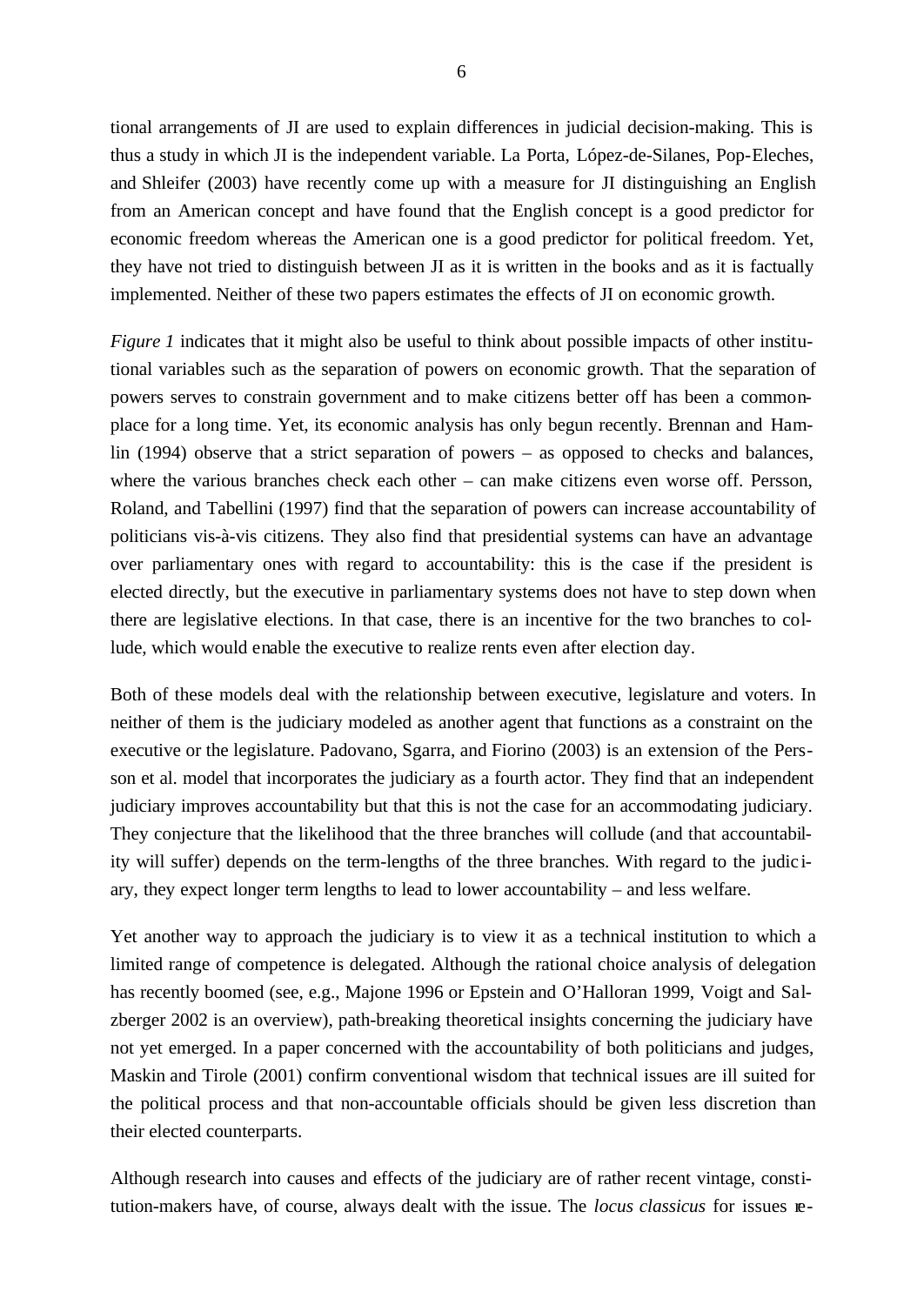garding the institutional structure of the judiciary is still the Federalist Papers. Federalist papers 78 and 79, both penned by Hamilton, contain a number of institutional provisions that are to safeguard the independence of the (federal) judges. In Federalist 78, Hamilton argues for life-tenure, discusses the competence of nominating and appointing judges and makes a point in favor of giving the courts the competence of judicial review.<sup>3</sup> Mueller (1996) has recently reiterated that point stressing that the competence of judicial review is logically necessary if the judiciary is to safeguard citizens from the other government branches. In Federalist 79, Hamilton pleads in favor of guaranteeing judges a non-decreasable income and of introducing a highly regulated – and thus difficult to misuse – impeachment procedure.

It is interesting to note that Mueller (1996) does not think that the institutional structure is sufficient to ensure a judiciary that is not only independent but also accountable to its principals, namely the citizens: "For these, one has to rely on the 'culture of the judiciary' and the great status (and possibly financial rewards) that surround it." This could mean that formal constitutional rules might not be sufficient to ensure an independent judiciary.

#### **3 Hypotheses on the Relationship Between Judicial Independence and Economic Growth**

#### **3.1 A Very General Argument**

l

JI implies that judges can expect their decisions to be implemented regardless of whether they are in the (short-term) interest of other government branches upon which implementation depends. It further implies that judges – apart from their decisions not being implemented – do not have to anticipate negative consequences as the result of their decisions, such as (a) being expelled, (b) being paid less, or (c) being made less influential. Three archetypical situations in which the independent judiciary plays a crucial role can be distinguished:

(1) In cases of conflict between private parties: If they had voluntarily entered into a contract and one of the contracting parties believes that the other side hasn't lived up to the contract, impartial dispute resolution can be important. As long as both sides expect the judiciary to be impartial and hence independent from pressure emanating from either of the contract partners or any other party, they can save on transaction costs while negotiating their contract. On average, lower transaction costs will lead to more welfare-enhancing transactions taking place.

(2) In cases of conflict between government and the citizens, the citizens are in need of an organization that can adjudicate who is right (who has acted according to the law). The judici-

 $3$  On appointment, see also Federalist Paper 51 written by James Madison: "In order to lay a due foundation for that separate and distinct exercise of the different powers of government, …, it is evident that each department should have a will of its own; and consequently should be so constituted that the members of each should have as little agency as possible in the appointment of the members of the others."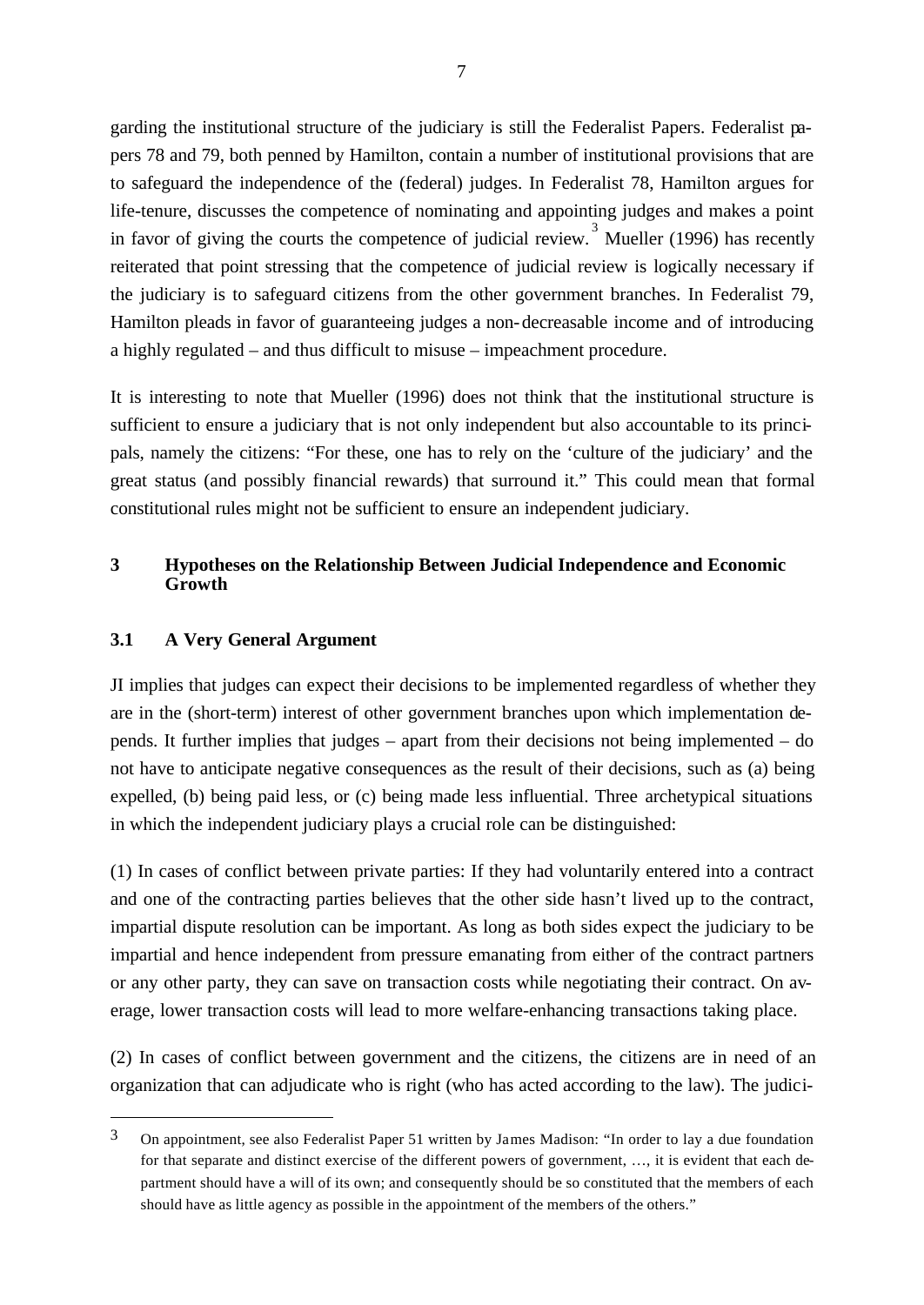ary performs this task. This does not only mean to ascertain the constitutionality of newly passed legislation but also to check whether the representatives of the state have followed the procedural devices that are to safeguard the rule of law. The judiciary helps to ensure that the government is under the rule of law.

(3) In cases of conflict between various government branches. In the absence of an impartial arbiter, conflicts between government branches are most likely to develop into simple power games. An independent judiciary can keep them within the rules laid out in the constitution.

Among the many functions of government, the reduction of uncertainty is of paramount importance. But the law will only reduce uncertainty if the citizens can expect the letter of the law to be followed by government representatives. An independent judiciary could thus also be interpreted as a device to turn promises into credible commitments – e.g. to respect property rights and abstain from expropriation. If it functions like this, citizens will develop a longer time horizon which will lead to more investment in physical capital but also to a higher degree of specialization, i.e., to a different structure of human capital. All this means that JI is expected to be conducive to economic growth.

#### **3.2 Constitutional Provisions to Safeguard Judicial Independence**

Assume that JI does indeed induce economic growth, how could constitutional provisions safeguard it? The independence of judges is dependent upon the stability of the set of constitutional provisions within which they operate. Formally, the stability of the powers and procedures of the court depend on how difficult it is to change them. If they are specified in the constitution itself, we expect a greater degree of independence than if they are simply fixed by ordinary law. This presupposes that constitutional law is more difficult to change than ordinary legislation.

The appointment procedure of the judges may have a notable effect on the independence of the court. As it is *inter alia* supposed to protect citizens from illegitimate use of powers by the other government branches as well as to settle disputes between the branches of government, it ought to be as independent as possible from the other branches. We hypothesize that the most independent procedure for judicial appointment is by professionals (other judges or jurists). <sup>4</sup> The least independent method is appointment by one powerful politician (prime minister or a minister of justice, e.g.).

<sup>4</sup> In Federalist Paper 51, James Madison (Hamilton, Madison, and Jay 1788/1961, 321) writes: "In order to lay a due foundation for that separate and distinct exercise of the different powers of government, …, it is evident that each department should have a will of its own; and consequently should be so constituted that the members of each should have as little agency as possible in the appointment of the members of the others." – On the same topic, Hamilton writes (Hamilton, Madison, and Jay 1788/1961, 470f.): "That inflexible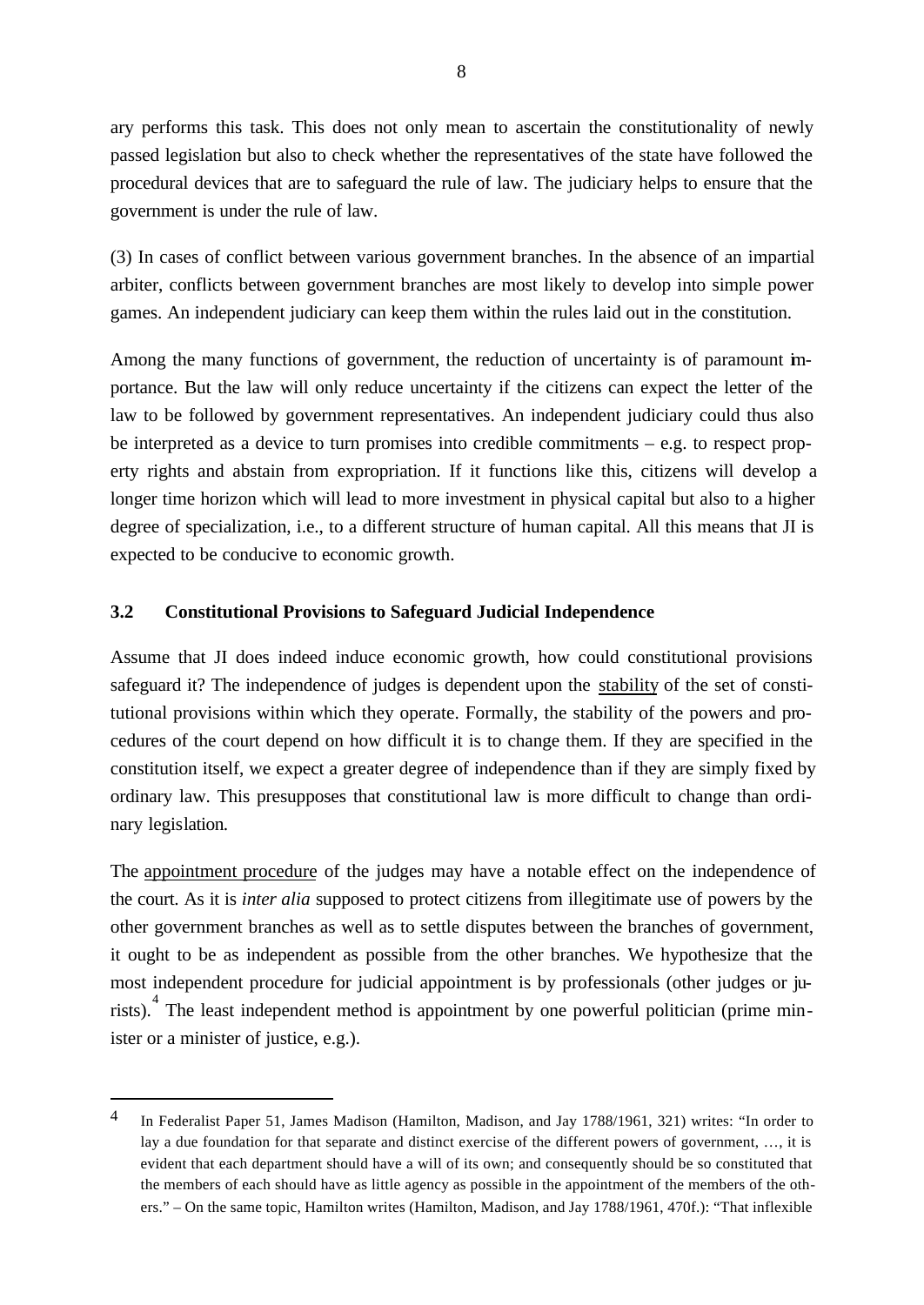Judicial tenure will be crucial for the independence of the judiciary. We assume that judges are most independent if they are appointed for life (or up to a mandatory retirement age) and cannot be removed from office, save by legal procedure. Judges are less independent if terms are renewable because they have an incentive to please those who can reappoint them.

Further, if their salaries are determined by the members of one of the other government branches, this raises incentives to take the preferences of these members explicitly into account. General rules that their salary cannot be reduced increase, in turn, the independence of the judiciary.

Another component of judicial independence is the accessibility of the Court and its ability to initiate proceedings. A court, which is accessible only by a certain number of members of parliament or other officials, will be less effective in constraining government vis-à-vis its citizens than a court, which is accessible by every citizen who claims that her rights are violated.

If the allocation of cases to the various members of the court is at the discretion of the chief justice, his influence will be substantially greater than that of the other members of the court. It follows that in such an institutional environment, it could be interesting to try to "buy" just the chief justice. We expect independence to be larger if there is a general rule according to which cases are allocated the responsibility of single members of the court (Salzberger 1993).

The competencies assigned to the constitutional court do not bear directly on its independence. Yet, highest courts must have certain competencies in order to be able to check the behavior of the other government branches. If the constitution is interpreted as the most basic formal layer of rules that is to restrain (and to enable) government, then the competence of the court to check whether legislation is in conformity with the constitution is crucial. This is also known as the competence to constitutional or judicial review.

If courts have to publish their decisions, others can scrutinize them and the reasoning can become subject to public debate. This can be interpreted as making it more difficult for representatives of the other government branches to have irrelevant considerations influence their decisions. The transparency will be even higher if the courts publish dissenting opinions.

and uniform adherence to the rights of the Constitution, and of individuals, which we perceive to be indispensable in the courts of justice, can certainly not be expected from judges who hold their offices by a temporary commission. Periodical appointments, however regulated, or by whomever made, would, in some way or other, be fatal to their necessary independence. If the power of making them was committed either to the executive or legislature there would be danger of an improper complaisance to the branch which possessed it; if to both, there would be an unwillingness to hazard the displeasure of either; if to the people, or to persons chosen by them for the special purpose, there would be too great a disposition to consult popularity to justify a reliance that nothing would be consulted by the Constitution and the laws."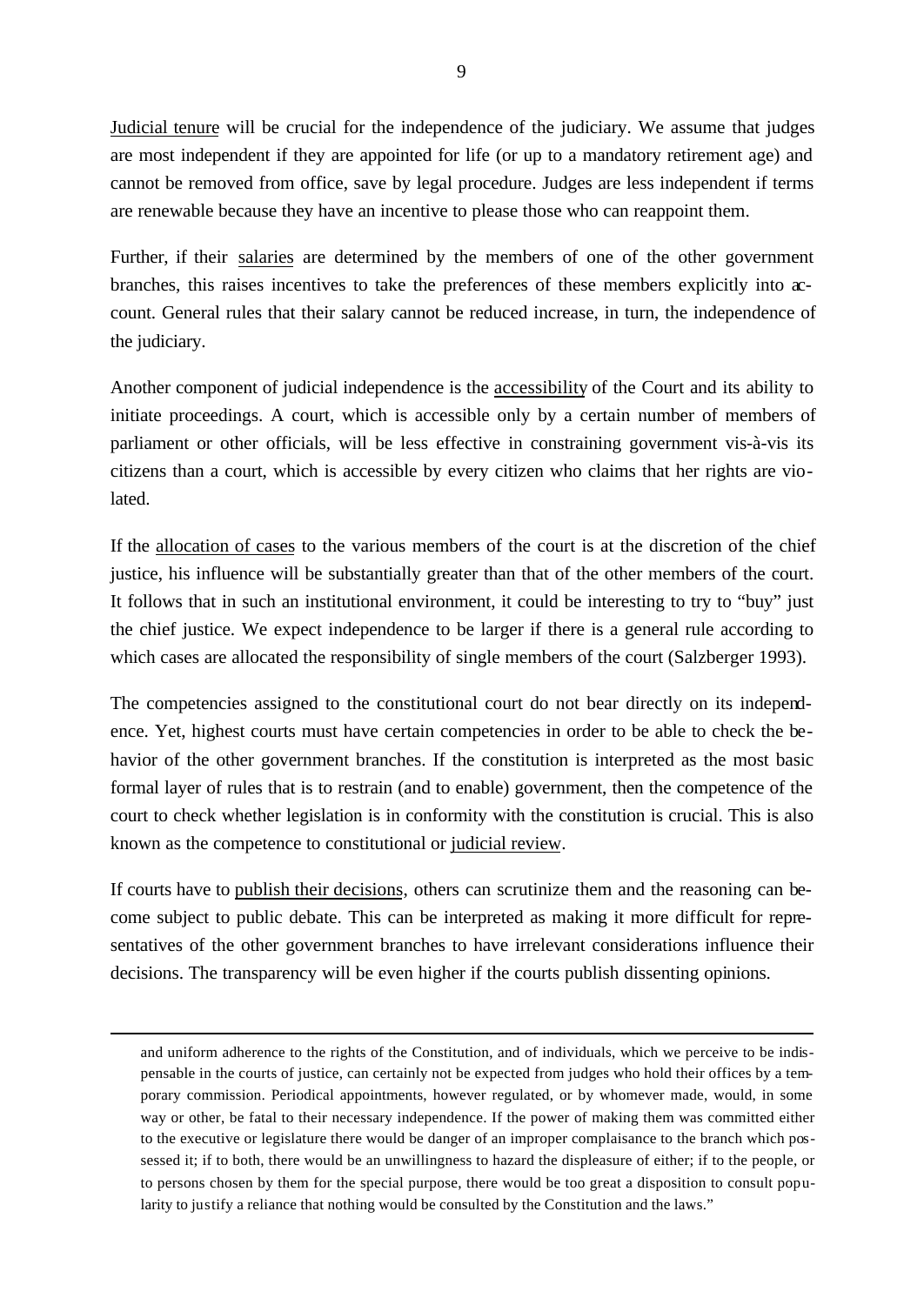All these issues can be taken up by corresponding constitutional provisions. In order to find out whether these have indeed the expected effect on economic growth, we will test for their respective impact in section 4.

#### **3.3 Organizational Structure of the Judiciary**

The variables discussed in the last section were all conjectured to be part of judicial independence. There are a number of potentially relevant variables that might also determine the capacity of the judiciary to act as a constraint upon the other government branches. If a strong and independent judiciary enhances economic growth, then the issues of judicial organization and structure can be conjectured to have an indirect effect on growth. There are various possibilities to design constitutional review: (i) it can be allocated to each and every court of a country as in the U.S.; there is thus no specialized court. This implies that constitutional review is *a posteriori*, and the uniformity of jurisdiction is secured by the highest court of the country (in the U.S. the Supreme Court). (ii) The Austrian model as proposed by Hans Kelsen (1920) in which a specialized constitutional court deals with constitutional matters. It can entail both abstract and concrete review, as well as *ex ante* and *ex post* review. (iii) The French model in which constitutional matters are dealt with by a special body (e.g. the *Conseil Constitutionnel* in France) that is constrained to *ex ante* review (Harutyunayn and Mavcic 1999).<sup>5</sup>

There is no clear-cut hypothesis concerning the effects of the various systems. It could, however, be argued that judicial influence is broadest where the judiciary has the competence to check upon the constitutionality of laws both *ex ante* and *ex post* and where constitutional review can be both abstract and concrete. In the U.S.-model, constitutional review is restricted to *ex post* and concrete review. Formal competencies of judiciaries organized along the lines of the Austrian model are often broader since they can also encompass *ex ante* and abstract constitutional review. The French model is more restricted from the other side of the spectrum: there, constitutional review is only possible before a law has come into force. If laws are only recognized to be incompatible with the constitution after they have been in force for a while, there is nothing much that the *Conseil Constitutionnel* can do. On the grounds of the formal capacity of the judiciary to keep the other two branches within the limits spelled out in the constitution, we would thus expect the Austrian model to have some advantages over the U.S. as well as the French system. Between these two, the French seems to be the one conferring least competence to the judiciary.

<sup>5</sup> Most, but not all, constitutional systems can be grouped into one of the three models presented. Additionally, Harutyanayn and Mavcic (1999) name a "New (British) Commonwealth Model" implemented by Mauritius, and a "Mixed (American Continental) Model" which can be found in a number of states, *inter alia* in Portugal, Columbia, Ecuador, Guatemala, and Peru.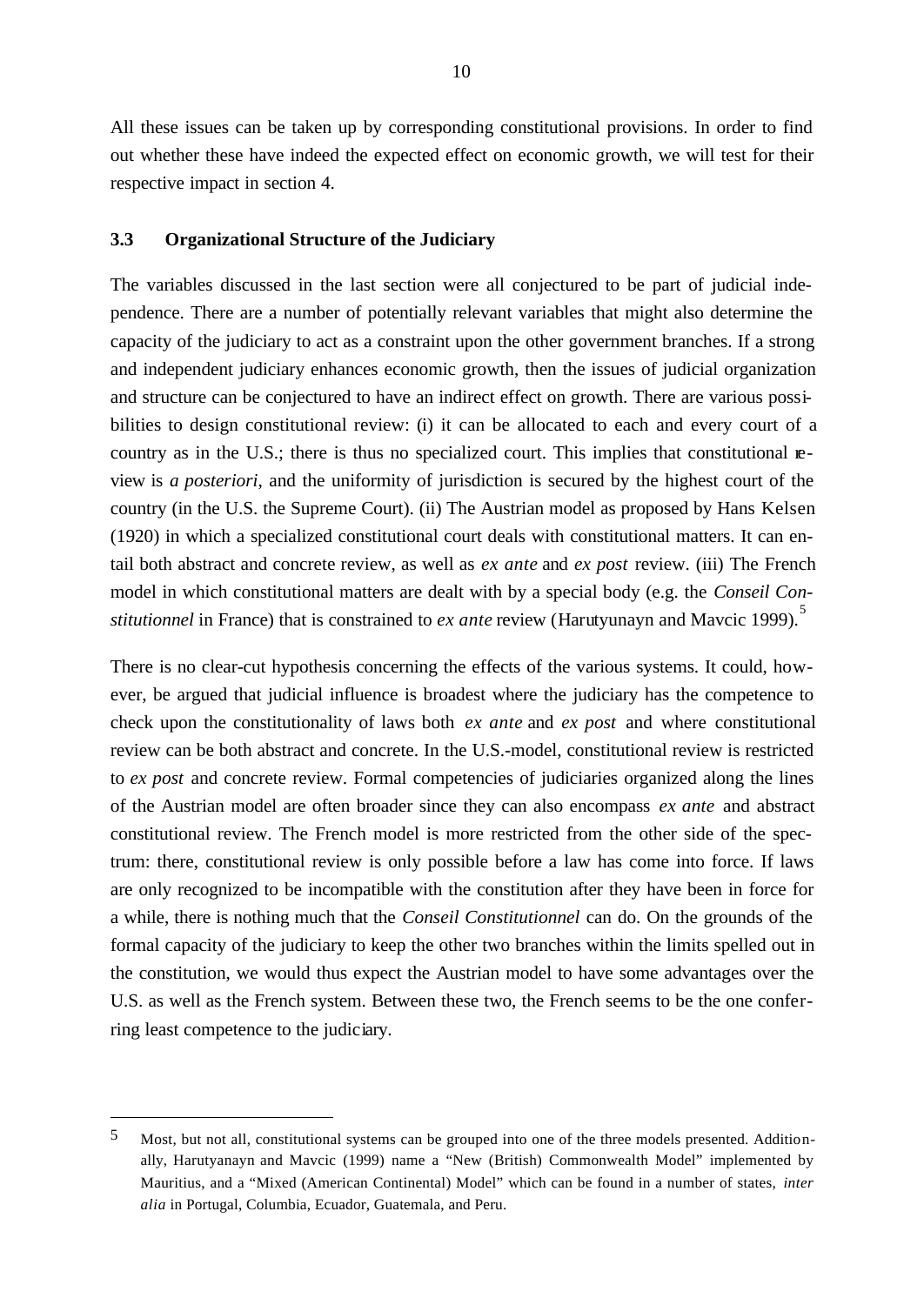#### **3.4 Effects of Constitutional Provisions Not Dealing with the Judiciary**

Constitutional provisions not directly dealing with the judiciary may, nevertheless, have an impact on the influence of the judiciary. If the system of checks and balances puts tight constraints on the executive and the legislature, this might translate into relatively more influence of the judiciary. Henisz (2000) has proposed an indicator for measuring the degree of checks and balances that is based on the number of veto players found in a political system. Beck *et al*. (2000) have proposed a similar measure on which we concentrate here. 6

Closely related to the number of veto players is the question of whether one is dealing with a parliamentary or a presidential system. True, this issue is primarily concerned with the relationship between executive and legislature. But if the members of these two government branches have incentives to collude, the relevance of the judiciary might be different from an organization where executive and legislature have incentives to check on each other. Presidential systems are characterized by a more stringent separation of powers. This could lead one to conjecture that the role of the judiciary should be more important in presidential systems. Yet, there are a number of counter-arguments: the impact of the judiciary does not depend on the legal provisions alone, it depends much more on the ways they are factually enforced. Factual judicial independence is a result of the incentives of the members of the other government branches not to comply with rules regarding the treatment of the judiciary as laid down in the constitution. It will therefore be asked whether the incentives to renege on the relevant constitutional rules depend on the issue whether one is dealing with a presidential or a parliamentary system.

Presidents often claim that they are the only ones who represent the people as a whole.<sup>7</sup> This might make them more audacious than, e.g., prime ministers in reneging upon constitutional constraints. Political parties are regularly weaker in presidential than in parliamentary systems. This might further increase the incentives of presidents not to take formal judicial independence too seriously: if parties are weak, the possibility to produce opposition against a president who reneges upon the constitution might be less than in systems with strong political parties. A reduced likelihood of opposition does, of course, make reneging upon constitutional rules more beneficial. There might be yet another transmission mechanism concerned with political parties. Brennan and Kliemt (1994) show that organizations like political parties

<sup>6</sup> Keefer and Stasavage (2003) find that the estimations of inflation rates based on (*de jure*) central bank independence significantly improve if the number of veto players is controlled for.

<sup>&</sup>lt;sup>7</sup> De Gaulle declared in 1964 , that the indivisible authority of the State is entrusted completely to the president by the people who elected him, that there existed no other authority, either ministerial, civil, military or judiciary which has not been conferred and was not being maintained by him, and finally that it was his duty to adapt the supreme domain, which is his alone, to fit in with those, the control of which he delegates to others." (quoted according to Duverger 1980). Although this quote surely is illustrative it might, admittedly, not be representative of presidents.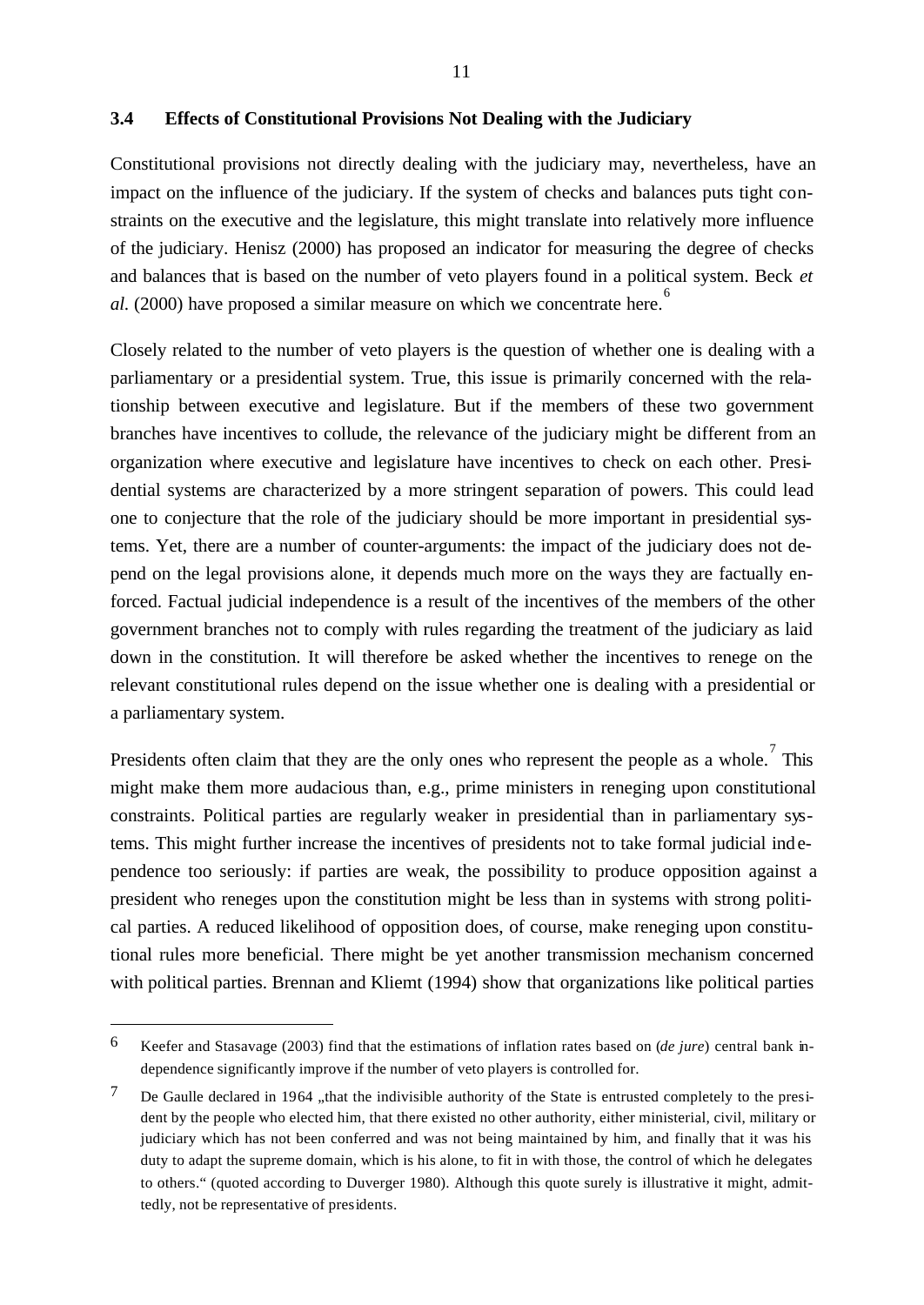often develop longer time horizons than individual politicians: whereas presidents will be out after one or two terms (as in Mexico or the U.S.), political parties might opt for staying in power indefinitely (like in Japan). If the discount rate of presidents is indeed higher than that of, say, prime ministers or party leaders, this might also let offenses against judicial independence appear more beneficial to presidents than to prime ministers. We include a variable here that distinguishes between presidential and parliamentary systems based on the Database on Political Institutions (DPI), which was provided by Beck et al. (2000).

A third possible determinant, also closely related to the first one, is the question of whether one is dealing with a unitary or a federal system. Federal systems have a larger number of veto players than unitary ones and we would *c.p.* expect a higher degree of *de facto* JI in federal than in unitary states. Unfortunately, it is notoriously difficult to "measure" the degree of federalism of a given political system. Treisman (2000) contains a dummy variable on federalism, which is based on Elazar (1995) and Riker (1964). This variable is used here.

Yet another aspect of the issue of veto players is concerned with the possibility to constrain the judiciary itself. If the judiciary has the competence to constrain the legislature and the executive but nobody has the (legal) competence to constrain the judiciary, its members might have incentives to become overly active, overly passive or follow their own agenda, whatever that may be. This danger was precisely described by Brutus in the Anti-Federalist Paper #11: "It is, moreover, of great importance, to examine with care the nature and extent of the judicial power, because those who are to be vested with it, are to be placed in a situation altogether unprecedented in a free country. They are to be rendered totally independent, both of the people and the legislature …No errors they may commit can be corrected by any power above them … nor can they be removed from office for making ever so many erroneous adjudications." There might, however, be a possible constitutional constraint to judicial behavior, namely the possibility of the population at large to check upon the actions of the judicial branch. Hayek (1960, 192) had seen this very clearly: "the practice of restraining government's pursuit of immediate aims by general principles is partly a precaution against drift; for this, judicial review requires as its complement the normal use of something like the referendum, an appeal to the people at large, to decide on the question of general principle." It could thus be hypothesized that the possibility of a referendum acts upon a constraint on the judic iary that will make it more accountable.  $8$  Whether this induces indeed additional growth cannot be tested due to the lack of internationally comparable data. However, it is kept in mind for future research.

<sup>8</sup> It should be added that the possibility of referenda also acts as an additional constraint on the other two government branches and against collusion between them. See e.g. the paper by Frey and Stutzer in this volume and the references quoted there.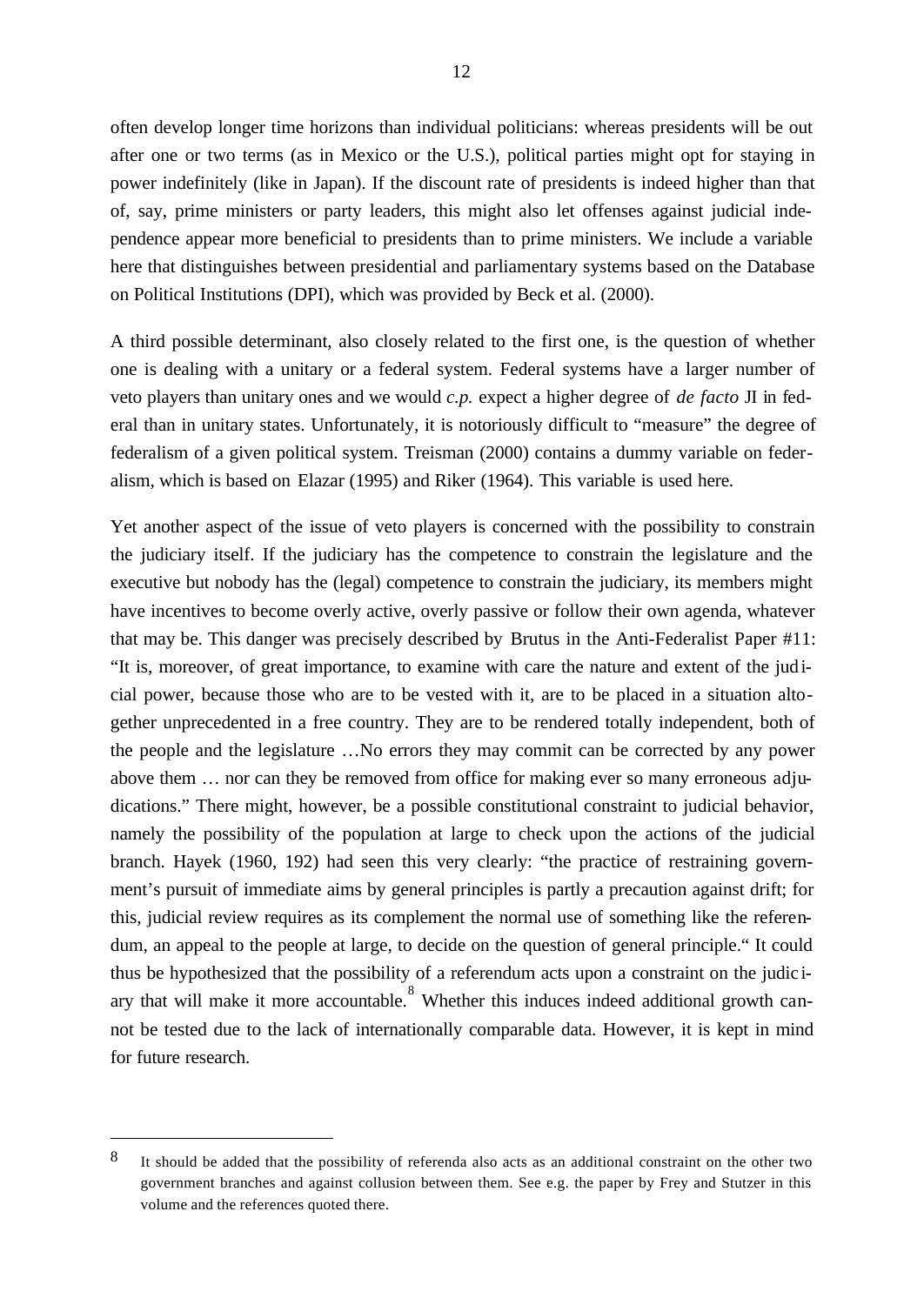In addition to these various aspects of checks and balances that are all conjectured to influence the position of the judiciary vis-à-vis the other branches, possible consequences of the design of basic rights might also shape the impact of an independent judiciary. The basic right of freedom of expression entails the right to a free press. A free press is hypothesized to be conducive to a high degree of *de facto* JI. Strictly speaking, a free press is not part of the relevant institutional structure, but rather a consequence of a certain institutional structure. If politicians consider tinkering with the independence of the judiciary, a press that is largely free from government interference can make such attempts costly – and hence less attractive – for politicians by widely reporting them. At times, a free press can be instrumental for helping those opposed to the interference into the independence of the judiciary to overcome their collective action problems. The indicator used here is provided by Freedom House on an annual basis and takes into account aspects such as whether or not dissent is allowed, whether there is political pressure on the content of the media no matter whether state run or privately owned, whether there is economic influence on media content that would distort the quality of reporting, and whether there have been any incidents in which press freedom was violated such as murders, arrests, suspension and the like.

#### **4 Data Description, Estimation Approach and Results**

Recently, two new indicators measuring *de jure* as well as *de facto* JI have been presented (Feld and Voigt 2003). For simplicity reasons, these indicators measure the independence of the highest court of a country, no matter whether it is a supreme court or a constitutional court. In many states, the judiciary is made up of thousands of decision-makers and, therefore, radical simplification is necessary. The focus on the highest court seems warranted because even though judges are personally independent, the ultimate control of court decisions lies with the highest courts, as they review – on the initiative of the parties involved – the lower court decisions. The independence of the highest court thus seems crucial.

Secondly, these indicators are constructed as objective as opposed to subjective indicators. A subjective indicator of JI would ask for the perception of independence amongst those being polled. For those who live under the respective rules, their perception is surely an important element determining their behavior. However, the norms of what an ideally independent judiciary would look like will most likely be different in different parts of the world. Data obtained by polls are thus not easily comparable. The two new indicators are therefore based on factual information. In principle, anybody re-estimating JI in the countries covered should end up with the same data.

The indicator measuring *de jure* JI contains sixteen variables, the indicator measuring *de facto* JI ten. The *de jure* indicator is made up of the variables already described in section 3.2 above and thus includes the modus of nominating or appointing highest judges, their term lengths,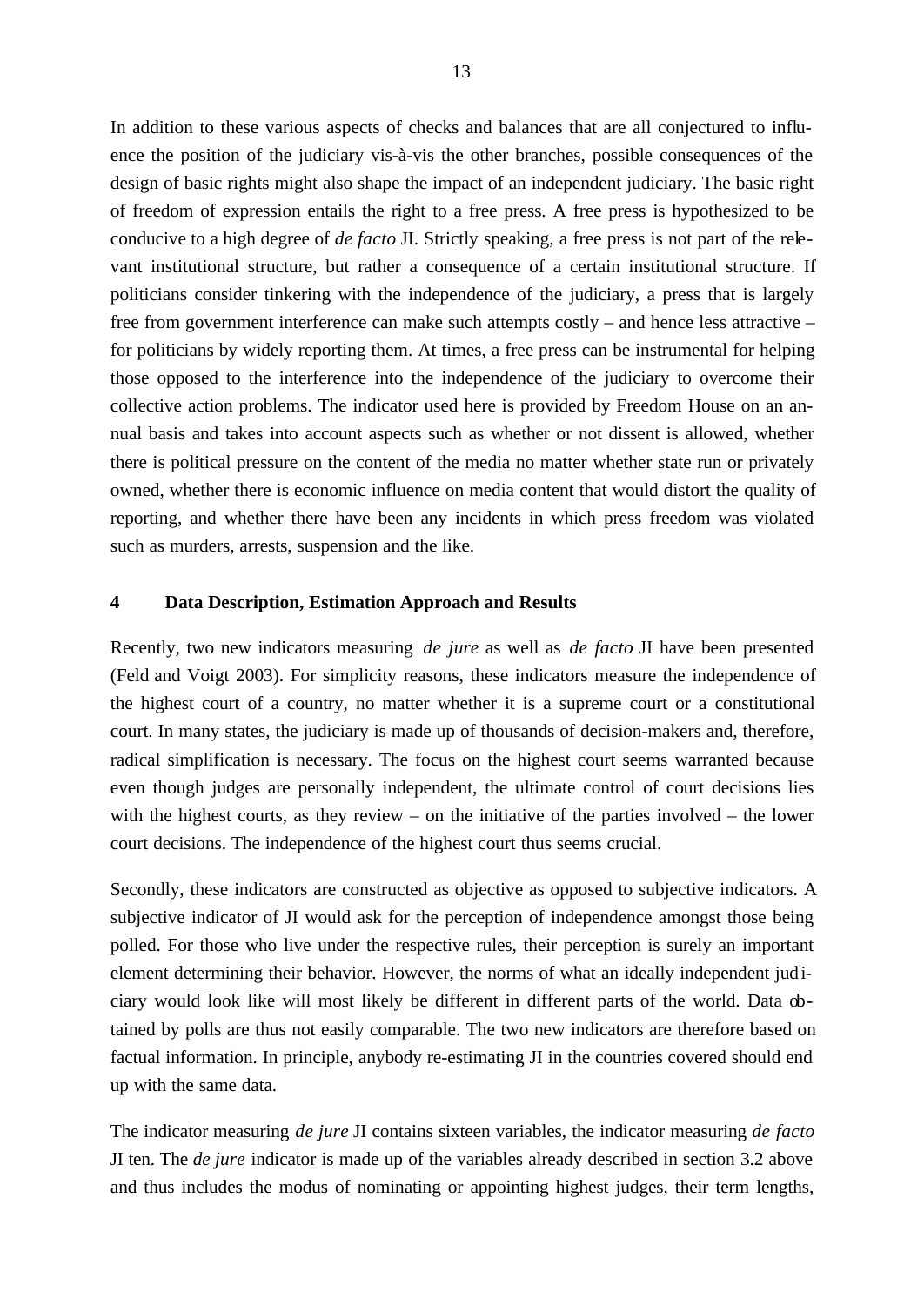the possibility of re-appointment, the procedure of removing them from office, their pay and possible measures against reduction of their income, the accessibility of the court, the question of whether there is a general rule allocating cases to specific judges, and publication requirements concerning the decisions of the court. The *de facto* indicator includes variables such as the effective average term lengths, the number of times judges have been removed from office since 1960, the question of whether their income has remained at least constant in real terms since 1960, the question of whether the size of the budget of the court has remained at least constant in real terms since 1960, the number of cases in which the relevant articles of the constitution were changed as well as the number of times in which other government branches remained inactive when their action was necessary in order to implement a court ruling.  $\degree$  All variables can take on values between 0 and 1. The sum of the variables is then divided by the number of variables for which information is available. One thus ends up with two variables (*de jure* and *de facto* JI) that lie between 0 and 1. By now, data are available for about 80 countries (the data can be obtained by the authors upon request).

The estimation approach is straightforward and follows the method used in modern empirical growth studies like, e.g., in the paper by de Haan and Sturm (2000). According to this approach the following equation is estimated:

$$
\Delta Y_i = aM_i + bJI_i + gZ_i + e_i, \qquad (1)
$$

where  $\Delta Y_i$  is average real GDP growth per capita of country i between the years 1980 and 1998,  $M_i$  is a vector of standard explanatory variables of country i,  $J_i$  are the *de jure* and *de facto* indicators of judicial independence in country i, *Z<sup>i</sup>* is a vector of additional explanatory variables in country i that are introduced to check the robustness of the baseline model and to consider the interaction with the constitutional, legal and political environment of a country, and  $e_i$  is an error term.

Average real GDP growth per capita is obtained from the new Penn World Tables Version 6.0 (Heston, Summers and Aten, 2001). The data set poses particular problems with respect to Eastern European countries. Since the data of these countries in the nineties are not comparable to data in the eighties or do even not exist for the eighties because there are some newly created states, real GDP growth per capita had to be averaged for these countries depending on the first date GDP data were available instead of averaging it for the time period 1980 to  $1998<sup>10</sup>$  In order to ensure that the Eastern European countries do not drive the results, a

<sup>&</sup>lt;sup>9</sup> For a more detailed list of the different components of these indicators, see the appendix in Feld and Voigt (2003). Any questions concerning the data can be addressed to the authors.

 $10$  Real GDP growth per capita is averaged in the following way: Slovak Republic 1987 to 1998, Ukraine 1989, 1998, Czech Republic and Slovenia 1990 to 1998, Bulgaria and Russia 1991 to 1998, Armenia and Estonia 1992 to 1998, Lithuania 1993 to 1998, Azerbaijan and Kazakhstan 1994 to 1998, Croatia 1995 to 1998 and Georgia 1996 to 1998. Real GDP growth per capita thus reflects less and less the long run growth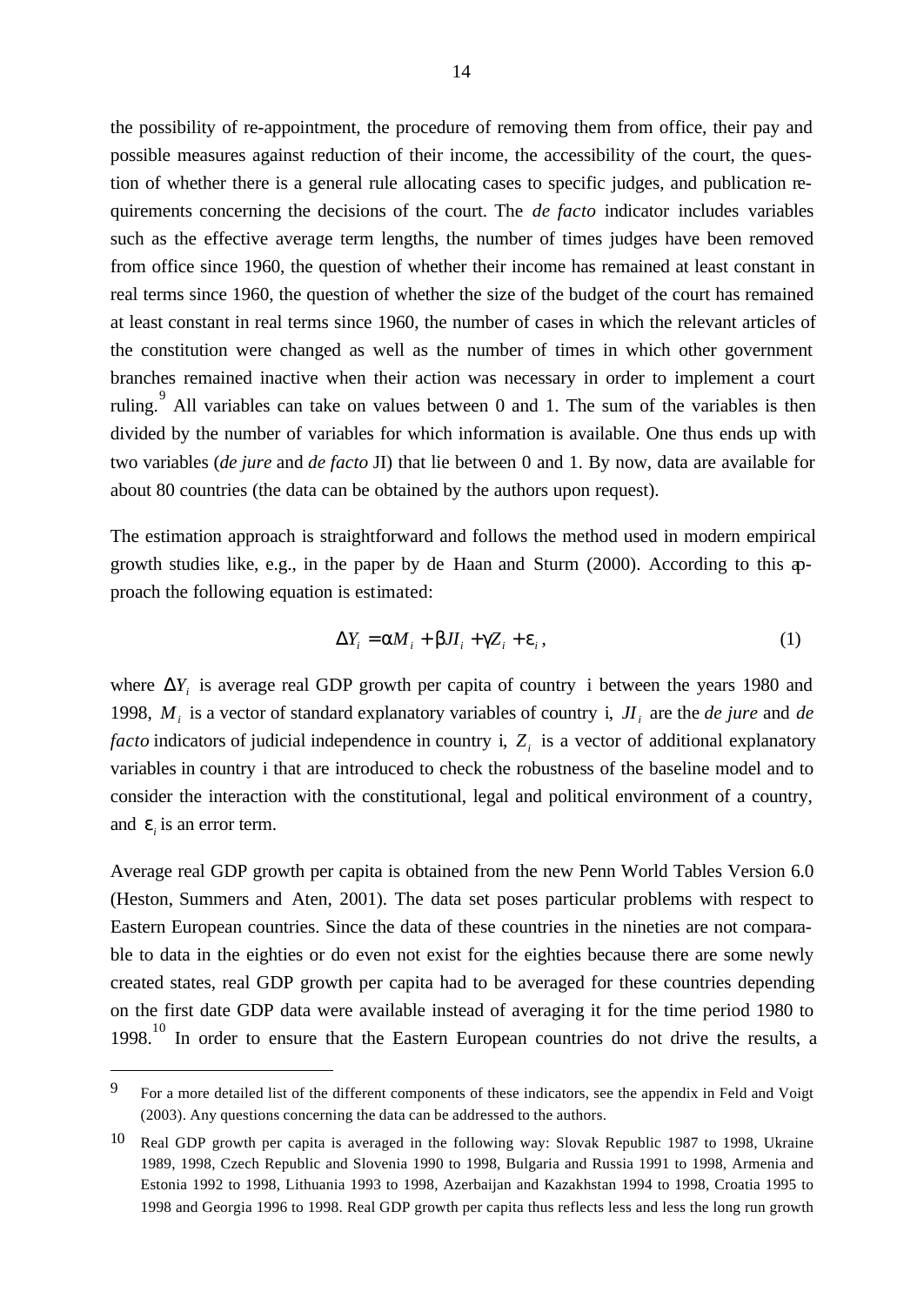dummy variable is introduced that takes on the value of one if the country is a transition country and is zero otherwise. The vector  $M_i$  consists of three variables, which are robustly linked to economic growth according to previous studies (de Haan and Sturm, 2000). These variables are the level of initial real GDP per capita (in our sample, 'initial' is 1980), investment in percent of GDP averaged over the period 1980 to 1998, and the percentage of secondary school attained in the total population aged 15 and older in 1980. With the exception of the latter variable, which is from the Barro and Lee data set, these data are from the PWT 6.0.

The additional economic variables making up for the vector  $Z_i$  are average government consumption in percent of GDP between 1980 and 1996, openness measured by the sum of exports and imports in percent of GDP, average population growth between 1980 and 1998, and the average inflation rate, all from the PWT 6.0 data set. The reason for an inclusion of these variables for testing robustness of the impact of judicial independence stems from a whole bunch of empirical growth studies. Moreover, we use continent dummies to check for robustness of the estimation results. In addition to these standard additional variables, the data by La Porta et al. (1999) on the legal origin of countries are used to test robustness of the growth impact of JI to the legal and political environment. Finally, a number of additional constitutional, legal and political variables are included, such as the age of the constitution, whether the court system follows the Austrian model or not, the extent of checks and balances in the constitution and the distinction between presidential and parliamentary systems the latter both based on the Database on Political Institutions (DPI) which was provided by Beck et al. (2000), a dummy variable on federalism reported by Treisman (2000), and an indicator for a free press provided by Freedom House.

The empirical strategy is following the lines of the underlying model. First, the baseline **re**gressions are performed adding the two JI indicators in turn. In a second step, the additional economic variables and continent dummies are included in the regression in order to check the robustness of the results. In a third step, the JI indices are differentiated into their single components. Fourth, the additional constitutional, legal and political variables are included in the regression and are interacted with *de facto* JI in order to investigate the differential effects. We present only a selection of robustness checks in order to keep the paper still readable. Several further variations of these regressions are not reported here which were also performed in order to check robustness. The cross section analysis is performed by the simple

rate that is supposed to be measured according to the underlying growth theory. This is particularly problematic in the case of Georgia. The structural shift between West German and Unified German growth data is coped with in the following way: First, the average growth rate of GDP is computed for the period 1980 to 1990 for West Germany. Second, we compute the average growth rate of GDP for the period 1990 to 1998 for Unified Germany. Third, we take the mean of both rates.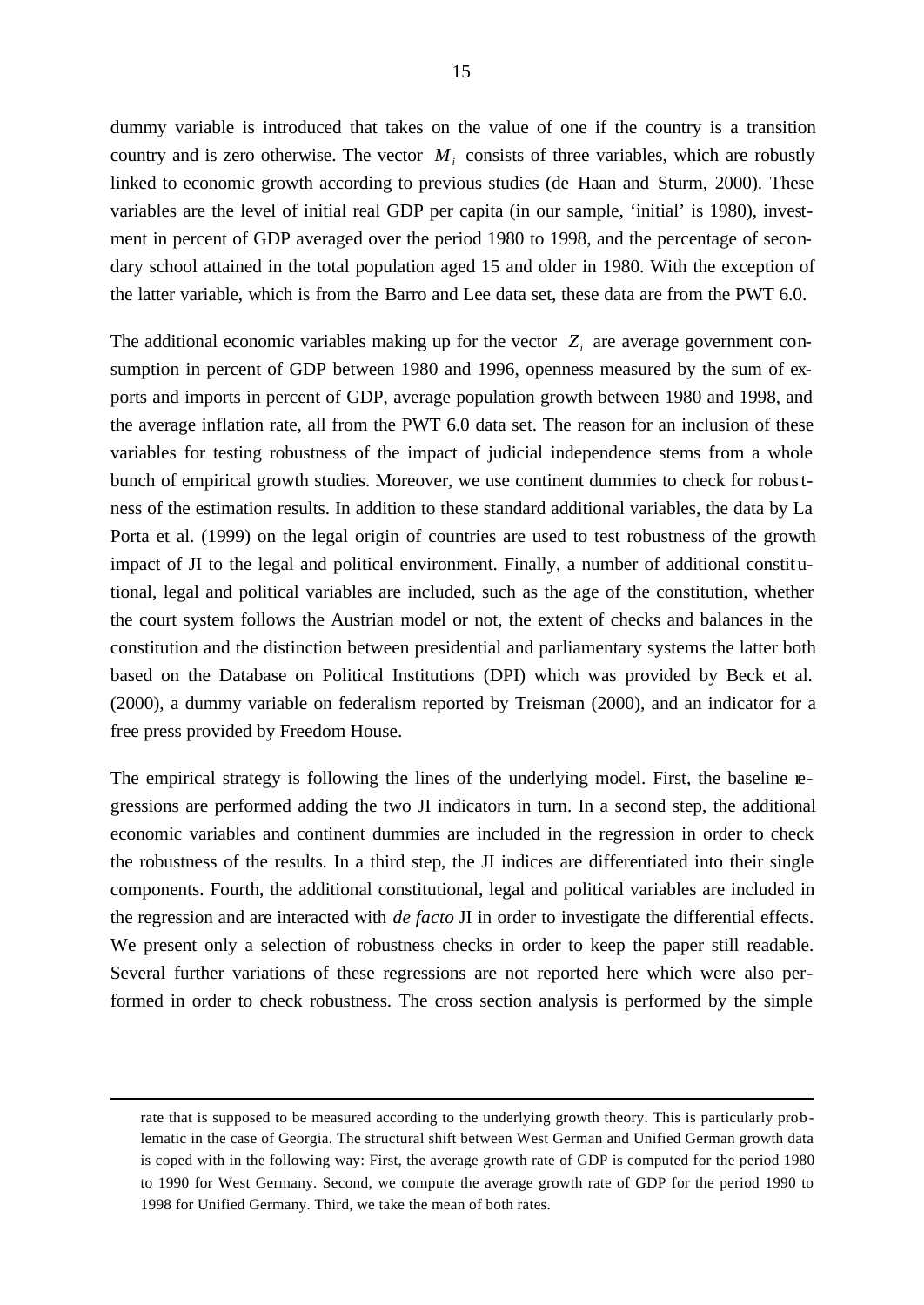OLS technique while inference is based on t-statistics computed on the basis of White heteroscedasticity consistent standard errors.<sup>11</sup>

| <b>Variables</b>                                                           | (1)                  | (2)                  | (3)                  | (4)                  | (5)                   | (6)                  |
|----------------------------------------------------------------------------|----------------------|----------------------|----------------------|----------------------|-----------------------|----------------------|
| De jure Judicial Independ-<br>ence                                         |                      | 0.635<br>(0.42)      |                      | $-0.463$<br>(0.29)   | 0.081<br>(0.05)       | 0.280<br>(0.18)      |
| De facto Judicial Independ-<br>ence                                        |                      |                      | 1.885**<br>(3.20)    | 1.914**<br>(3.08)    | $1.511*$<br>(2.34)    | $1.673*$<br>(2.49)   |
| Real GDP per capita in<br>1980 (in \$1'000)                                | $-0.177**$<br>(4.04) | $-0.180**$<br>(4.06) | $-0.200**$<br>(4.19) | $-0.200**$<br>(4.15) | $-0.205**$<br>(3.42)  | $-0.264**$<br>(4.40) |
| Secondary School Attain-<br>ment Rate in 1980 (in %)                       | $0.047*$<br>(2.47)   | $0.048*$<br>(2.48)   | $0.037(*)$<br>(1.95) | $0.036(*)$<br>(1.84) | 0.032<br>(1.58)       | $0.037(*)$<br>(1.74) |
| Real Gross Domestic In-<br>vestment (in % of GDP),<br>Average in 1980-1998 | $0.170**$<br>(5.63)  | $0.169**$<br>(5.61)  | $0.178**$<br>(6.81)  | $0.180**$<br>(7.04)  | $0.159**$<br>(5.43)   | $0.144**$<br>(3.63)  |
| Dummy for Transition<br>Countries                                          | $-1.805*$<br>(2.19)  | $-1.798*$<br>(2.19)  | $-1.085$<br>(1.23)   | $-1.065$<br>(1.20)   | $-1.549(*)$<br>(1.70) | $-2.202*$<br>(2.14)  |
| Dummy for Africa                                                           |                      |                      |                      |                      | $-0.890$<br>(1.30)    |                      |
| Dummy for Asia                                                             |                      |                      |                      |                      | $-0.060$<br>(0.10)    |                      |
| Dummy for South America                                                    |                      |                      |                      |                      | $-1.196*$<br>(2.38)   |                      |
| <b>Average Population</b><br>Growth, 1980-1998                             |                      |                      |                      |                      |                       | $-0.821**$<br>(2.82) |
| Openness (in % of GDP)                                                     |                      |                      |                      |                      |                       | 0.006<br>(1.03)      |
| <b>Government Consumption</b><br>(in % of GDP)                             |                      |                      |                      |                      |                       | $-0.011$<br>(0.45)   |
| Inflation                                                                  |                      |                      |                      |                      |                       | $-0.020$<br>(1.10)   |
| Constant                                                                   | $-1.352$             | $-1.646$             | $-2.136$             | $-1.920$             | $-1.004$              | $-0.038$             |
| $\overline{R}^2$                                                           | 0.508                | 0.503                | 0.641                | 0.636                | 0.476                 | 0.657                |
| <b>SER</b>                                                                 | 1.800                | 1.808                | 1.571                | 1.582                | 1.565                 | 1.537                |
| $J.-B.$                                                                    | 4.206                | 4.975                | 2.327                | 1.719                | 5.226                 | 5.191                |
| Observations                                                               | 87                   | 87                   | 73                   | 73                   | 73                    | 73                   |

*Table 1: OLS-Regressions of GDP Growth per Capita from 1980 to 1998 on Judicial Independence and Controls, Baseline Specifications*

The numbers in parentheses are the absolute values of the estimated t-statistics, based on the White heteroscedasticity-consistent standard errors. '\*\*', '\*' or '(\*)' show that the estimated parameter is significantly different from zero on the 1, 5, or 10 percent level, respectively. SER is the standard error of the regression, and J. -B. the value of the Jarque-Bera-test on normality of the residuals.

 $\overline{a}$ 

<sup>11</sup> We don't report the standard errors without White correction in order not to overburden the tables. They can be obtained from the authors upon request.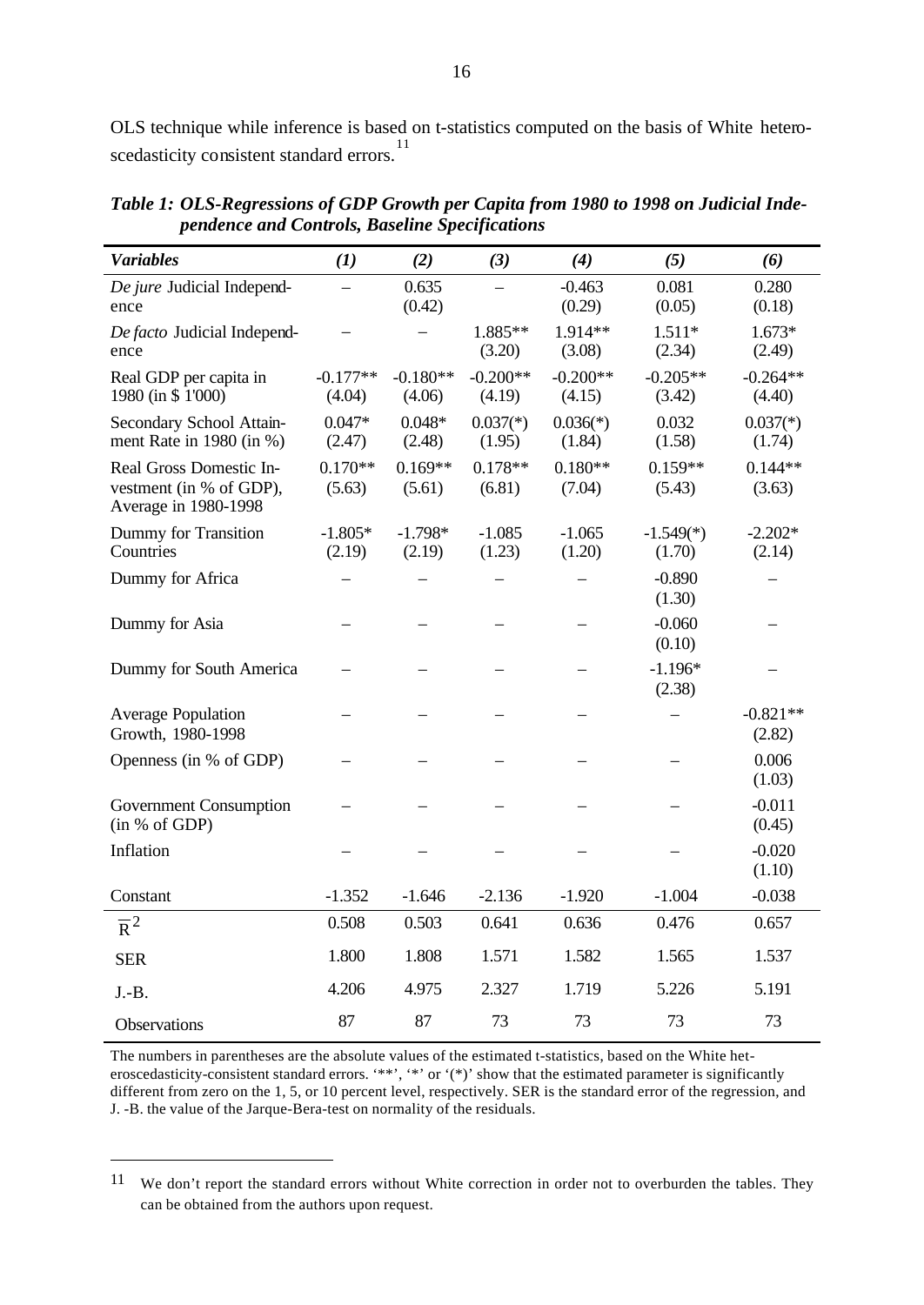#### **4.1 Baseline Results**

The estimation results of the baseline specification are presented in *Table 1*. It is obvious that the three basic economic variables explain average real economic growth per capita quite well (*Column (1)*). The explanatory variables have the expected signs and high explanatory power. Initial real GDP per capita has a negative impact on economic growth that is significant on the 1 percent significance level. Thus, a catch up-effect can be observed in the cross-country sample used here. The real investment share has the expected positive impact on economic growth and is significant on the 1 percent level, while the secondary school attainment rate has the expected positive impact and is significant on the 5 percent significance level. The dummy variable for transition countries has a significant negative impact on economic growth. This simple growth model explains about 50 percent of the variance of the real growth rate per capita while the hypothesis of normality of the residuals cannot be rejected according to the Jarque-Bera test statistics.

The explanatory power is not improved if the *de jure* JI indicator is introduced in the model (*Column (2)*). The adjusted  $\mathbb{R}^2$  slightly declines from 51 to 50 percent. Adding the *de jure* JI indicator to the baseline regression does not affect the estimation results of the baseline regression. *De jure* JI has the expected positive impact on average real GDP growth per capita but it is not significantly different from zero. Introducing *de facto* JI instead of *de jure* JI (*Column (3)*) noticeably changes the estimation results however.<sup>12</sup> It increases the explanatory power of the empirical model measured in the adjusted  $\mathbb{R}^2$  from 51 to 64 percent. Moreover, and as expected, *de facto* JI has a positive impact on real economic growth per capita and is significantly different from zero on the 1 percent significance level. The impact of the variables of the baseline regression remains robust, although the significance of the impact of the secondary school attainment rate is reduced to the 10 percent level and the dummy variable for transition countries is not significant anymore. These overall results do not change if both indicators of JI are introduced in one equation (*Column (4)*). *De facto* JI has a significantly positive impact on economic growth while the impact of *de jure* JI changes its sign, but is far from any significance level. The impact of *de facto* JI is robust to the inclusion of continental dummies (*Column (5)*) and additional economic variables (*Column (6)*), both groups of variables only reduce the significance of the impact of *de facto* JI to the 5 percent level. While the overall performance of the estimated model is reduced when the continent dummies are included, it increases as compared to the specification reported in *Column (4)* when the additional economic variables are introduced. In all specifications reported in *Table 1*, the hypothesis of normal distribution of the residuals cannot be rejected at any conventional significance level. The latter holds for nearly all further estimations and is thus not mentioned anymore. This result is however important to note since it indicates the absence of outliers.

<sup>12</sup> Information on de facto JI is only available for 73 countries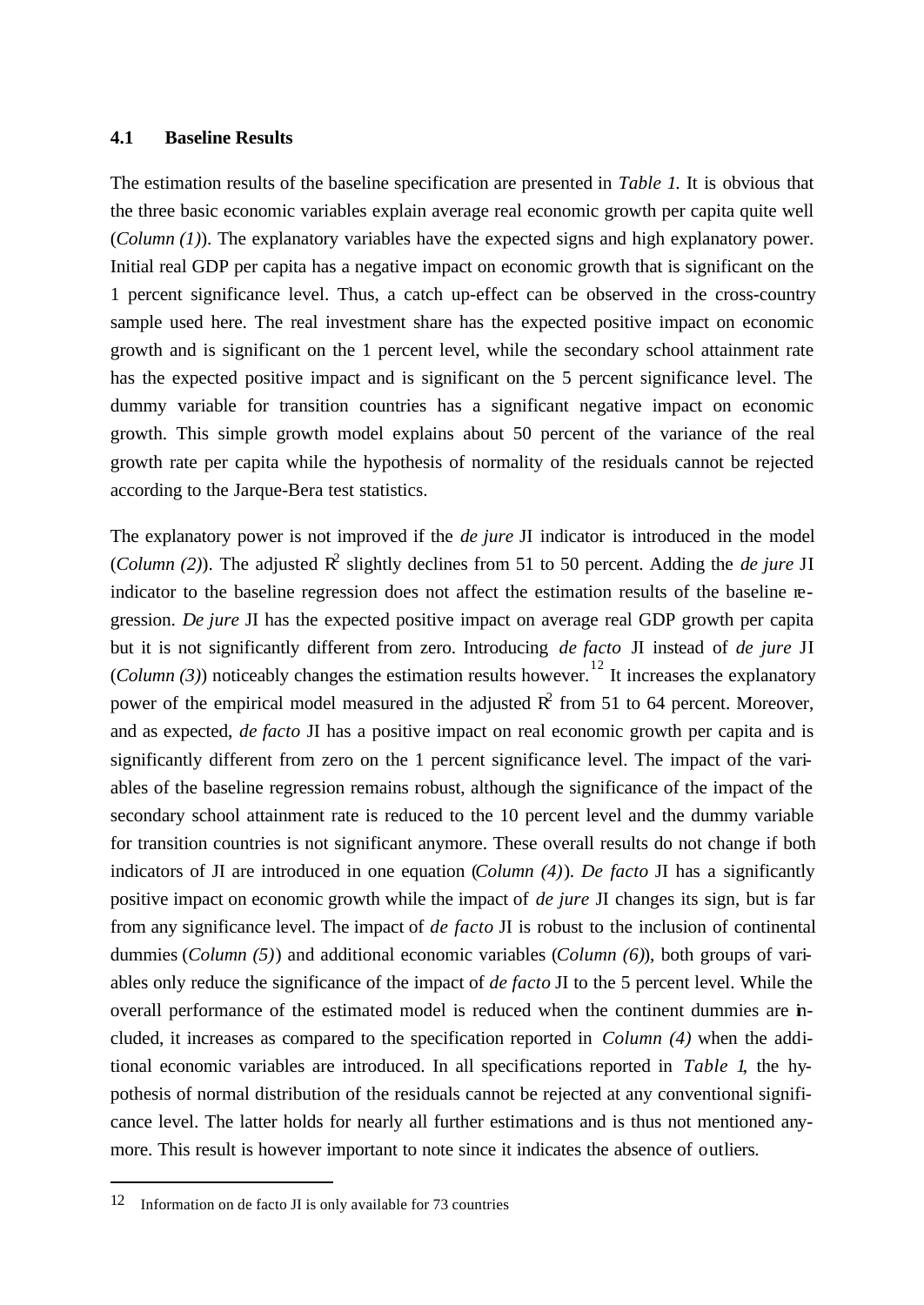| <b>Variables</b>                                                 | (1)                          | (2)                   | (3)                   | (4)                |
|------------------------------------------------------------------|------------------------------|-----------------------|-----------------------|--------------------|
| Highest Court Mentioned in the Constitu-                         | $-1.061$                     |                       |                       |                    |
| tion<br>Competences of Highest Court Enumer-<br>ated             | (0.68)<br>$-3.120$<br>(0.61) |                       |                       |                    |
| Procedures Specified                                             | 9.169*<br>(2.22)             | $8.062*$<br>(2.08)    | 4.085<br>(0.92)       | 4.829<br>(1.30)    |
| <b>Accessibility Specified</b>                                   | 4.694<br>(1.44)              | 3.940<br>(1.17)       | 4.986<br>(1.35)       | 5.152<br>(1.44)    |
| Term Length Specified                                            | 9.656<br>(1.02)              | 10.003<br>(1.37)      | 10.068<br>(1.36)      | 9.497<br>(1.32)    |
| Number of Judges Specified                                       | $-0.945$<br>(0.11)           |                       |                       |                    |
| <b>Constitutional Rigidity</b>                                   | 0.479<br>(0.56)              |                       |                       |                    |
| Agreement Requirement of Branches of<br>Government               | $-0.929$<br>(0.68)           |                       |                       |                    |
| Majorities at Different Points in Time Re-<br>quirement          | 2.509<br>(0.95)              |                       |                       |                    |
| Election Methods of the Members of the<br><b>Highest Court</b>   | 0.291<br>(0.42)              |                       |                       |                    |
| Ratio of Term of Office and Parliament<br><b>Election Period</b> | $-2.679$<br>(0.63)           |                       |                       |                    |
| Reelection Possibility of Judges                                 | 0.653<br>(1.21)              | 0.555<br>(1.22)       | 0.632<br>(1.16)       |                    |
| Removal of Judges from Office                                    | $-0.099$<br>(0.21)           |                       |                       |                    |
| Accessibility to Highest Court                                   | $-1.145$<br>(1.44)           | $-1.398(*)$<br>(1.78) | $-1.444(*)$<br>(1.80) | $-1.003$<br>(1.46) |
| <b>Rule for Allocation of Cases</b>                              | $-0.192$<br>(0.43)           |                       |                       |                    |
| Discretion for Allocation of Cases                               | $-0.936$<br>(1.53)           | $-0.640$<br>(1.36)    | $-0.281$<br>(0.62)    |                    |
| <b>Constitutional Review Part of Constitution</b>                | $-0.890$<br>(1.52)           | $-0.986(*)$<br>(1.85) | $-0.910*$<br>(2.14)   | $-0.702$<br>(1.48) |
| <b>Publication Requirements</b>                                  | 0.021<br>(0.03)              |                       |                       |                    |
| De facto Judicial Independence                                   |                              |                       | 1.297*<br>(2.24)      | 1.177*<br>(2.13)   |
| F-statistics                                                     | $1.611(*)$                   | 2.803*                | 2.709*                | $3.025*$           |
| <b>Standard Controls</b>                                         | Robust                       | Robust                | Robust                | Robust             |
| $\overline{R}^2$                                                 | 0.536                        | 0.579                 | 0.683                 | 0.683              |
| <b>SER</b>                                                       | 1.756                        | 1.672                 | 1.485                 | 1.476              |
| J. -B.                                                           | 0.129                        | 0.474                 | 0.567                 | 2.546              |
| Observations                                                     | 87                           | 87                    | 73                    | 73                 |

*Table 2: OLS-Regressions of GDP Growth per Capita from 1980 to 1998 on De jure Judicial Independence and Controls, Single Indicators*

For notes see *Table 1.*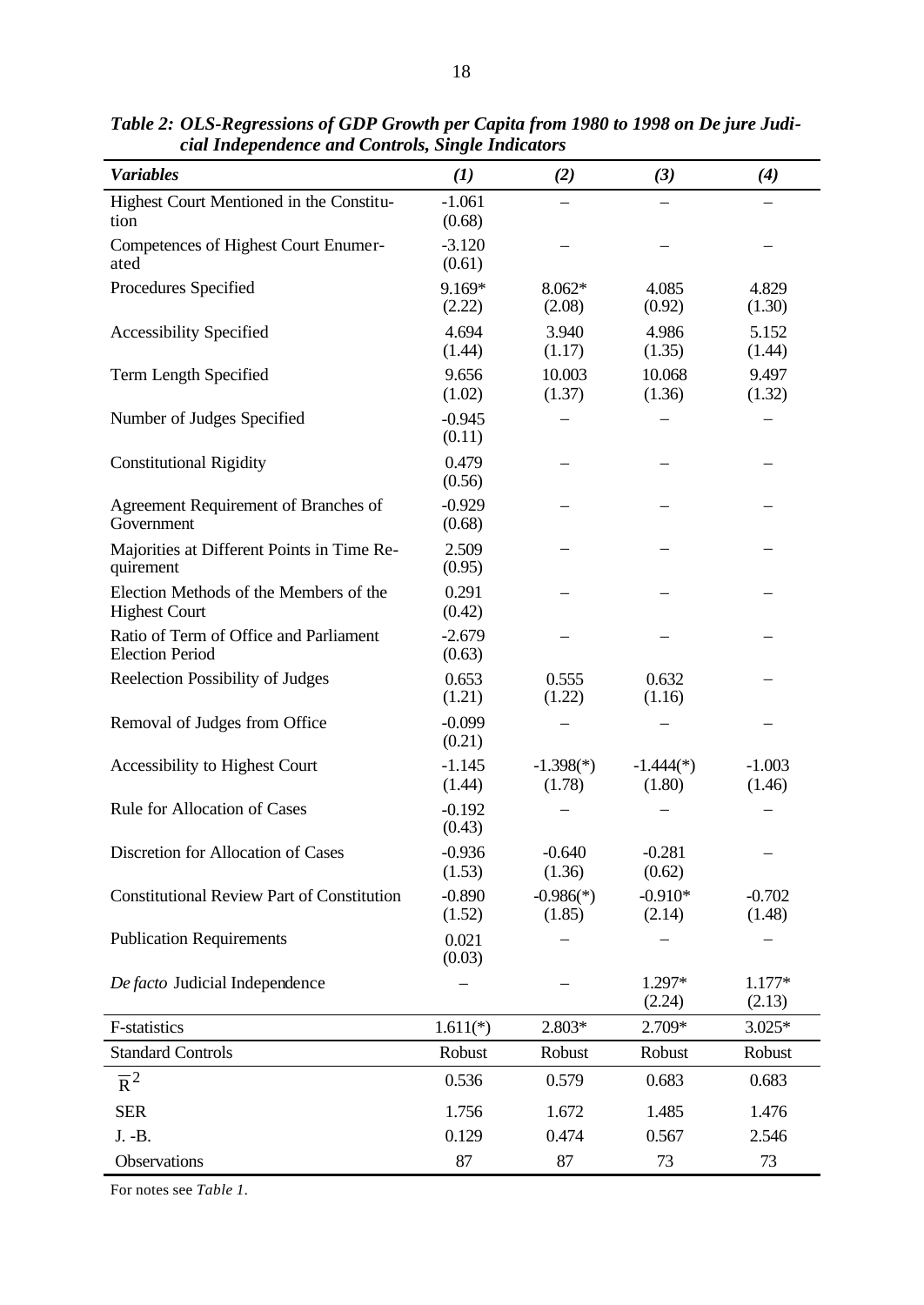#### **4.2 Results on Single Indicators**

It is easy to recommend the implementation of higher levels of JI in general, but specifying how this can be achieved and what the crucial elements of JI are appears to be more cha llenging. For questions of constitutional design, the exact specification of the different components of *de jure* and *de facto* JI hence promises to be crucial. In order to ascertain the impact of different components of both JI indicators, we include the single indicators separately. Because the answers to the single aspects underlying both indicators are not complete for each question, the missing values are set to the median of each variable. This is a method that can be found quite often in survey studies. Although this might appear to be a questionable method, it does provide insights as to whether there are specific components of JI that exert particular impacts on economic growth. With respect to *de jure* JI, the respective results as reported in *Table 2, Column (1)* support those from the baseline specifications. Since some variables are positively and others negatively correlated with GDP growth, it is no surprise that the index as an aggregate of those countervailing influences does not have any significant impact. Moreover, nearly none of the single indicators exhibits a statistically significant individual impact on GDP growth. There is, however, one exception: The anchoring of the specification of procedures of the highest courts in the constitution is significant on the 5 percent level and exhibits a positive sign. In addition, several variables show t-statistics that are higher than 1 such that the hypothesis that all indicators of *de jure* JI together have no impact of real GDP growth per capita can be rejected on the 10 percent level (F-statistic  $= 1.611$ ).

In a next step, we thus drop individual variables by testing on their redundancy and keep those variables for which redundancy is rejected. The final results of this procedure are reported in *Column (2)*. Seven single components of *de jure* JI appear to have a common impact on economic growth. At least, the hypothesis that they have no impact is rejected on the 5 percent significance level ( $F = 2.803$ ). Again, the anchoring of the specification of procedures of the highest courts in the constitution exhibits a positive sign, which is significant on the 5 percent level. In addition, the broad accessibility of courts and the court's power for constitutional review are both significant at the 10 percent level and have a negative impact on economic growth. The drawback of the estimation results in *Column (2)* of *Table 2* on single components of *de jure* JI is that the impact of *de facto* JI is not controlled for. Including the index of *de facto* JI (*Column (3)*) affects the results notably. We thus test again on redundancy of different groups of variables and exclude those, for which redundancy cannot be rejected, a procedure that finally leaves us with the estimated equation in *Column (4)*. The hypothesis that reelection possibilities of judges and discretion in the allocation of cases do not have a joint impact on real GDP growth per capita cannot be rejected on any conventional significance level ( $F = 0.816$ ). The anchoring of a specification of procedures, of the accessibility of the highest courts as well as the term length of its judges in the constitution as well as the broad accessibility to the highest court and the power for constitutional review do, however,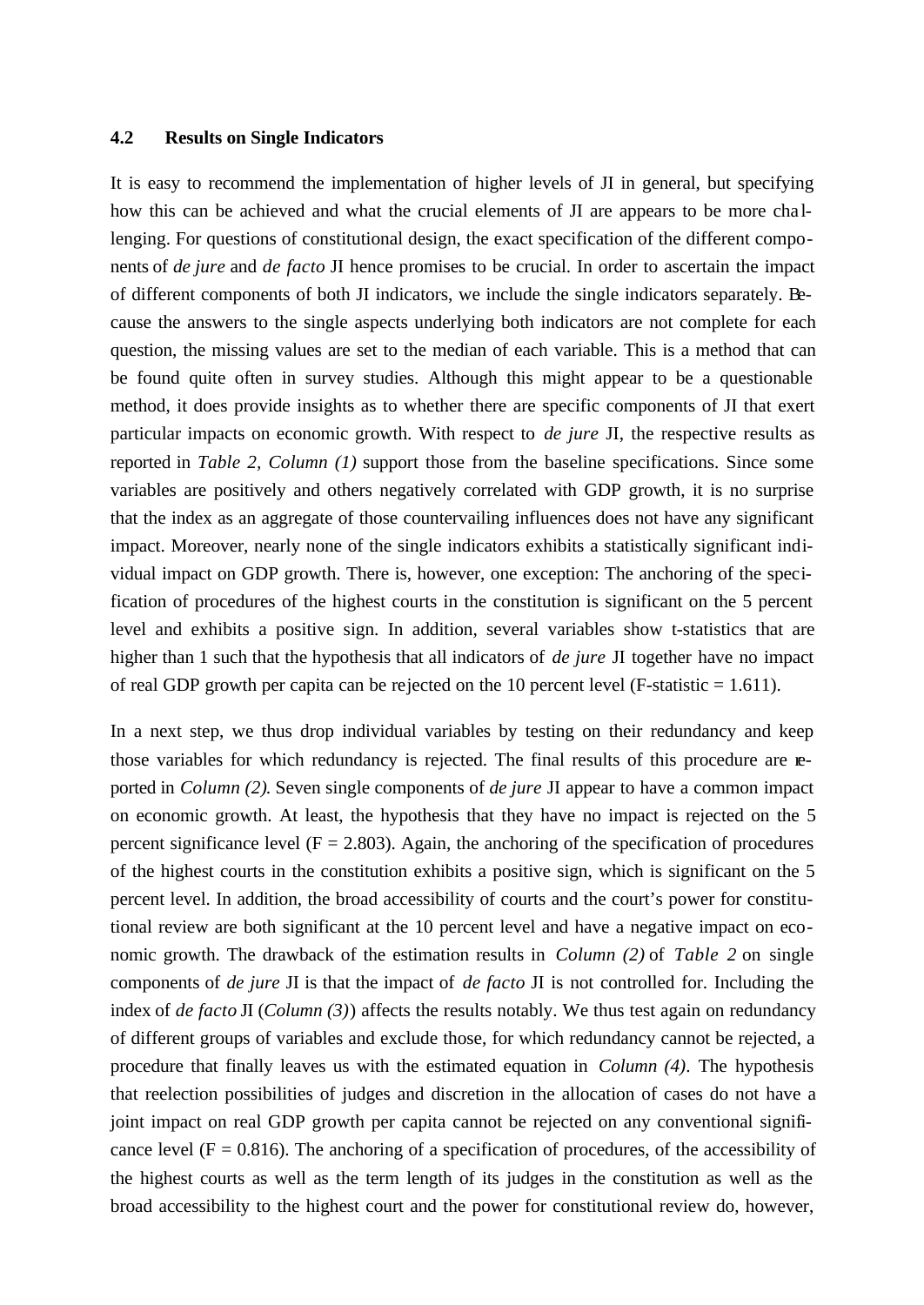have a joint impact on economic growth  $(F = 3.025)$ . According to these results, mainly the specification of the powers and procedures of the court have a (modest in statistical terms) positive impact on economic growth. If they are specified in the constitution itself, there is a greater degree of independence than if they are simply fixed by ordinary law. However, the broad accessibility to highest courts and the power for constitutional review exert a negative impact on economic growth. Neither the appointment procedure, nor judicial tenure, the legal term length or publication requirements appear to play an additional role.

| <b>Variables</b>                                                          | (1)                  | (2)                | (3)                | (4)                | (5)              |
|---------------------------------------------------------------------------|----------------------|--------------------|--------------------|--------------------|------------------|
| Measures against Income Reductions<br>of Judges                           | 0.207<br>(0.49)      |                    |                    |                    |                  |
| Adequate Payment of Judges Legally<br>Fixed                               | $-0.165$<br>(0.22)   |                    |                    |                    |                  |
| Effective Average Term Length of<br>Judges                                | 0.351<br>(0.35)      | 0.389<br>(0.41)    |                    |                    |                  |
| No or Small Deviations from 'Normal'<br>Average Term Length               | $1.033(*)$<br>(1.71) | 1.180*<br>(2.23)   | $1.205*$<br>(2.33) | 1.178*<br>(2.24)   | 1.148*<br>(2.10) |
| <b>Small Numbers of Effective Removals</b><br>before End of Term          | 0.505<br>(1.05)      | 0.570<br>(1.22)    | 0.577<br>(1.24)    | 0.584<br>(1.26)    |                  |
| No or Small Changes of the Number of<br>Judges                            | 1.378*<br>(2.02)     | $1.437*$<br>(2.14) | 1.428*<br>(2.14)   | 1.414*<br>(2.13)   | 1.483*<br>(2.06) |
| Real Income At Least Constant                                             | 1.508**<br>(2.78)    | 1.458**<br>(3.14)  | 1.467**<br>(3.12)  | $1.052*$<br>(2.57) | 1.045*<br>(2.54) |
| Budget of the Highest Court At Least<br>Constant                          | $-0.629$<br>(1.11)   | $-0.548$<br>(1.18) | $-0.550$<br>(1.18) |                    |                  |
| No or Small Number of Changes of<br>Relevant Articles of the Constitution | 0.672<br>(0.70)      |                    |                    |                    |                  |
| No or Small Implementation Deficit of<br>Court's Rulings                  | 0.485<br>(0.73)      |                    |                    |                    |                  |
| <b>F-statistics</b>                                                       | $3.112**$            | 4.287**            | 5.056**            | 4.390**            | 5.280**          |
| <b>Standard Controls</b>                                                  | Robust               | Robust             | Robust             | Robust             | Robust           |
| $\overline{R}^2$                                                          | 0.561                | 0.575              | 0.580              | 0.582              | 0.580            |
| <b>SER</b>                                                                | 1.700                | 1.672              | 1.662              | 1.658              | 1.663            |
| J. -B.                                                                    | 0.909                | 1.965              | 1.845              | 1.426              | 1.499            |
| Observations                                                              | 73                   | 73                 | 73                 | 73                 | 73               |

*Table 3: OLS-Regressions of GDP Growth per Capita from 1980 to 1998 on De Facto Judicial Independence and Controls, Single Indicators*

For notes see *Table 1*. The estimation results for the Dummy for Transition Countries are not reported.

 $\overline{a}$ 

Following the same procedure of exclusion of variables, we obtain the main components of *de facto* JI that have an impact on economic growth. 13 According to the results in *Column (5)* of

<sup>13</sup> Comparing the estimated equation in *Column (1)* with that in *Column (5)* of *Table 3*, the hypothesis that the excluded variables are redundant cannot be rejected on any significance level (F-statistic = 0.522).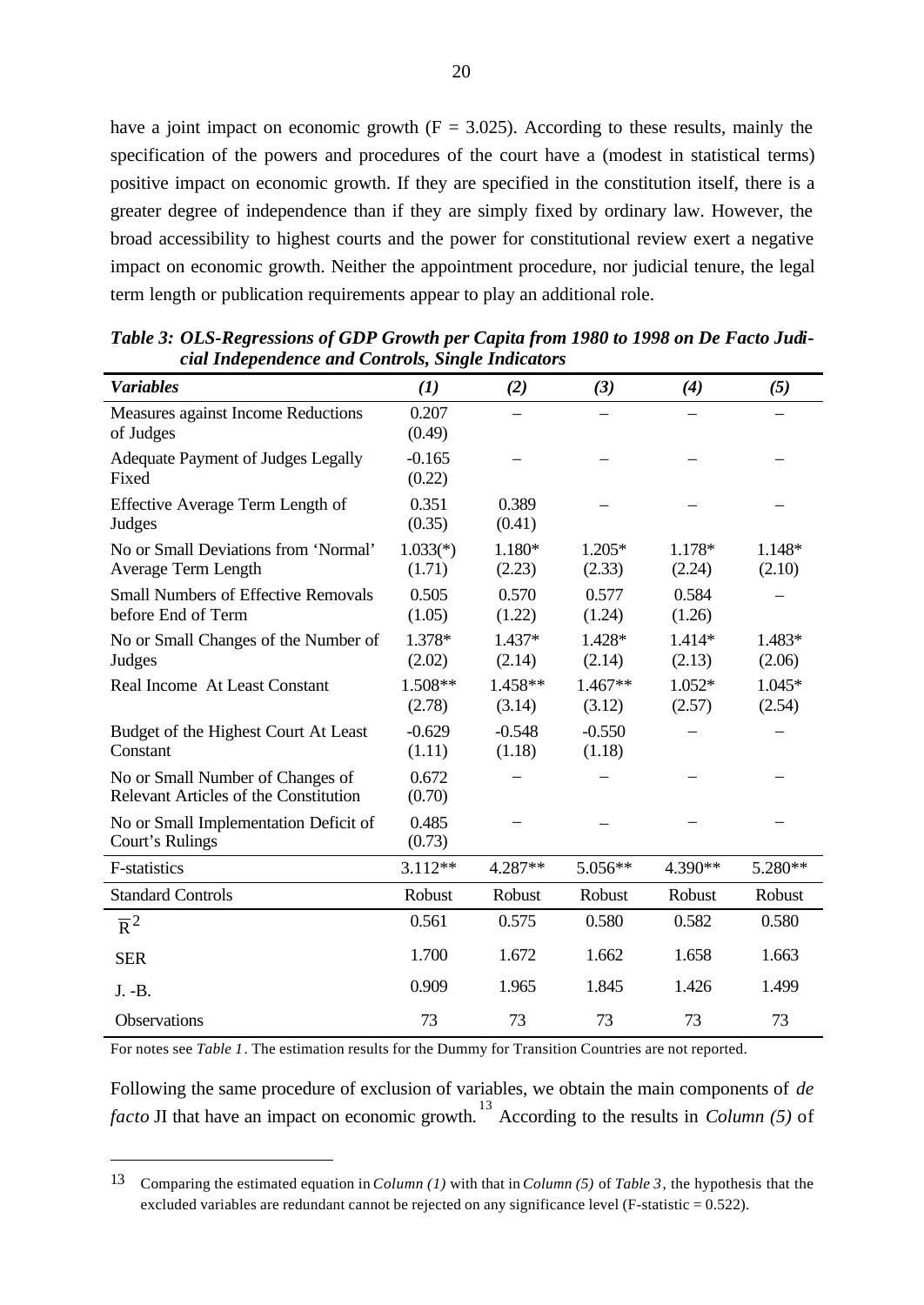*Table 3*, the positive impact of *de facto* JI on economic growth is mainly obtained for countries with no or only slight deviations from the 'normal' average term length of judges, those with a small number of changes of the number of judges and those countries that secure at least a real constancy of judges' salaries. These three variables each have a positive impact on economic growth that is significant on the 5 percent level. Excluding one of these variables in turn leaves the impact of the remaining two variables unaffected.

#### **4.3 Interaction of Judicial Independence with Organizational, Constitutional, Legal and Political Environment**

As outlined above, judicial independence might work differently in different environments. The organizational environment of the highest courts is described by three variables in this paper. First, the legal origin of a country as a kind of legal tradition is included as an explanatory variable. La Porta et al. (1999) distinguish between English, Socialist, French, Scandinavian and German legal origin.<sup>14</sup> *Column (1)* in *Table 4a* contains the estimation results of the baseline specification including the two JI indicators and the legal origin dummies of which we chose to exclude the Scandinavian legal origin dummy in place of the constant term. The inclusion of the legal origin variables does not have an impact on the estimation results of the two JI variables. As before, *de facto* JI is significant at the 1 percent level and has a positive impact on economic growth, while *de jure* JI does not reach any significance level. Of the legal origin variables, only socialist legal origin has a significant positive impact although the hypothesis that the legal origin variables has no impact on economic growth is rejected on the 1 percent significance level  $(F = 17.811)$ .<sup>15</sup>

<sup>14</sup> Please note that the dummy variable for socialist legal origin and that for transition countries are not identical because the latter comprises the former USSR countries and the Eastern European countries only, but not China, Vietnam, Cambodia, and some African former socialist countries.

<sup>15</sup> That socialist legal origin has a significant positive impact should not worry because East European transition countries are controlled for by the dummy for Eastern European countries such that the Socialist legal origin dummy mainly controls for China, Vietnam, Cambodia, and some African former socialist countries.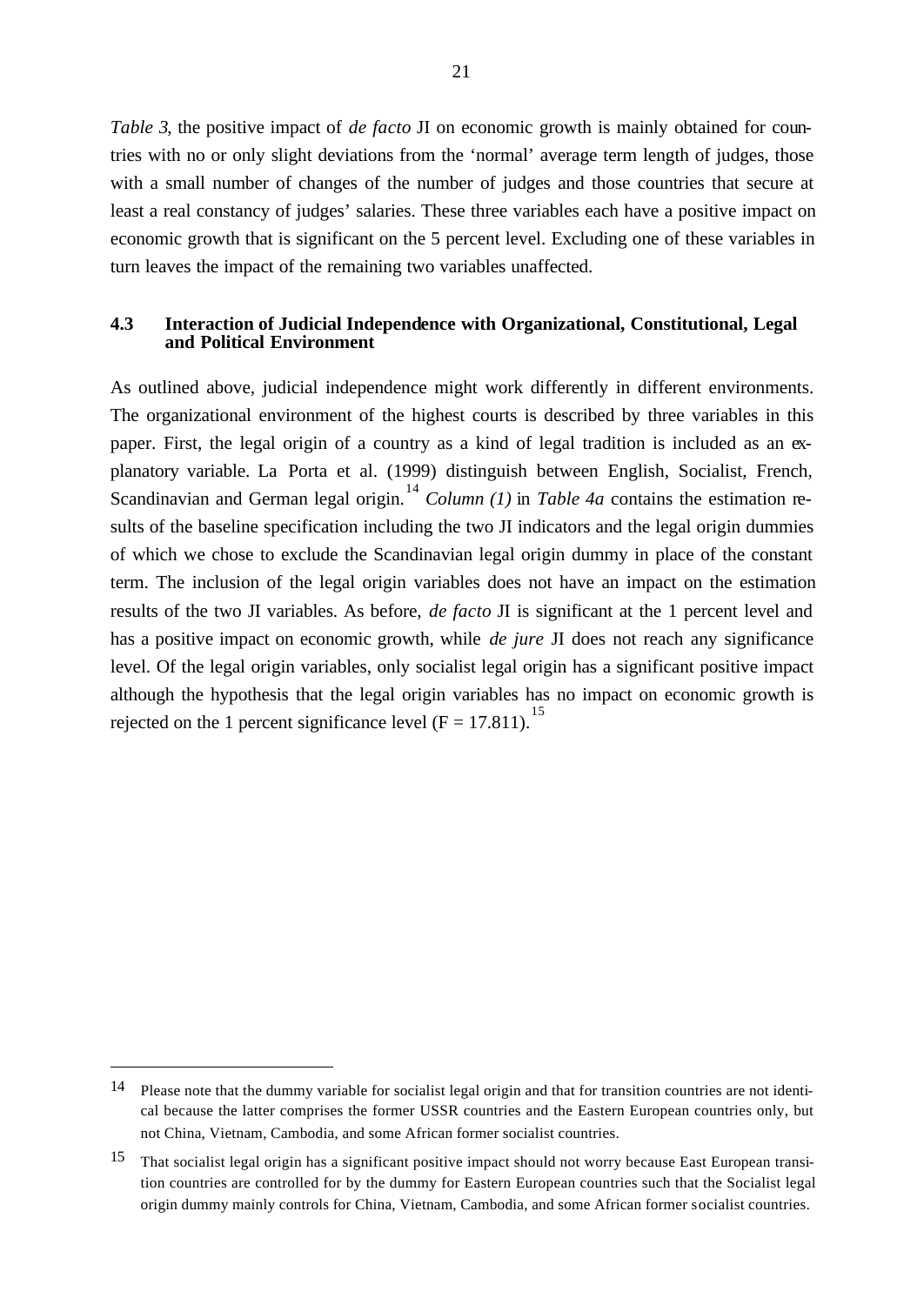| <b>Variables</b>                                                 | (1)                  | (2)                | (3)                 | (4)                 | (5)                |
|------------------------------------------------------------------|----------------------|--------------------|---------------------|---------------------|--------------------|
| De jure Judicial Independ-<br>ence                               | $-0.032$<br>(0.02)   | $-0.476$<br>(0.29) | $-0.852$<br>(0.53)  | $-0.357$<br>(0.22)  | $-0.373$<br>(0.23) |
| De facto Judicial Independ-<br>ence                              | 1.970**<br>(2.98)    | 1.959**<br>(3.20)  | $2.922**$<br>(3.41) | $2.041**$<br>(3.12) | 1.969**<br>(2.71)  |
| <b>Additional Variables</b>                                      |                      |                    |                     |                     |                    |
| English Legal Origin                                             | 0.017<br>(0.03)      |                    |                     |                     |                    |
| Socialist Legal Origin                                           | $3.140**$<br>(4.52)  |                    |                     |                     |                    |
| French Legal Origin                                              | $-0.589$<br>(1.21)   |                    |                     |                     |                    |
| German Legal Origin                                              | $-0.528$<br>(0.78)   |                    |                     |                     |                    |
| F-statistic: Legal Origin                                        | 17.811**             |                    |                     |                     |                    |
| Age of the Constitution                                          |                      | $0.004*$<br>(2.12) | $0.019**$<br>(3.11) |                     |                    |
| Age of the Constitution *<br>De facto Judicial Independ-<br>ence |                      |                    | $-0.022*$<br>(2.59) |                     |                    |
| <b>Constitutional Court</b>                                      |                      |                    |                     | $-0.537$<br>(1.22)  | $-0.624$<br>(0.70) |
| Constitutional Court * De<br>facto Judicial Independence         |                      |                    |                     |                     | 0.150<br>(0.13)    |
| Dummy for Transition<br>Countries                                | $-4.356**$<br>(4.50) | $-0.775$<br>(0.87) | $-0.637$<br>(0.74)  | $-0.722$<br>(0.77)  | $-0.700$<br>(0.74) |
| <b>Standard Controls</b>                                         | Robust               | Robust             | Robust              | Robust              | Robust             |
| F-statistics: De Facto Judi-<br>cial Independence                |                      |                    | 5.838**             |                     | 6.498**            |
| F-statistics: Age of the<br>Constitution                         |                      |                    | 4.830**             |                     |                    |
| <b>F-statistics: Constitutional</b><br>Court                     |                      |                    |                     |                     | 0.835              |
| $\overline{R}^2$                                                 | 0.648                | 0.649              | 0.664               | 0.639               | 0.634              |
| <b>SER</b>                                                       | 1.554                | 1.572              | 1.540               | 1.574               | 1.586              |
| $J.-B.$                                                          | $4.758(*)$           | 1.876              | 0.763               | 1.130               | 0.963              |
| Observations                                                     | 73                   | 71                 | 71                  | 73                  | 73                 |

*Table 4a: Regressions of GDP Growth per Capita from 1980 to 1998 on Judicial Independence and Controls, Interactions with Legal and Constitutional Environment*

For notes see *Table 1*. Results for the standard controls and constant are not reported.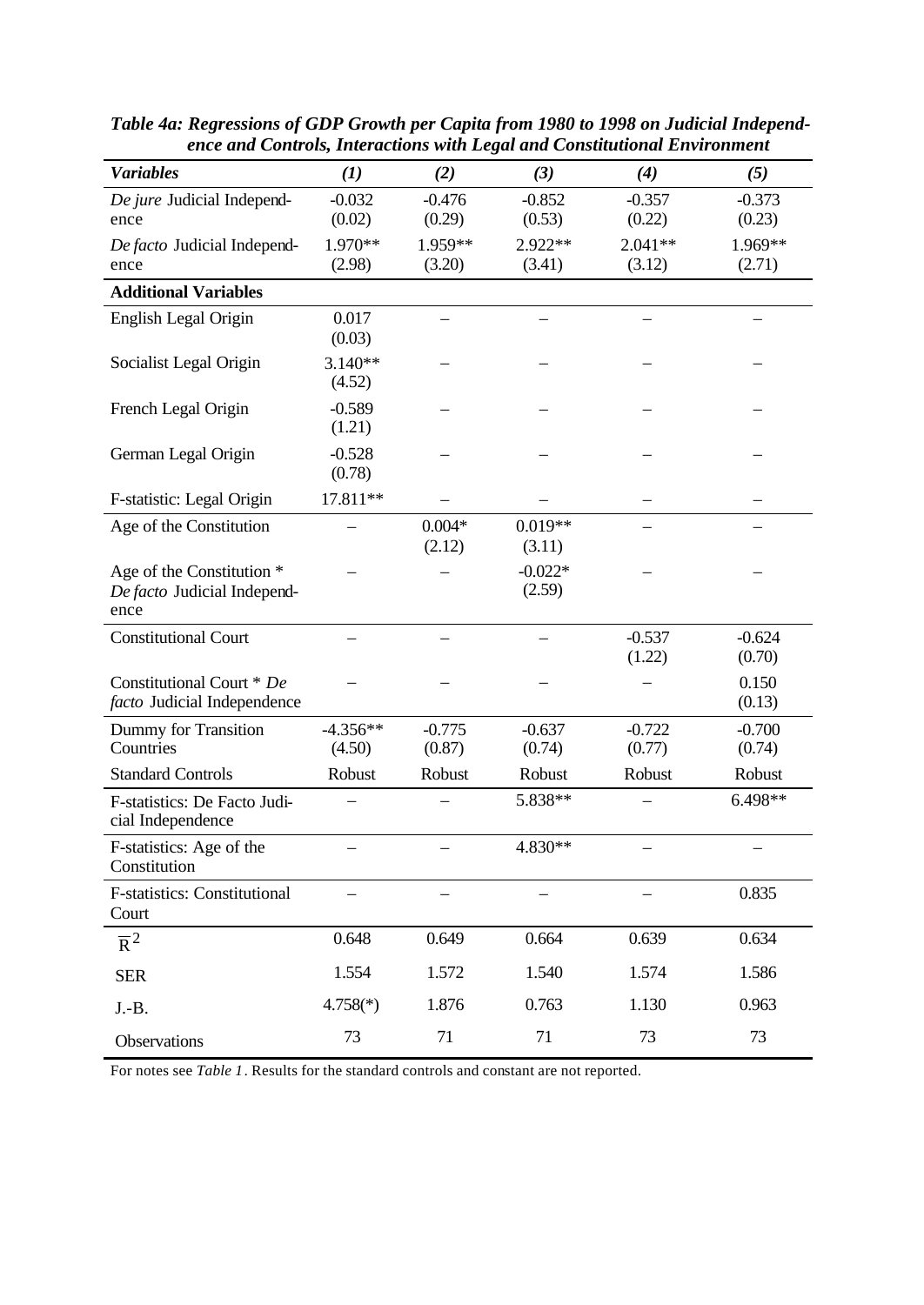| <b>Variables</b>                   | (1)            | (2)      | (3)            | (4)         | (5)       | (6)      |
|------------------------------------|----------------|----------|----------------|-------------|-----------|----------|
| De jure Judicial Independ-         | $-0.418$       | $-0.379$ | $-0.116$       | $-0.632$    | $-0.991$  | $-0.954$ |
| ence                               | (0.26)         | (0.23)   | (0.08)         | (0.43)      | (0.58)    | (0.54)   |
| De facto Judicial Independ-        | 1.904**        | 0.909    | 1.580**        | $2.581**$   | $2.117**$ | 1.817**  |
| ence                               | (3.17)         | (1.06)   | (3.04)         | (2.84)      | (3.16)    | (2.68)   |
| <b>Additional Variables</b>        |                |          |                |             |           |          |
| <b>Checks and Balances</b>         | $0.119*$       | $-0.120$ | $\equiv$       |             |           |          |
|                                    | (2.07)         | (0.61)   |                |             |           |          |
| Checks and Balances * De           |                | 0.298    |                |             |           |          |
| facto Judicial Independence        |                | (1.49)   |                |             |           |          |
| Parliamentary System               |                |          | $0.729**$      | 1.190**     |           |          |
|                                    |                |          | (3.26)         | (3.46)      |           |          |
| Parliamentary System * De          |                |          |                | $-0.996(*)$ |           |          |
| facto Judicial Independence        |                |          |                | (1.75)      |           |          |
| Federalism                         |                |          |                |             | $-0.235$  | $-0.995$ |
|                                    |                |          |                |             | (0.51)    | (1.02)   |
| Federalism * De facto Judi-        |                |          |                |             |           | 1.330    |
| cial Independence                  |                |          |                |             |           | (1.04)   |
| Dummy for Transition               | $-1.091$       | $-1.013$ | $-1.374$       | $-1.441(*)$ | $-1.641$  | $-1.567$ |
| Countries                          | (1.25)         | (1.15)   | (1.60)         | (1.72)      | (1.48)    | (1.46)   |
| <b>Standard Controls</b>           | Robust         | Robust   | Robust         | Robust      | Robust    | Robust   |
| F-statistics: De Facto Judi-       |                | 5.688**  |                | 4.806*      |           | 5.595**  |
| cial Independence                  |                |          |                |             |           |          |
| F-statistics: Checks and           | $\overline{a}$ | 6.718**  | $\overline{a}$ |             |           |          |
| <b>Balances</b>                    |                |          |                |             |           |          |
| <b>F-statistics: Parliamentary</b> |                |          |                | 6.881**     |           |          |
| System                             |                |          |                |             |           |          |
| <b>F-statistics: Federalism</b>    |                |          |                |             |           | 0.559    |
| $\overline{R}^2$                   | 0.468          | 0.467    | 0.678          | 0.688       | 0.459     | 0.459    |
| <b>SER</b>                         | 1.577          | 1.578    | 1.488          | 1.463       | 1.625     | 1.625    |
| $J.-B.$                            | 2.758          | 2.261    | 1.903          | 1.285       | 0.177     | 0.028    |
| Observations                       | 73             | 73       | 73             | 73          | 63        | 63       |

*Table 4b: Regressions of GDP Growth per Capita from 1980 to 1998 on Judicial Independence and Controls, Interactions with Legal and Constitutional Environment*

For notes see *Table 1*. Results for the standard controls and constant are not reported.

 $\overline{a}$ 

Second, the organizational environment is captured by the age of the constitution.<sup>16</sup> It could be argued that *de facto* JI is higher in countries that have not had many changes in their constitutions for the last 40 years. This argument stems from the construction of the *de facto* index that includes information on changes in the number of judges since 1960, real constancy of income and budget of judges since 1960 and so on. If the argument holds, newly created

<sup>16</sup> Including that variable reduces the number of observations by 2 because it is difficult to assess the age of a constitution in countries that do not possess a formal constitutional document like, e.g. England.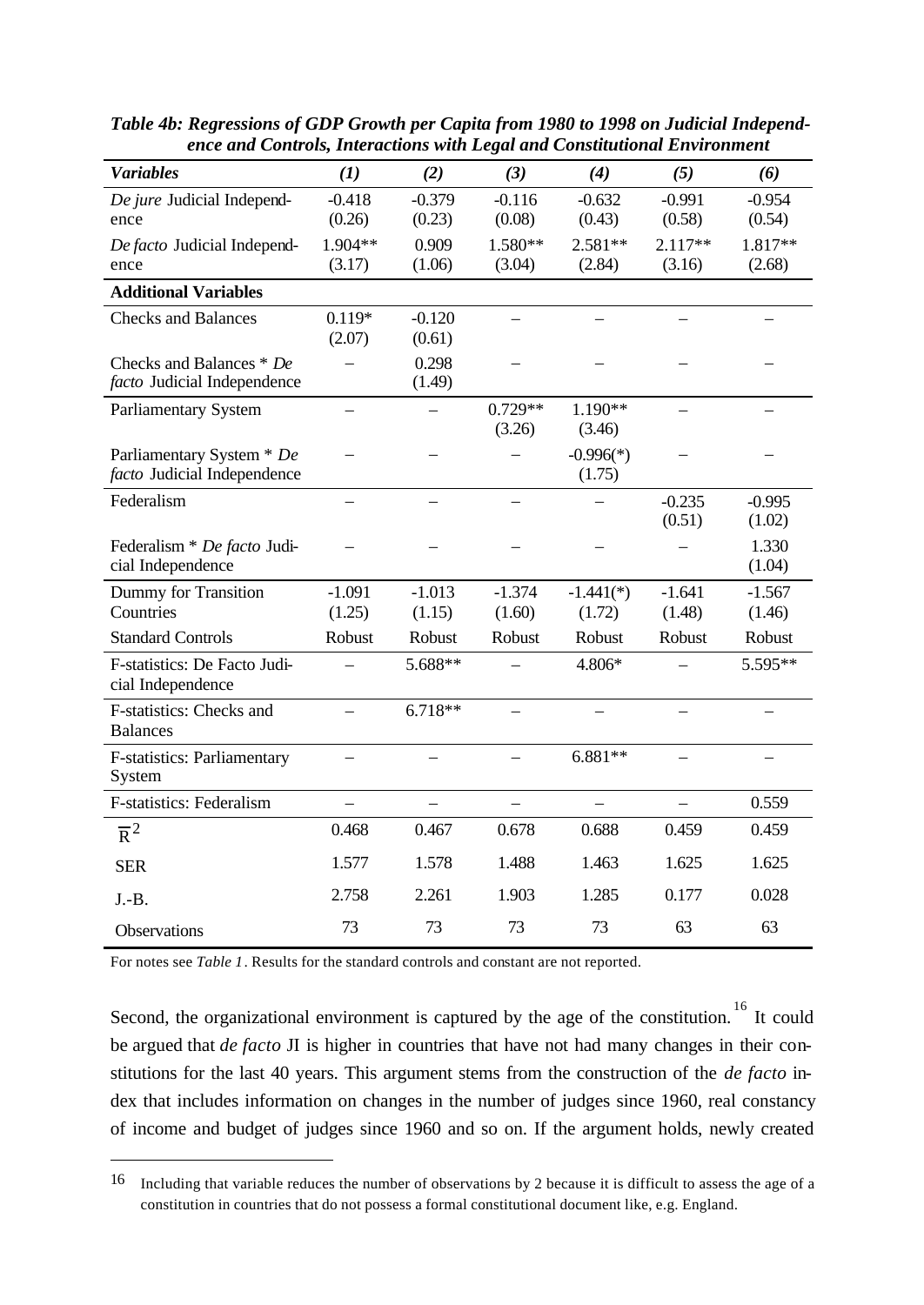countries with new constitutions would have a clear disadvantage by construction. *Column (2)* of *Table 4a* presents the results of the JI augmented baseline model to which the age of the constitution is included. The higher the age of the constitution, the higher is economic growth of the respective country – *ceteris paribus*. The impact of the age of the constitution is significant on the 5 percent significance level. The JI augmented baseline model is however not affected by the inclusion of that variable. In particular, the significant positive impact of *de facto* JI remains robust. Interacting *de facto* JI with the age of the constitution reveals an interesting result. While the basic impacts of *de facto* JI and the age of the constitution remain robust and keep their significant positive impacts on economic growth, the interaction term is significantly negative. Countries with old constitutions experience significantly lower real GDP growth per capita given that they have a high degree of *de facto* JI. Turning this result around, it can be inferred that countries with new constitutions will experience higher growth rates given that they have a high degree of *de facto* JI. Unfortunately, the partial correlation coefficient between the variable "age of constitution" and *de facto* JI is -.31, implying that the probability that a country with a young constitution manages to have a high degree of *de facto* JI is rather low. The results are different if real per capita GDP is used as the dependent variable. *De facto* judicial independence has a positive impact on real GDP per capita with an estimated coefficient of 3561.23 that is significant at the 5 percent level (t-statistics 2.20), while the age of the constitution also exerts a positive influence of 58.75 that is significant at the 1 percent level (t-statistics 5.18). An analysis of the interaction between both variables reveals an insignificant positive effect for the interaction term, while the significance of *de facto* JI is reduced to the 10 percent level ( $F = 2.788$ ).<sup>17</sup> Hence, the effect of age of the constitution on economic performance is independent of judicial independence.

Third and most importantly, the consequences of JI may depend on the underlying court model. As argued above, constitutional review can be allocated to each court of a country as in the U.S., to a specialized constitutional court that deals with constitutional matters as in Germany or to a special body that is constrained to *ex ante* review as in France. With respect to the relevance of JI, the Constitutional Court model might have an advantage over the other two because it entails the power for *ex ante* and *ex post* as well as abstract and concrete review. Hence, a dummy variable being one for a constitutional court according to the Austrian model and zero otherwise is included in the estimated equation. As reported in *Columns (3)* and *(4)*, neither the constitutional court variable nor its interaction term with *de facto* JI has

<sup>&</sup>lt;sup>17</sup> The detailed results can be obtained from the authors upon request. Extending the analysis to real per capita GDP instead of growth is beyond the scope of this paper. It would also be preferable to analyze the impact of judicial independence on total factor productivity. This will be one of our next projects.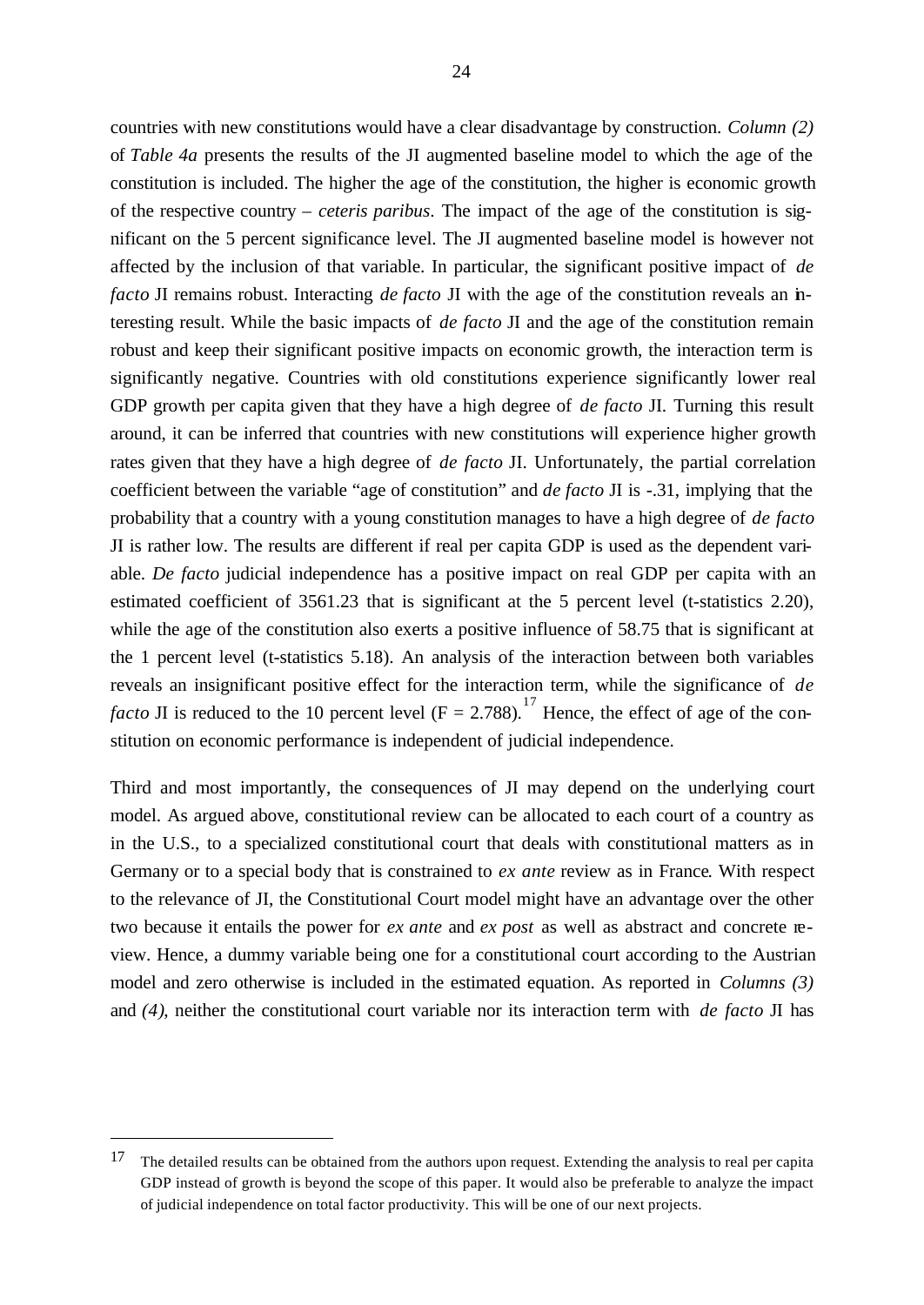any significant impact on economic growth, while the impact of *de facto* JI remains robust and keeps the significant positive impact.<sup>18</sup>

In addition to the organizational environment, other constitutional provisions might shape the impact of JI on economic growth. We focus on three different variables again. First, the extent of checks and balances is included in the model by drawing on an ordinally scaled variable provided by Beck et al. (2000). The higher the extent of checks and balances in a constitution, the higher are the values of that variable. According to the results in *Column (1)* of *Table 4b*, the more checks and balances a constitution contains, the higher is economic growth. This variable is significant at the 5 percent significance level, but leaves the significant positive impact of *de facto* JI unaffected. The interaction of *de facto* JI with the checks and balances variable does not entail clear-cut results. The overall effect of both *de facto* variables remains significant ( $F = 5.688$ ), like the overall effect of checks and balances remains significantly different from zero ( $F = 6.718$ ). The interaction term is not significant however. If anything, the existence of strong checks and balances enforces the impact of *de facto* JI on economic growth.

Closely connected to the checks and balances discussion is the political economics analysis of presidential versus parliamentary systems. In order to control for the differences in these systems, a variable provided by Beck et al. (2000) is used that adopts values of zero for direct elections of the president, 1 for a strong president elected by an assembly and 2 for elections of the head of state by the parliament. The results in *Columns (3)* and *(4)* of *Table 4b* indicate that parliamentary systems have significantly higher growth rates between 1980 and 1998 than presidential systems. These results corroborate the findings by Persson and Tabellini (2003, Chap. 7) who find that presidential systems have a lower labor productivity. While the significantly positive impact of *de facto* JI remains robust in both equations, it is most interesting that the interaction term of *de facto* JI and the parliamentary system variable has a significant negative impact indicating that the growth enhancing effect of *de facto* JI in particular exists in presidential systems.<sup>19</sup> Finally, including a dummy variable for federalism as an indicator for the extent of vertical checks and balances does not have any significant impact on economic growth as *Columns (5)* and *(6)* in *Table 4b* reveal.

<sup>18</sup> We estimated the same equation by re-coding the constitutional court variable such that the French model was not taken together with the American model. In this case, the absence of a constitutional court is measured while the variable in Table 4a captures the presence of a constitutional court. The results remained virtually the same. Perhaps an even more differentiated analysis must be left to our future research.

<sup>19</sup> Caution in the interpretation of this result is, of course, warranted. From earlier research (Hayo and Voigt 2003), we know that parliamentary systems are significantly more likely than presidential systems to realize high degrees of *de facto* JI. It is thus possible to suspect that the few presidential systems that were able to realize high degrees of *de facto* JI have been growing at faster rates than the large number of presidential systems that were not able to realize high levels of *de facto* JI.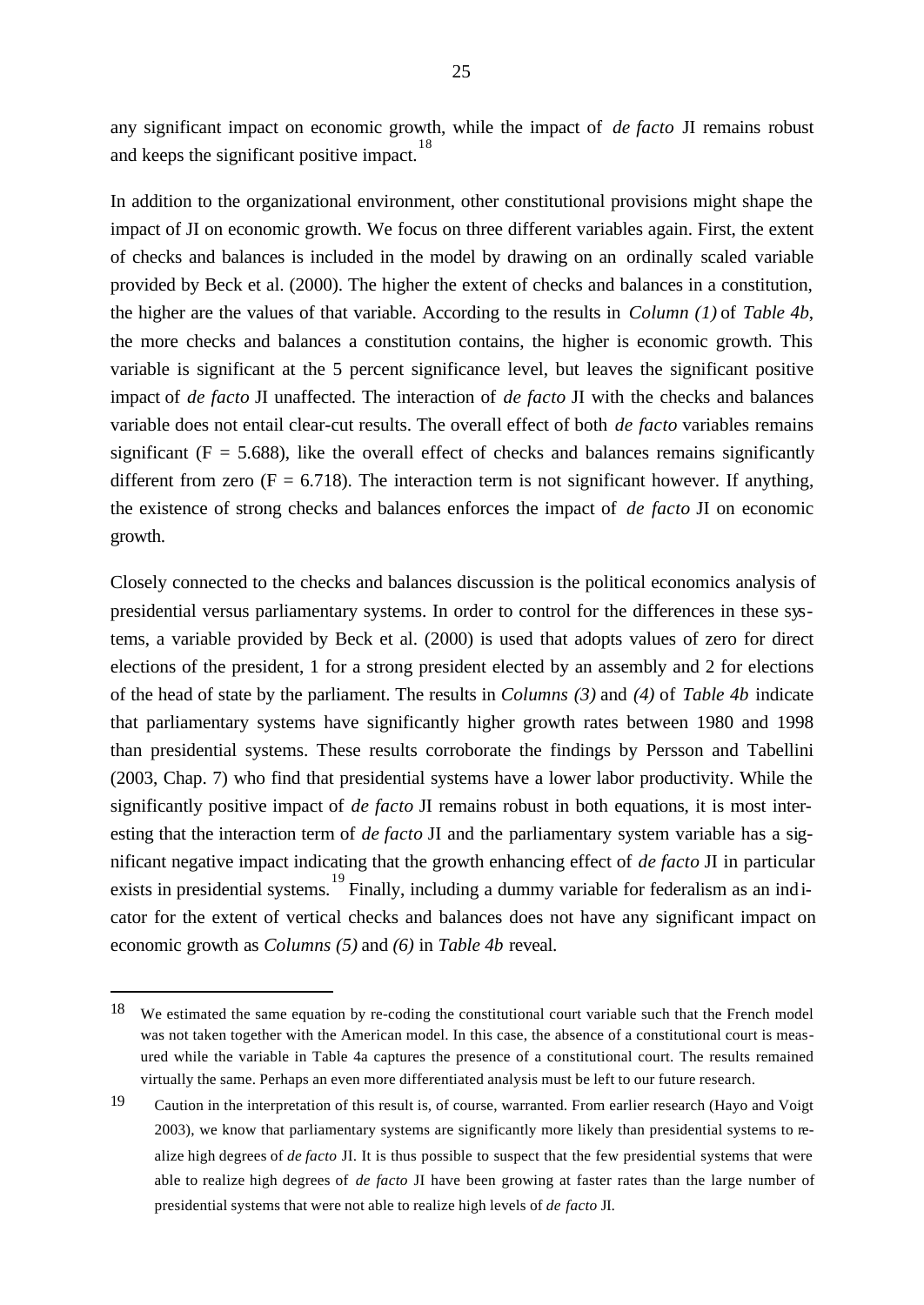| <b>Variables</b>                   | (1)      | (2)      | (3)             | (4)             |
|------------------------------------|----------|----------|-----------------|-----------------|
| De jure Judicial Independence      | $-0.443$ | $-0.580$ | $-0.127$        | $-0.627$        |
|                                    | (0.27)   | (0.34)   | (0.09)          | (0.41)          |
| De facto Judicial Independence     | 1.870**  | 1.108    | $1.669*$        | 2.999**         |
|                                    | (3.31)   | (0.80)   | (2.63)          | (2.91)          |
| <b>Additional Variables</b>        |          |          |                 |                 |
| Age of the Constitution            |          |          | $0.010*$        | $0.015(*)$      |
|                                    |          |          | (2.39)          | (1.94)          |
| Age of the Constitution * De facto |          |          |                 | $-0.013$        |
| Judicial Independence              |          |          |                 | (1.22)          |
| <b>Constitutional Court</b>        |          |          | $-0.201$        | $-0.231$        |
|                                    |          |          | (0.38)          | (0.45)          |
| Parliamentary System               |          |          | $0.936**$       | 1.114**         |
|                                    |          |          | (3.71)          | (3.11)          |
| Parliamentary System * De facto    |          |          |                 | $-0.563$        |
| Judicial Independence              |          |          |                 | (0.94)          |
| <b>Checks and Balances</b>         |          |          | 0.018<br>(0.21) | 0.018<br>(0.20) |
| Federalism                         |          |          | $-0.453$        | $-0.297$        |
|                                    |          |          | (0.98)          | (0.65)          |
| <b>Free Press</b>                  | $-0.003$ | $-0.010$ | $-0.005$        | $-0.002$        |
|                                    | (0.16)   | (0.44)   | (0.31)          | (0.14)          |
| Free Press * De facto Judicial     |          | 0.022    |                 |                 |
| Independence                       |          | (0.60)   |                 |                 |
| Dummy for Transition Countries     | $-1.073$ | $-1.139$ | $-1.753(*)$     | $-1.575$        |
|                                    | (1.21)   | (1.23)   | (1.70)          | (1.54)          |
| <b>Standard Controls</b>           | Robust   | Robust   | Robust          | Robust          |
| F-statistics: De Facto Judicial    |          | 5.623**  |                 | $3.047*$        |
| Independence                       |          |          |                 |                 |
| <b>F-statistics: Free Press</b>    |          | 0.178    |                 |                 |
| F-statistics: Age of the Constitu- |          |          |                 | 2.321           |
| tion                               |          |          |                 |                 |
| F-statistics: Parliamentary System |          |          |                 | $6.215**$       |
| $\overline{R}^2$                   | 0.630    | 0.628    | 0.572           | 0.578           |
| <b>SER</b>                         | 1.594    | 1.599    | 1.468           | 1.457           |
| $J.-B.$                            | 1.529    | 1.300    | 1.389           | 1.521           |
| Observations                       | 73       | 73       | 61              | 61              |

*Table 4c: Regressions of GDP Growth per Capita from 1980 to 1998 on Judicial Independence and Controls, Interactions with Legal and Constitutional Environment*

For notes see *Table 1*. Results for the standard controls and constant are not reported.

With respect to the political environment of JI, only the results of the free press are shown in the first two columns of *Table 4c*. Neither the free press, nor the interaction term has any significant impact on economic growth while *de facto* JI remains robust. In addition, we analyzed the impact of ethnic fractionalization and political stability in this model of economic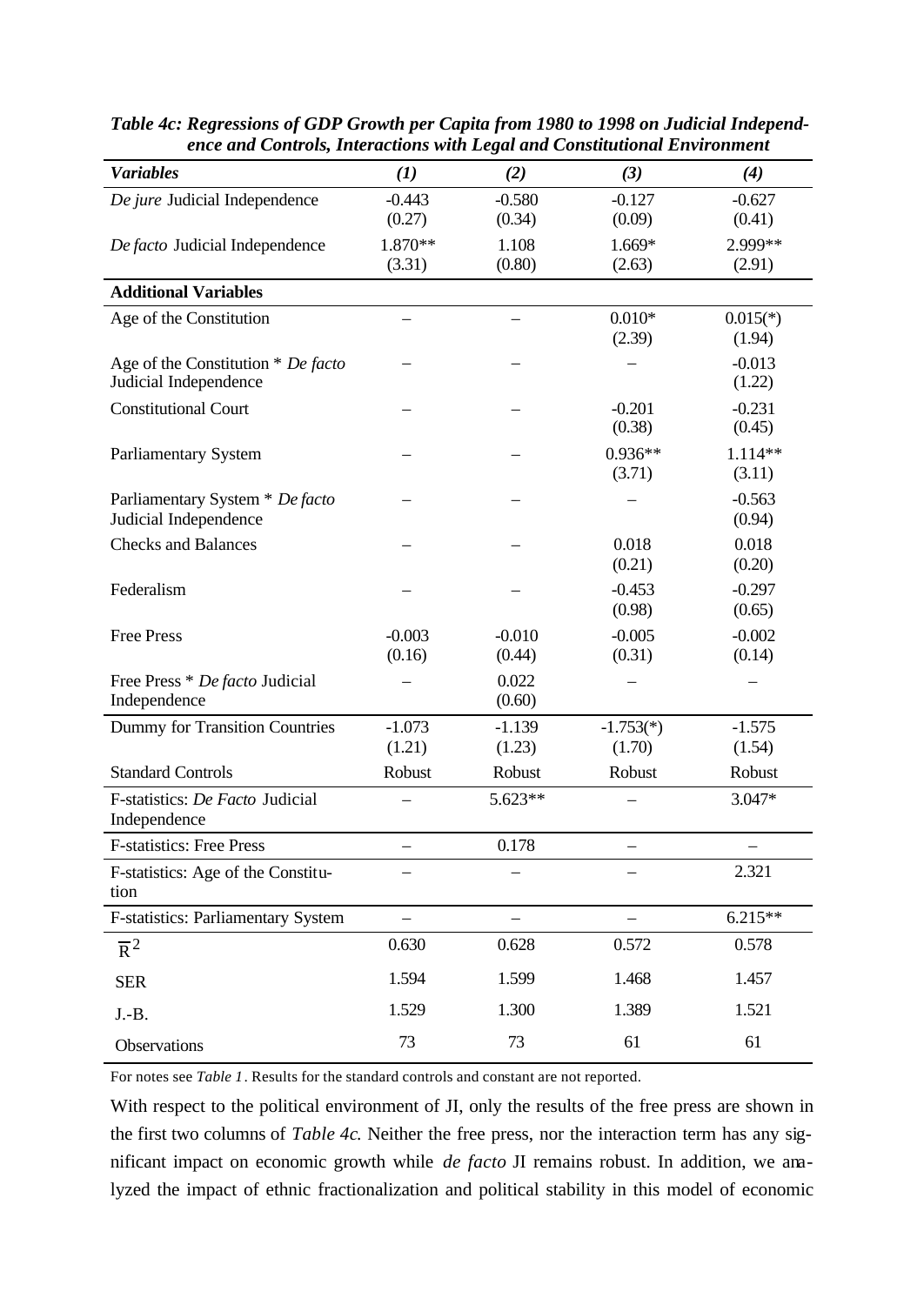growth. Since the results are pretty much in line with those reported by Feld and Voigt (2003), we abstain from reporting them here. Finally, all different organizational, constitutional and political variables are included in the model jointly with the two JI indicators. The results are reported in *Columns (3)* and *(4)* of *Table 4c*. As before, *de facto* JI keeps its remarkably robust impact on economic growth while the age of the constitution and the parliamentary system variable keep their impact from the above analysis under *ceteris paribus* conditions. The single interaction terms are not significant any more. We chose to show only those for the two variables mentioned before. The two *de facto* JI variables ( $F = 3.047$ ) and the two parliamentary system variables ( $F = 6.215$ ) are jointly significant, while the two age of constitution variables  $(F = 2.321)$  are not. Still these two reported interaction terms keep their signs from the analysis before such that some modest support for these hypotheses remains.

#### **5 Consequences for Constitutional Design**

l

Until now, we have solely reported the statistical significance of JI on economic growth. For issues of constitutional design, this is, of course, insufficient. Advising constitutional designers to put great emphasis on creating the prerequisites for an independent judiciary will only be justified if its effects are also economically significant. This is indeed the case: a switch from a totally dependent to a totally independent judiciary would – ceteris paribus – lead to an increase in growth rates of between 1.5 to 2.1 percentage points according to our estimates. 20 This is an enormous increase in economic growth which implies that real per capita GDP of a country with such an extreme constitutional switch would double in 33 to 47 years.

Taken at face value, the consequences of our analysis for constitutional design are quite obvious: With respect to *de jure* JI, (i) the specification of the court procedures in the constitution, (ii) the accessibility of the highest court, and (iii) the term length of its judges have a (modest in statistical terms) positive impact on economic growth. It would thus seem that special emphasis should be given to these three issues. However, establishing a broad access to the highest courts by individuals as well as enabling the court by constitutional means for constitutional review do not appear to be conducive to economic growth. At first sight this might contradict the separation of powers view. Both characteristics of independent courts extend their veto power such that political stalemate might result. This is clearly counter-productive in economic terms. Neither the appointment procedure, nor judicial tenure, the legal term

<sup>20</sup> The switch in judicial independence in that example is the range of the de facto JI variable. The growth rates mentioned in that example are derived from the minimum and maximum estimates in our regressions without interaction terms. – According to comparative institutional analysis, the net present value of additional growth would have to be compared with the costs of establishing a (more) independent judiciary. Only if the former figure is larger than the latter a sufficient reason for trying to implement a (more) independent judiciary exists.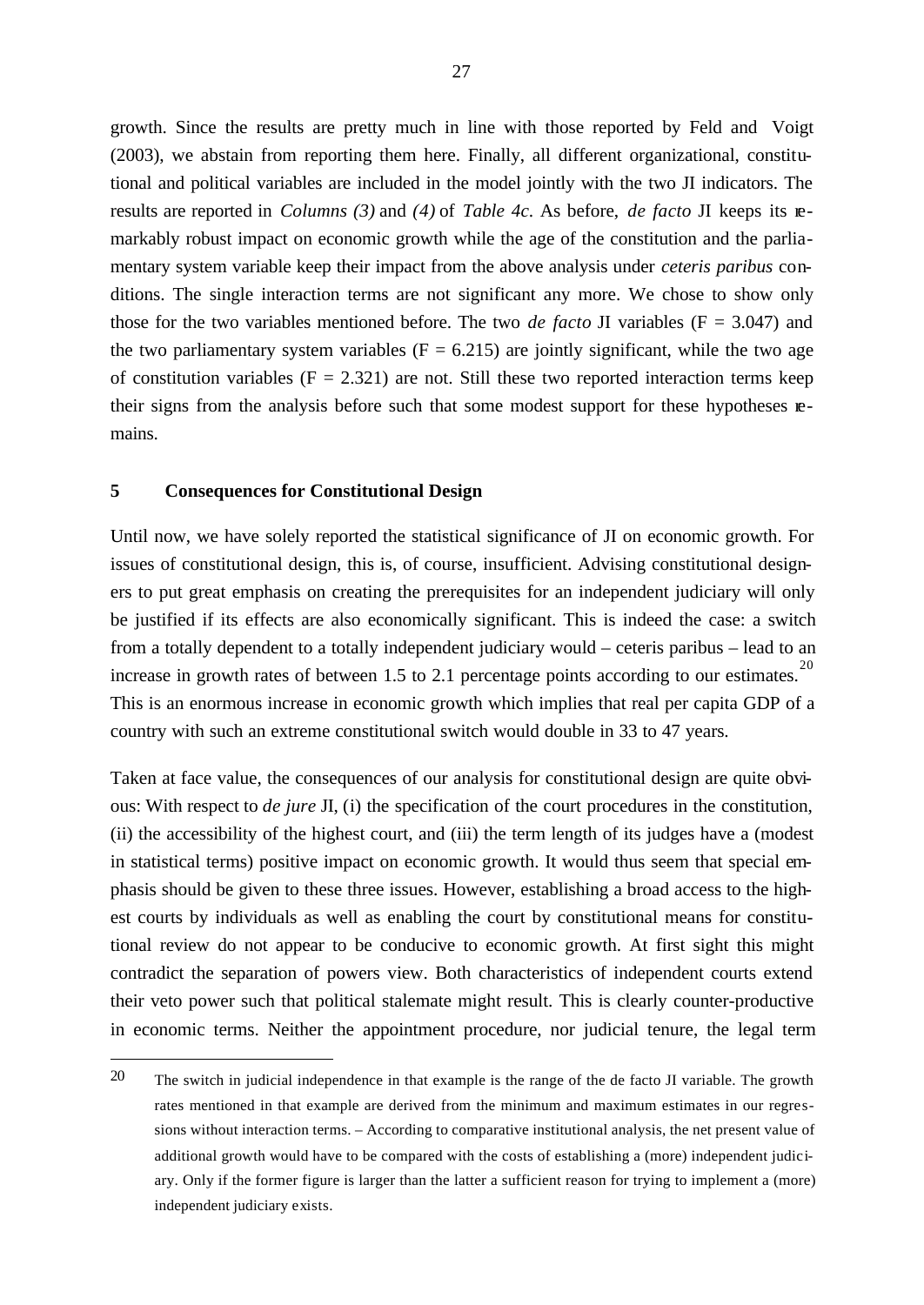length or publication requirements appear to play an additional role. It should be noted that it is the specification in the constitution that matters instead of the relative term length of judges for example vis-à-vis the other branches of government, as conjectured by Padovano, Sgarra, and Fiorino (2003). The key to understand this result lies in the fact that constitutional revision is more costly such that judges are more strongly insured against discretion of other branches of government. These results lend support to the hypothesis that the entrenchment of JI in the constitution is important compared to its foundation in simple legislation. *In turn, this leads to the advice to fix procedures and powers of the judiciary in the constitution.*

With respect to *de facto* JI, our results indicate that no or only slight deviations from the 'normal' average term length of judges, a small number of changes of the number of judges and keeping judges' salaries at least constant in real terms make up for the overall strong impact of *de facto* JI on economic growth. The first two components are a result of the constraints that the other branches of government have displayed vis-à-vis the judiciary. The last component supports the notion that judicial independence is also a function of monetary rewards. If the members of one of the other government branches determine judges' salaries, this raises incentives to take the preferences of these members explicitly into account. *These results lead to two suggestions: (1) Reduce the actual use of discretionary power of the other branches of government vis-à-vis the judiciary; (2) pay judges adequately.*

That an old and stable constitution is not necessarily a precondition for *de facto* JI to exert its positive impact on economic growth is good news for countries willing to pass a new constitution with increased JI. Moreover, the positive impact of *de facto* JI is independent of the legal origin of a country and the court type. One size does thus not necessarily have to fit all. Other considerations in the choice of the court structure can come in without having to make cuts in the aim of setting up the judiciary in a way that is maximizing the probability to experience economic growth. *De facto* JI interacts, however, with the basic constitutional provisions. According to our results, JI positively influences economic growth particularly in presidential systems. It appears to be a necessary component of the checks and balances or the separation of powers in presidential systems. *This leads to the advice to introduce high extents of de facto JI in order to restrict the powers of a strong president.*

But a word of caution concerning these recommendations is in order: we have focused on one important part of the constitution – the judiciary – and possibilities to make it effective. Yet, the introduction of judicial independence in an environment otherwise completely hostile to economic development might not have many beneficial effects: what happens if you formally introduce judicial independence, but the legal rules that the judiciary is to decide upon are inadequate for development? What happens if a newly established regime keeps the old corrupt judges and endows them with independence? This shows that judicial independence can only be one part of a larger picture; as such it is not sufficient to induce additional growth.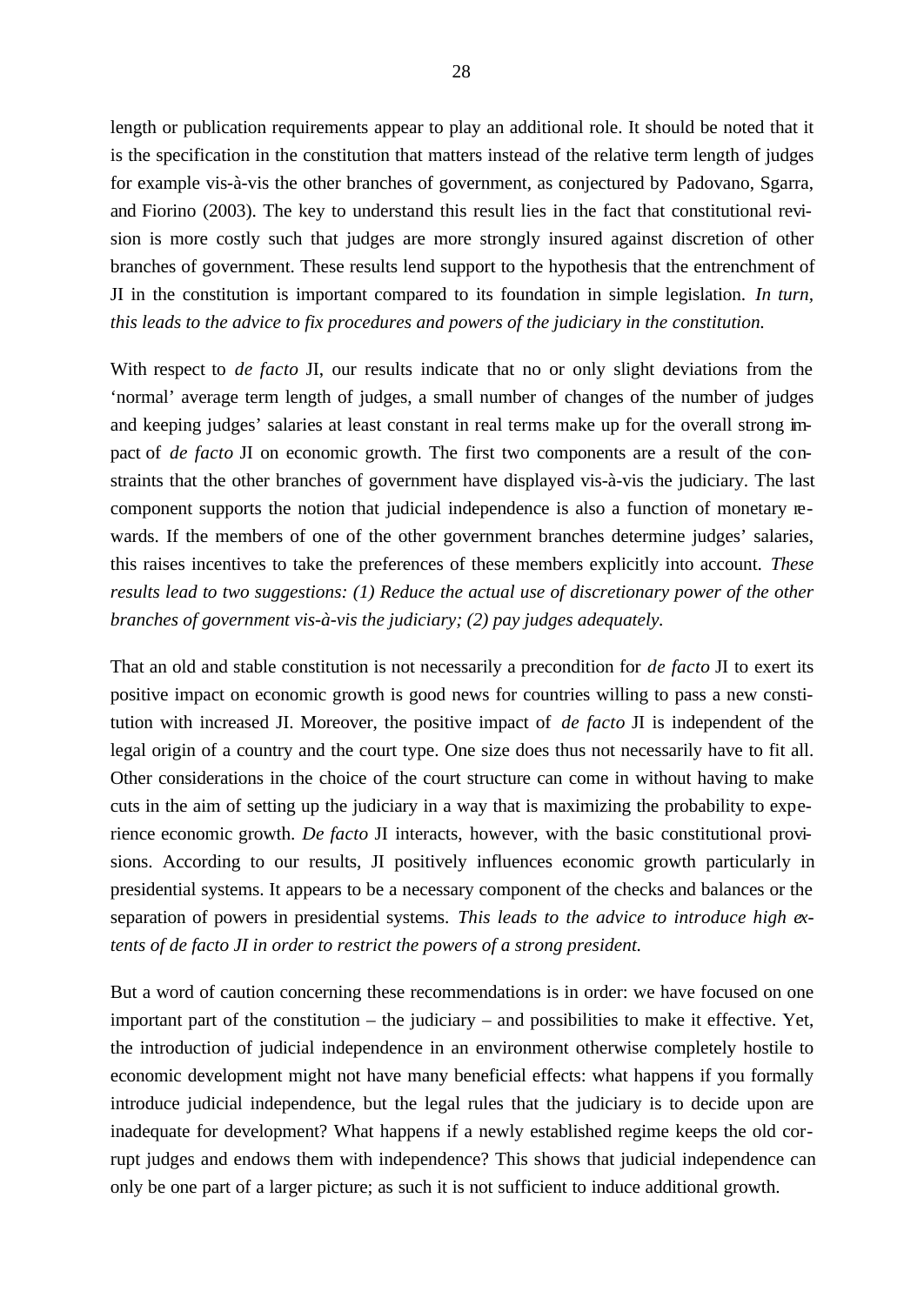A recent issue of the World Development Report (2002,chp. 6) has dealt with one part of the problem, namely judicial efficiency and proposes (i) increased accountability of judges, (ii) simplification, and (iii) increased resources. Increased accountability is supposed to be  $\Phi$ tained by information on judicial performance, judges who work on individual calendar, a reporting of judicial statistics. Moreover, open trials would enable everybody to observe judges' conduct and keep them accountable. While we have not explicitly dealt with judicial accountability in this paper, Hayek's (1960, 192) suggestion to supplement judicial independence by instruments of direct democracy in order to make judges accountable is well worth noting again. Curiously enough, it is often representatives of the legal science like lawyers, law professors and judges who oppose the introduction of direct democracy.

The paper has not dealt with the political economy of JI. From the empirical support for the hypothesis that JI is conducive to economic growth we have inferred that it should be designed on the constitutional stage. Yet, an independent judiciary can make the lives of government members more complicated because it acts as an additional constraint upon their behavior. If members of the legislature and the executive are crucial for constitutional design, considerations as these will often prevent them from installing an independent judiciary.

Finally, *de facto* judicial independence is what matters most. Despite the fact that the age of the constitution does not appear to be a precondition of *de facto* JI, it is not sufficient to write JI in new legal or constitutional documents without acquiring some reputation that the state lives up to JI *de facto*. Reputation building still is a time consuming and costly exercise and moreover its dynamics are asymmetric in the sense that it is difficult to build up but easily and quickly destroyed. Both the political economy aspect and the importance of factual JI indicate the potential for time inconsistency in actually creating an independent judiciary.

#### **6 Conclusions and Outlook**

In this paper, we have investigated the impact of judicial independence (JI) on economic growth for a cross section of about 80 countries. By extending the analysis of Feld and Voigt (2003), we use two indicators of JI introduced by them, one measuring *de jure* and another measuring *de facto* JI. Basically, the results of Feld and Voigt are reproduced for a larger sample, although they are stronger and more robust: *De facto* JI has a strong, significantly positive impact on economic growth, while *de jure* JI does not. Differentiating the impact of single components of both indicators and looking at their interaction with the organizational and constitutional environment, some suggestions for constitutional design are obtained. First, it appears to be useful to specify procedures and powers of the judiciary in the constitution instead of granting independence only legally. Second, reduce the actual use of discretionary power of the other branches of government vis-à-vis the judiciary and pay judges adequately.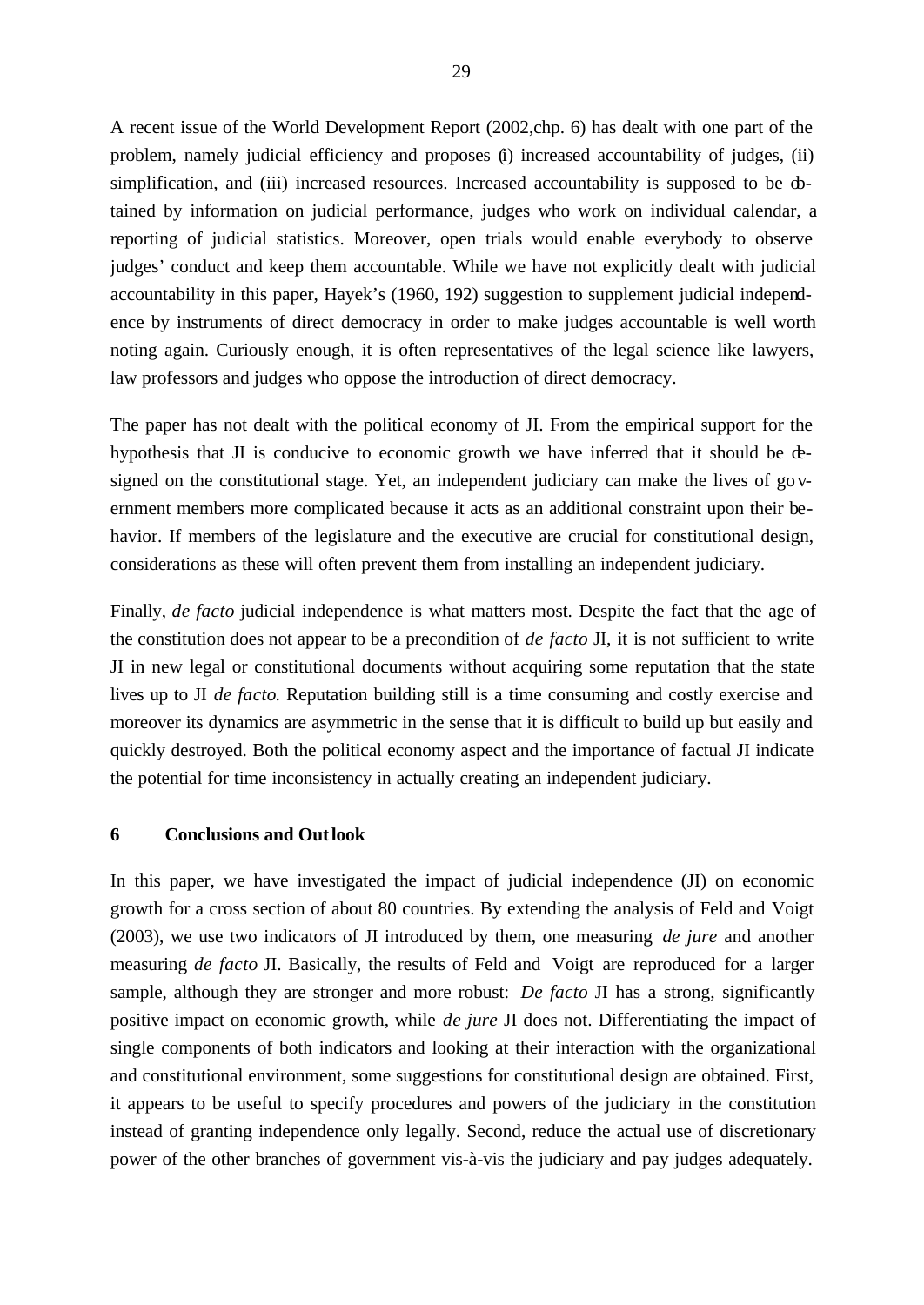Third, introduce high extents of *de facto* JI in particular in presidential systems in order to restrict the powers of a strong president.

The most important issue for future research seems to be to improve our knowledge concerning the channels through which JI has an impact on economic growth. One way to approach this issue is to estimate the amount of additional (foreign direct) investment that is triggered by having a more independent judiciary on the one hand and to estimate the growth in productivity of capital already in use that can be attributed to an independent judiciary. Another way to approach this issue is to go back to our story that there are three paradigmatic interaction situations that could be influenced by the existence of an independent judiciary, namely interactions between private citizens, interactions between citizens and the state, and interactions between government branches. The first interaction situation is within the realm of private law, whereas the other two situations are within the realm of public law. Knowing more about the channels through which JI has an impact on economic growth would, of course, enable us to give constitutional advice on a more solid basis.

**Acknowledgment**: The following persons helped tremendously with this project either by completing the questionnaire themselves or by re-sending it to country experts: Angela Baronin Adamovich (Croatia); Christian Alsøe (Denmark); Carlos Amayo O. (Colombia); Beth Aub (Jamaica); Thompson Ayodele (Nigeria); Adrian Baboi – Stroe (Romania); Maja Bacovic (Montenegro); Roberto Dala Barba Filho (Brasil); Abdel Azuz Bari (Malaysia); Andrea Behn (Cambodia); Maria Isabel Bonilla (Guatemala); Gyimah Boadi (Ghana); Boudewijn Bouckaert (Belgium); Nathan Brown (Egypt and Kuwait); Birgit Calix (Honduras); Katja Chammas (Lebanon); Fréderique Chancellier (France); Alfred W. Chanda (Zambia); Giovanni Cordini (Italy); Bibek Debroy (India); Jacques Dinan (Mauritius); Alaa Elemary (Egypt); Vladan Djuranovic (Montenegro); Fredrik Erixon (Sweden); Aissata Fall Bagnan (Niger); Charles Fornbad (Botswana); Marie-Noëlle Ferrieux Patterson (Vanuatu); Diogo de Figueiredo Moreira Neto (Brazil); R. Fischer (Chile); Ricardo Flores (Venezuela); Tamás Földi (Hungary); Pedro Galilea (Spain); Enrique Ghersi (Peru); Thomas Ginsburg (USA); Docent Jaan Ginter (Estonia); John Githongo (Kenya); Dr. Arturo R. Oliver González (Mexico); Jorge Hernandez (Peru); Benedikte Holberg (Dänemark); Stephan Hulka (Czech Republic); Robert Jagtenberg (Netherlands); Ikbal Janif (Fiji); Jae Ho Chung (South Korea); Akritas Kaidatzis (Greece); Hein Kiessling (Pakistan); Gia Kiknadze (Georgia); Sa'eda Kilani (Jordan); Victor Kimesera (Tanzania); Wolfgang Kleine (Namibia); Amalia Kostanyan (Armenia); Peter Kurrild-Klitgaard (Denmark); Andreas Kyriacou (Cyprus); Toh Han Li (Singapore); Elena A. Lisovskaya (Russia); Dr. Manfred Lohmann (Ukraine); Elisio Macamo (Mozambique); Kalle Määttä (Finnland); Arne Mavcic (Slovenia); Martin Mayer (Senegal); Andrés Mejía-Vergnaud (Colombia); Irena Mladenova (Bulgaria); Fouzi Mourji (Maroc); Robert Nef (Swit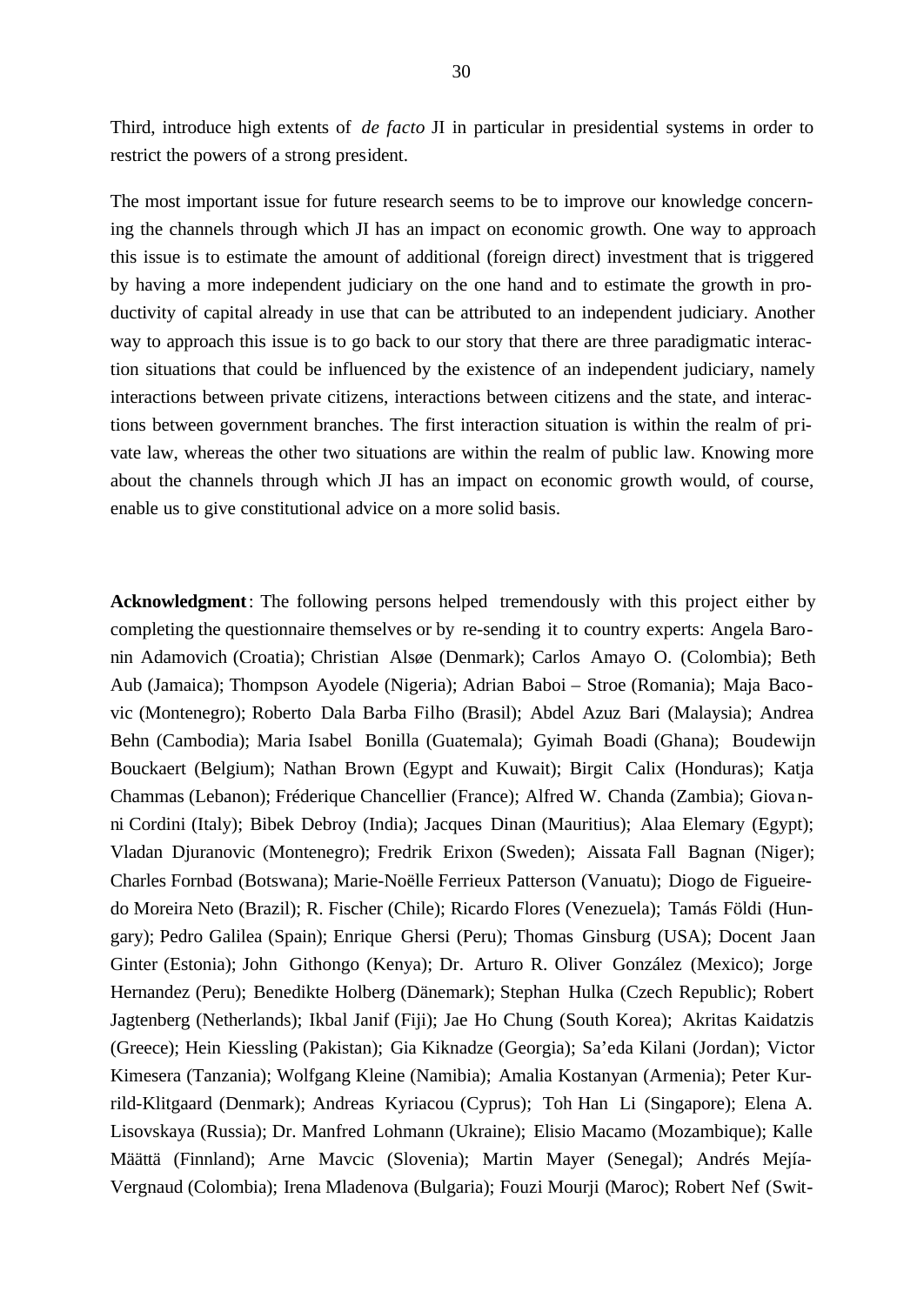zerland); Marassulov Nurgalim (Kazakhstan); Joachim Nyemeck Binam (Ivory Coast); Dagmar Oberlies (Cambodia); Bojosi Otlhogile (Botswana); Dr. Hüseyin Özcan (Turkey); Krysztof Pawlowski (Poland); Nassef Perdomo (Dominican Republic); W. Petuelli (Haiti); Vytautas Piesliakas (Lithuania); Joseph Pini (France); Jean-Eric Rakotoarisoa (Madagaskar); Suri Ratnapala (Australia); Clara Elena Reales (Colombia); Boyd Reid (Trinidad & Tobago); Jasmin Sadoun (Jordan); Rena Safaraliyeva (Azerbaijan); Jorge Silvero Salgueiro (Paraguay); Frieder von Sass (Tanzania); Anja Schoeller-Schletter (Paraguay); Bernhard Seliger (South Korea); John T. Shieh (Taiwan); Pavel Skoda (Slovakia); Eivind Smith (Norway); Dr. Solte (Bosnia and Hercegowina); Ricardo Ernesto Soto Barrios (Panama); Zane Spindler (Canada); Thomas Stauffer (Switzerland); Rigoberto Steward (Costa Rica); Neal Tate (Philippines); Jürgen Theres (Mauretanien); Joan Thompson (Bahamas); Sübidey Togan (Turkey); Mamadou Traoré (Ivory Cost); Xiomara Vallesteros (Nicaragua); Artur Victoria (Portugal); Veselin Vukotic (Montenegro); Wolfgang Weigel (Austria); Weliamuna (Sri Lanka); Dr. Jan Woischnik (Uruguay); Omri Yadlin (Israel).

#### **References**

Beck, Th., G. Clarke, A. Groff, Ph. Keefer, P. Walsh (2000), New tools and new tests in comparative political eco nomy: The Database of Political Institutions, Washington: The World Bank.

Besley, T. and A. Payne (2003); Judicial Accountability and Economic Policy Outcomes: Evidence from Employment Discrimination Charges, mimeo, June.

Brennan, G. and A. Hamlin (1994), A Revisionist View of the Separation of Powers, *Journal of Theoretical Politics* 6(3):345-368.

Brennan, G. and H. Kliemt (1994), Finite Lives and Social Institutions, *Kyklos* 47(4):551-571.

Chavez, R., J. Ferejohn and B. Weingast (2003); A Theory of the Politically Independent Judiciary, Paper presented at the annual meeting of the Am. Pol. Sc. Association, Philadelphia, August.

Congleton, R. (2003); *Improving Democracy Through Constitutional Reform: Some Swedish Lessons*, Dordrecht: Kluwer.

Dakolias, M. (1999), Court Performance Around the World: A Comparative Perspective, *The Yale Human Rights & Development Law Journal*; downloadable from: http://www.yale.edu/yhrdlj/yol02/dakolias\_maria\_article.htm (June-22-03).

Duverger, M. (1980), A New Political System Model: Semi-Presidential Government, *European Journal of Political Research* 8(2):165-187.

Elazar, D. (1995), From Statism to Federalism: A Paradigm Shift, *Publius* 25(2):5-18.

Epstein, D. and Sh. O'Halloran (1999), *Delegating Powers*, Cambridge: Cambridge University Press.

Feld, L.P. and S. Voigt (2003), Economic Growth and Judicial Independence: Cross-Country Evidence using a new set of indicators, *European Journal of Political Economy* 19 (3): 497-527.

Ferejohn, J. and B. Weingast (1992); A Positive Theory of Statutory Interpretation, International Review of Law and Economics 12:263-79.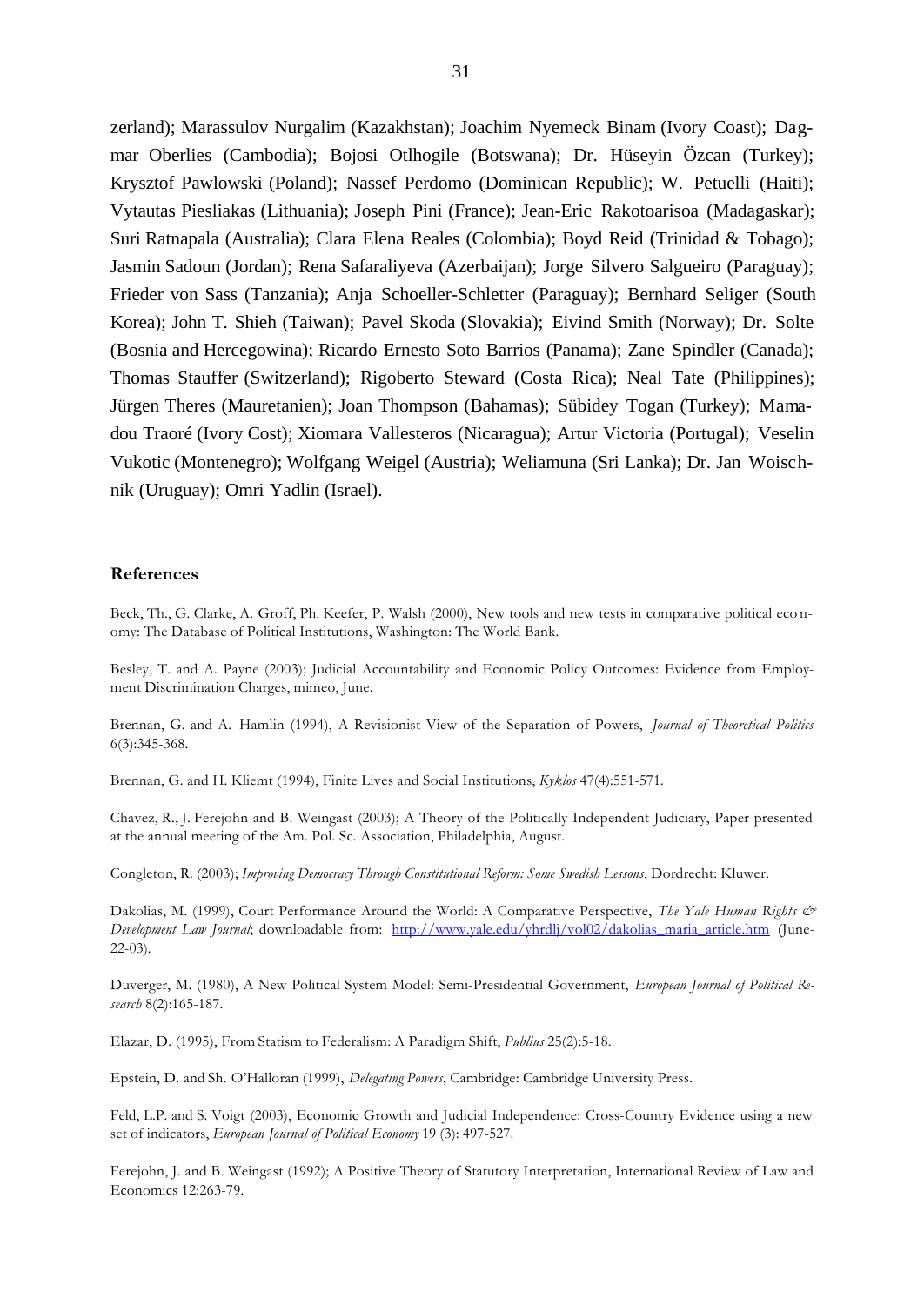Gely, R. and P. Spiller (1990); A Rational Theory of Supreme Court Statutory Decisions with Applications to the State Farm and Grove City Cases, Journal of Law, Economics, and Organization 6:263-300.

Ginsburg, T. (2002), Economic Analysis and the Design of Constitutional Courts, *Theoretical Inquiries in Law* 3(1): 49- 85.

Haan, J. de and J.E. Sturm (2000), On the Relationship between Economic Freedom and Economic Growth, *European Journal of Political Economy* 16: 215-241.

Hamilton, A., J. Madison and J. Jay (1788/1961), *The Federalist Papers*, with an introduction by C. Rossiter, New York: Mentor.

Hanssen, A. (2002); Is there a politically optimal level of judicial independence? Mimeo, June.

Harutyunayn, G. and A. Mavcic (1999), *Constitutional Review and Its Development in the Modern World (A Comparative Constitutional Analysis)*; Yerevan and Ljubljana.

Hayek, F. (1960), *The Constitution of Liberty*, Chicago: University of Chicago Press.

Henisz, W. (2000), The Institutional Environment for Economic Growth, *Economics and Politics* 12, 1-31.

Heston, A., R. Summers and B. Aten (2001), *Penn World Table, Version 6.0*, Center for International Comparisons at the University of Pennsylvania (CICUP), December 2001.

Keefer, Ph. and D. Stasavage (2003), The Limits of Delegation, Veto Players, Central Bank Independence, and the Credibility of Monetary Policy, to appear in: *American Political Science Review*.

Ketcham, R. (ed./1986), *The Anti-Federalist Papers and the Constitutional Convention Debates*, New York: Mentor.

Landes, W. and R. Posner (1975), The Independent Judiciary in an Interest-Group Perspective, *The Journal of Law and Economics*, 18(3):875-911.

La Porta, R., F. Lopez-de-Silanes, A. Shleifer and R. Vishny (1999), The Quality of Government, *Journal of Law, Economics and Organization* 15: 222-279.

La Porta, R., F. López-de-Silanes, Ch. Pop-Eleches and A. Shleifer (2003), Judicial Checks and Balances, mimeo May.

Macey, J.R. (1992); Separated Powers and Positive Political Theory: The Tug of War Over Administrative Agencies, Georgetown Law Journal 80:671-703.

Majone, G. (1996). Temporal Consistency and Policy Credibility: Why Democracies Need Non-Majoritarian Institutions, European University Institute, Working Paper RSC No. 96/57.

Maskin, E. and J. Tirole (2001), The Politician and the Judge: Accountability in Government, Working Paper.

McCubbins, M., R. Noll and B. Weingast (1987); Administrative Procedures as Instruments of Political Control, Journal of Law, Economics, and Organization 3(2):243-77.

McCubbins, M., R. Noll and B. Weingast (1989); Structure and Process, Politics and Policy: Administrative Arrangements and the Political Control of Agencies, Virginia Law Review 75:431-82.

McCubbins, M. and T. Schwartz (1984); Congressional Oversight Overlooked: Police Patrols versus Fire Alarms, American Journal of Political Science 28:165-79.

Moe, T.M. (1990); Political Institutions: The Neglected Side of the Story, Journal of Law, Economics, and Organization 6:213-53.

Mueller, D. (1996), *Constitutional Democracy*, Oxford: Oxford University Press.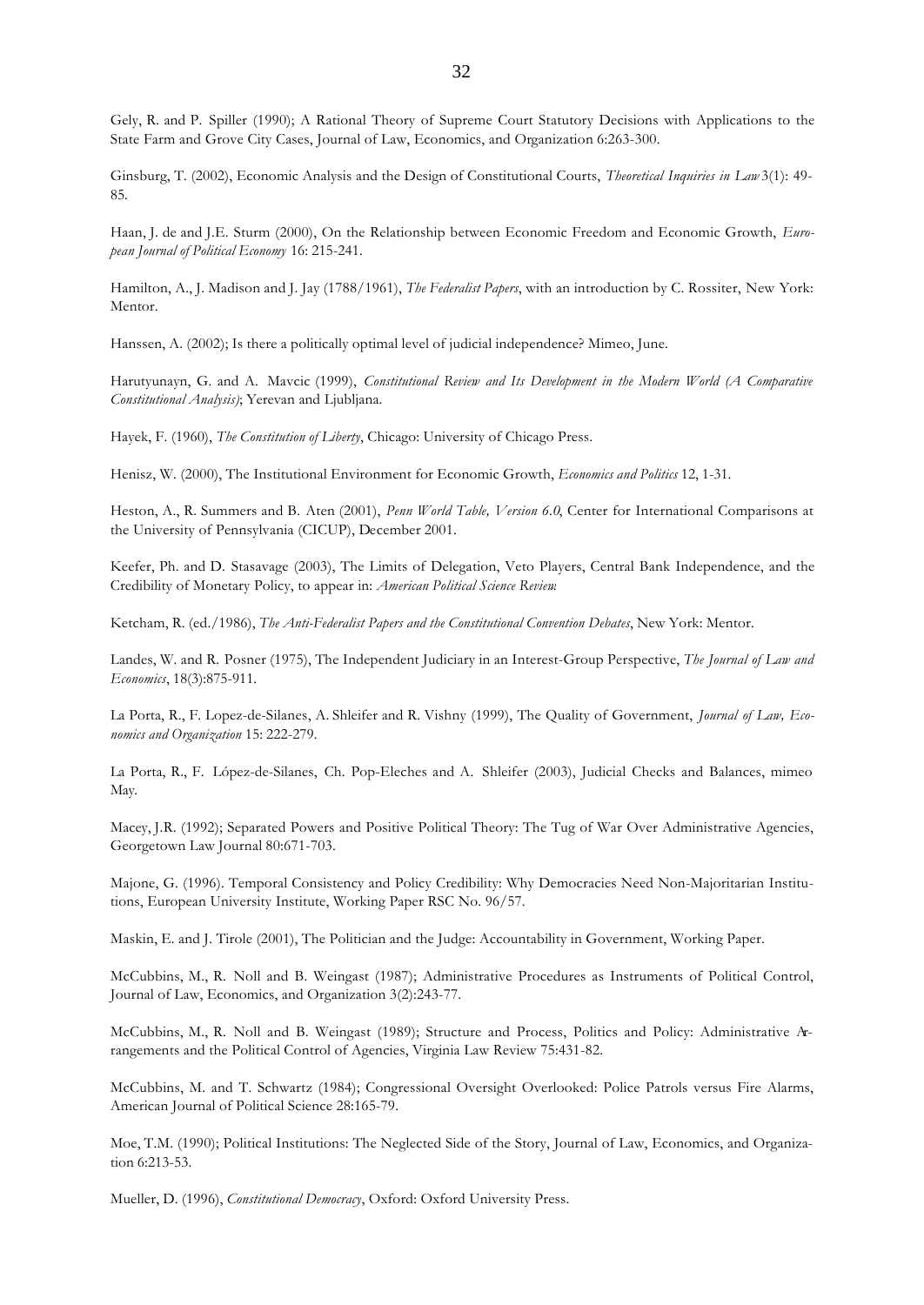Padovano, F., G. Sgarra, and N. Fiorino (2003), Judicial Branch, Checks and Balances and Political Accountability, *Constitutional Political Economy* 14(1):47-70.

Persson, T. and G. Tabellini (2003), *The Economic Effects of Constitutions: What Do the Data Say?*, Cambridge: MIT Press.

Persson, T., G. Roland, and G. Tabellini (1997), Separation of Powers and Political Accountability, *Quarterly Journal of Economics* 115:1163-1202.

Ramseyer, M. (1994), The Puzzling (In)dependence of Courts: A Comparative Approach, *Journal of Legal Studies* 23(2): 721-747.

Ramseyer, M. and E.B. Rasmusen (1997), Judicial Independence in a Civil Law Regime: The Evidence from Japan, *Journal of Law, Economics and Organization* 13(2): 259-286.

Ramseyer, M. and E.B. Rasmusen (1999), Why the Japanese Taxpayer Always Loses, *Southern California Law Review* 72(2/3): 571-595.

Ramseyer, M. and E.B. Rasmusen (2001a), Why Are Japanese Judges So Conservative in Politically Charged Cases?, *American Political Science Review* 95(2): 331-344.

Ramseyer, M. and E.B. Rasmusen (2001b), Why Is the Japanese Conviction Rate So High?, *Journal of Legal Studies* 30(1): 53-88.

Riker, W. (1964), *Federalism: Origin, Operation, Significance*, Boston: Little Brown.

Sartori, G. (1994), *Comparative Constitutional Engineering*, New York: New York University Press.

Toma, Eugenia (1991); Congressional Influence and the Supreme Court: The Budget as a Signaling Device, *Journal of Legal Studies*, 20:131-46.

Treisman, D. (2000), The Causes of Corruption: A Cross-National Study; *Journal of Public Economics* 76, 399-457.

Voigt, S. and E. Salzberger (2002), Choosing Not to Choose: When Politicians Choose to Delegate Powers, *Kyklos* 55(2):247-268.

Weingast, B. (1996), Rational Choice Perspectives on Institutions, in: Goodin, Robert E. and H. D. Klingemann (eds.), *A New Handbook of Political Science*, New York: Oxford University Press.

World Development Report (2002), Chapter 6: The Judicial System.

Zeppos, N.S. (1993); Deference to Political Decisionmakers and the Preferred Scope of Judicial Review, Northwestern University Law Review 88:296-371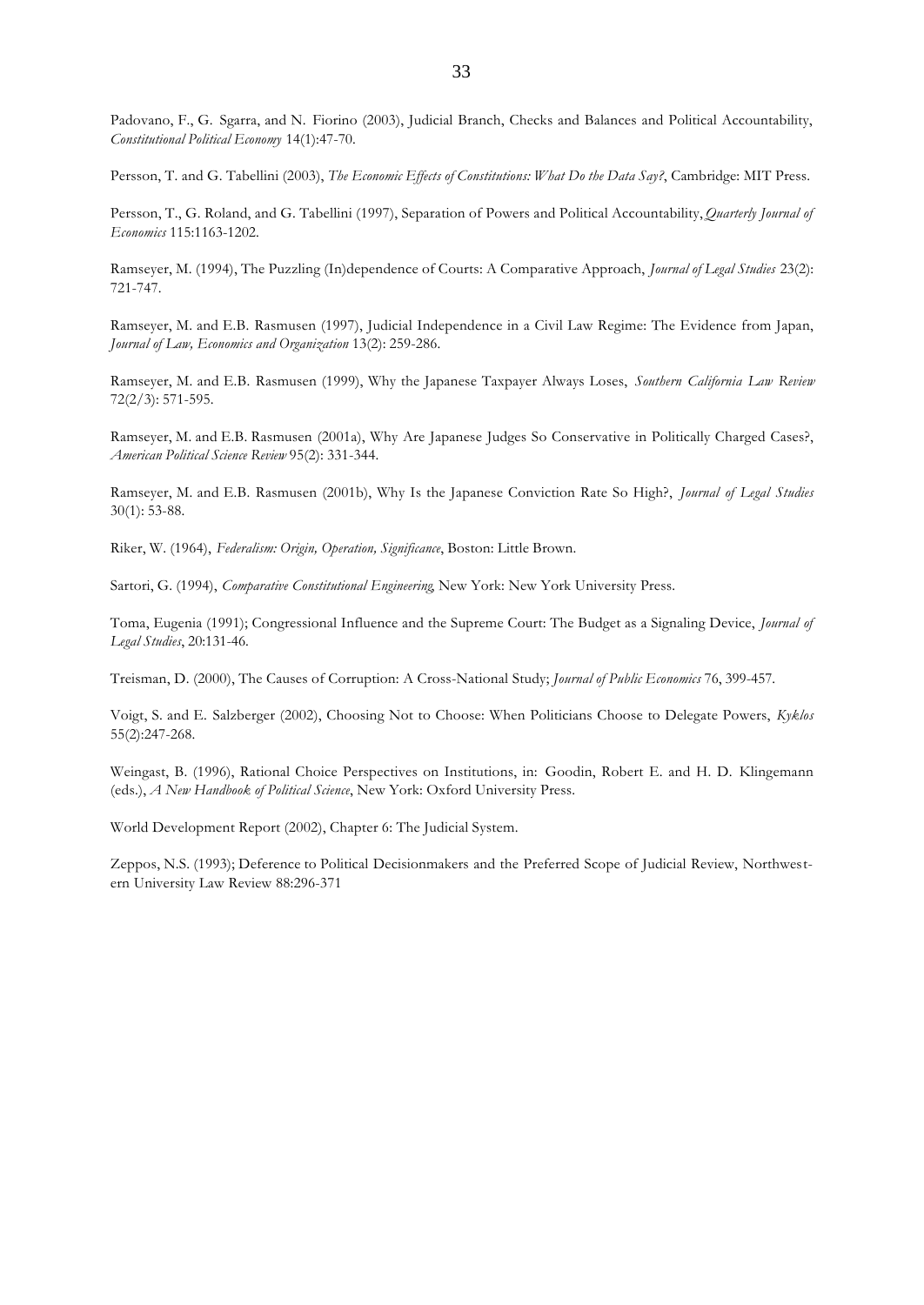# CESifo Working Paper Series

(for full list see www.cesifo.de)

- 1197 Hans Gersbach and Hans Haller, When Inefficiency Begets Efficiency, May 2004
- 1198 Saku Aura, Estate and Capital Gains Taxation: Efficiency and Political Economy Consideration, May 2004

 $\mathcal{L}_\mathcal{L} = \{ \mathcal{L}_\mathcal{L} = \{ \mathcal{L}_\mathcal{L} = \{ \mathcal{L}_\mathcal{L} = \{ \mathcal{L}_\mathcal{L} = \{ \mathcal{L}_\mathcal{L} = \{ \mathcal{L}_\mathcal{L} = \{ \mathcal{L}_\mathcal{L} = \{ \mathcal{L}_\mathcal{L} = \{ \mathcal{L}_\mathcal{L} = \{ \mathcal{L}_\mathcal{L} = \{ \mathcal{L}_\mathcal{L} = \{ \mathcal{L}_\mathcal{L} = \{ \mathcal{L}_\mathcal{L} = \{ \mathcal{L}_\mathcal{$ 

- 1199 Sandra Waller and Jakob de Haan, Credibility and Transparency of Central Banks: New Results Based on Ifo's *World Economicy Survey*, May 2004
- 1200 Henk C. Kranendonk, Jan Bonenkamp, and Johan P. Verbruggen, A Leading Indicator for the Dutch Economy – Methodological and Empirical Revision of the CPB System, May 2004
- 1201 Michael Ehrmann, Firm Size and Monetary Policy Transmission Evidence from German Business Survey Data, May 2004
- 1202 Thomas A. Knetsch, Evaluating the German Inventory Cycle Using Data from the Ifo Business Survey, May 2004
- 1203 Stefan Mittnik and Peter Zadrozny, Forecasting Quarterly German GDP at Monthly Intervals Using Monthly IFO Business Conditions Data, May 2004
- 1204 Elmer Sterken, The Role of the IFO Business Climate Indicator and Asset Prices in German Monetary Policy, May 2004
- 1205 Jan Jacobs and Jan-Egbert Sturm, Do Ifo Indicators Help Explain Revisions in German Industrial Production?, May 2004
- 1206 Ulrich Woitek, Real Wages and Business Cycle Asymmetries, May 2004
- 1207 Burkhard Heer and Alfred Maußner, Computation of Business Cycle Models: A Comparison of Numerical Methods, June 2004
- 1208 Costas Hadjiyiannis, Panos Hatzipanayotou, and Michael S. Michael, Pollution and Capital Tax Competition within a Regional Block, June 2004
- 1209 Stephan Klasen and Thorsten Nestmann, Population, Population Density, and Technological Change, June 2004
- 1210 Wolfgang Ochel, Welfare Time Limits in the United States Experiences with a New Welfare-to-Work Approach, June 2004
- 1211 Luis H. R. Alvarez and Erkki Koskela, Taxation and Rotation Age under Stochastic Forest Stand Value, June 2004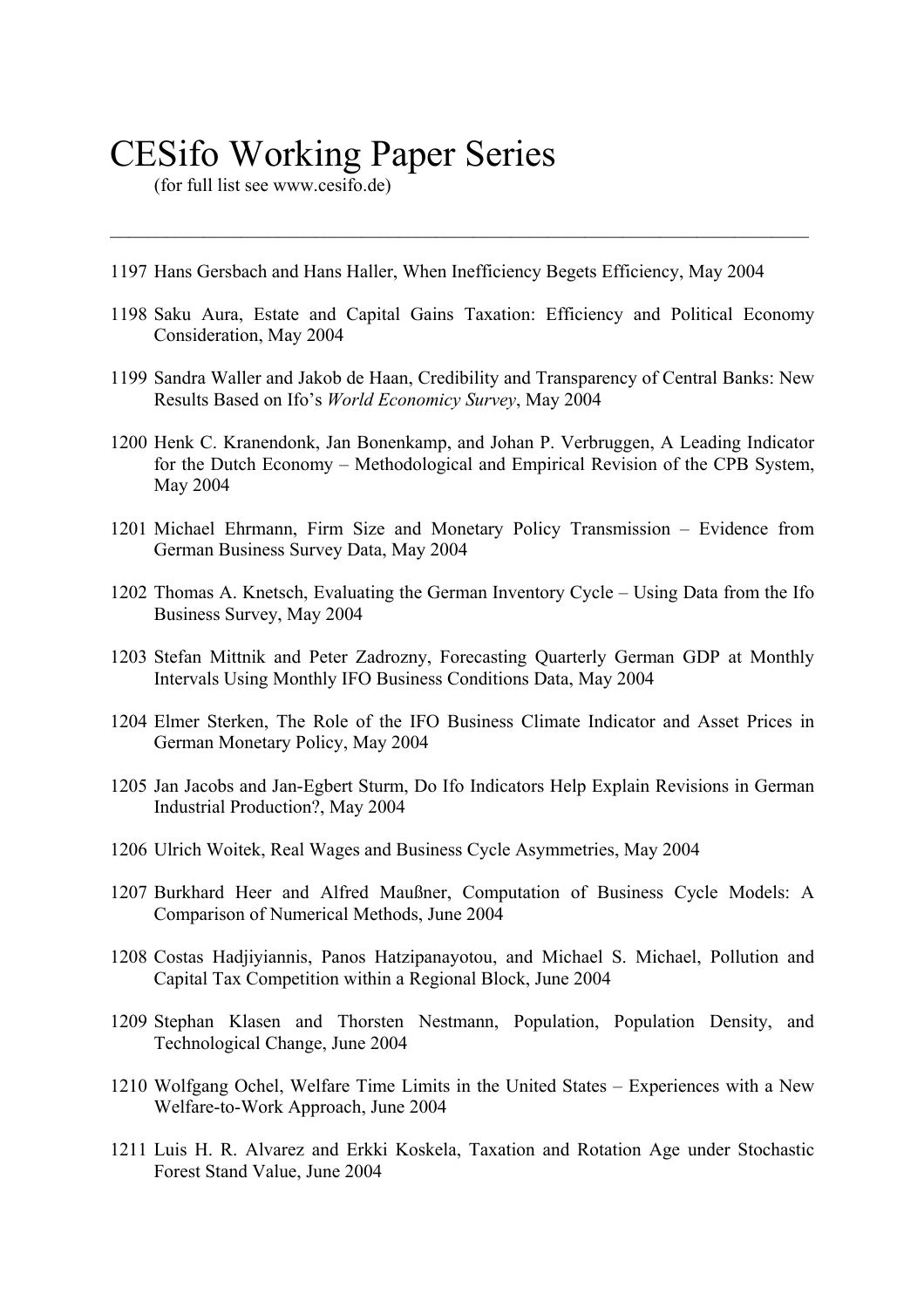- 1212 Bernard M. S. van Praag, The Connexion Between Old and New Approaches to Financial Satisfaction, June 2004
- 1213 Hendrik Hakenes and Martin Peitz, Selling Reputation When Going out of Business, June 2004
- 1214 Heikki Oksanen, Public Pensions in the National Accounts and Public Finance Targets, June 2004
- 1215 Ernst Fehr, Alexander Klein, and Klaus M. Schmidt, Contracts, Fairness, and Incentives, June 2004
- 1216 Amihai Glazer, Vesa Kanniainen, and Panu Poutvaara, Initial Luck, Status-Seeking and Snowballs Lead to Corporate Success and Failure, June 2004
- 1217 Bum J. Kim and Harris Schlesinger, Adverse Selection in an Insurance Market with Government-Guaranteed Subsistence Levels, June 2004
- 1218 Armin Falk, Charitable Giving as a Gift Exchange Evidence from a Field Experiment, June 2004
- 1219 Rainer Niemann, Asymmetric Taxation and Cross-Border Investment Decisions, June 2004
- 1220 Christian Holzner, Volker Meier, and Martin Werding, Time Limits on Welfare Use under Involuntary Unemployment, June 2004
- 1221 Michiel Evers, Ruud A. de Mooij, and Herman R. J. Vollebergh, Tax Competition under Minimum Rates: The Case of European Diesel Excises, June 2004
- 1222 S. Brock Blomberg and Gregory D. Hess, How Much Does Violence Tax Trade?, June 2004
- 1223 Josse Delfgaauw and Robert Dur, Incentives and Workers' Motivation in the Public Sector, June 2004
- 1224 Paul De Grauwe and Cláudia Costa Storti, The Effects of Monetary Policy: A Meta-Analysis, June 2004
- 1225 Volker Grossmann, How to Promote R&D-based Growth? Public Education Expenditure on Scientists and Engineers versus R&D Subsidies, June 2004
- 1226 Bart Cockx and Jean Ries, The Exhaustion of Unemployment Benefits in Belgium. Does it Enhance the Probability of Employment?, June 2004
- 1227 Bertil Holmlund, Sickness Absence and Search Unemployment, June 2004
- 1228 Klaas J. Beniers and Robert Dur, Politicians' Motivation, Political Culture, and Electoral Competition, June 2004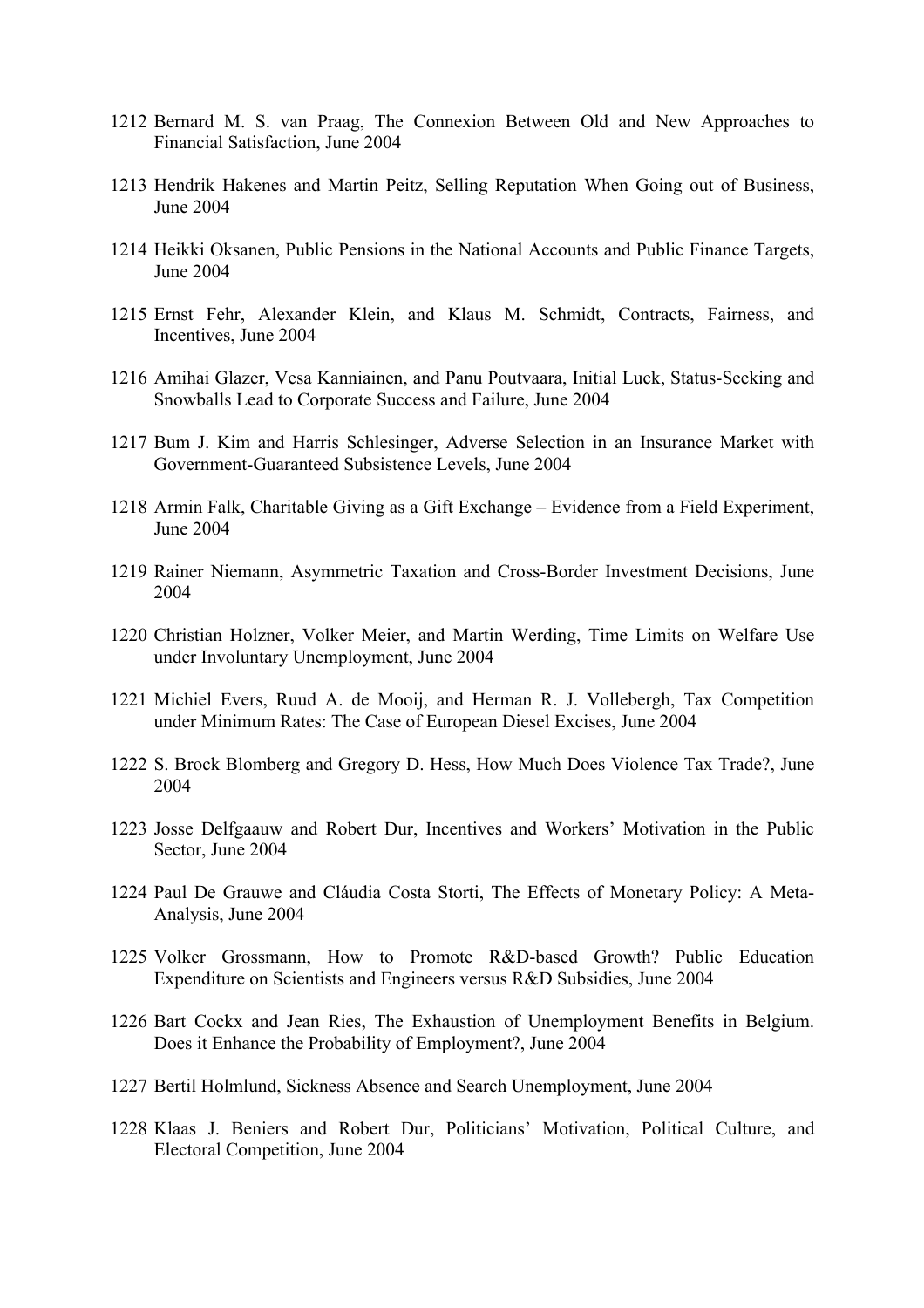- 1229 M. Hashem Pesaran, General Diagnostic Tests for Cross Section Dependence in Panels, July 2004
- 1230 Wladimir Raymond, Pierre Mohnen, Franz Palm, and Sybrand Schim van der Loeff, An Empirically-Based Taxonomy of Dutch Manufacturing: Innovation Policy Implications, July 2004
- 1231 Stefan Homburg, A New Approach to Optimal Commodity Taxation, July 2004
- 1232 Lorenzo Cappellari and Stephen P. Jenkins, Modelling Low Pay Transition Probabilities, Accounting for Panel Attrition, Non-Response, and Initial Conditions, July 2004
- 1233 Cheng Hsiao and M. Hashem Pesaran, Random Coefficient Panel Data Models, July 2004
- 1234 Frederick van der Ploeg, The Welfare State, Redistribution and the Economy, Reciprocal Altruism, Consumer Rivalry and Second Best, July 2004
- 1235 Thomas Fuchs and Ludger Woessmann, What Accounts for International Differences in Student Performance? A Re-Examination Using PISA Data, July 2004
- 1236 Pascalis Raimondos-Møller and Alan D. Woodland, Measuring Tax Efficiency: A Tax Optimality Index, July 2004
- 1237 M. Hashem Pesaran, Davide Pettenuzzo, and Allan Timmermann, Forecasting Time Series Subject to Multiple Structural Breaks, July 2004
- 1238 Panu Poutvaara and Andreas Wagener, The Invisible Hand Plays Dice: Eventualities in Religious Markets, July 2004
- 1239 Eckhard Janeba, Moral Federalism, July 2004
- 1240 Robert S. Chirinko, Steven M. Fazzari, and Andrew P. Meyer, That Elusive Elasticity: A Long-Panel Approach to Estimating the Capital-Labor Substitution Elasticity, July 2004
- 1241 Hans Jarle Kind, Karen Helene Midelfart, Guttorm Schjelderup, Corporate Tax Systems, Multinational Enterprises, and Economic Integration, July 2004
- 1242 Vankatesh Bala and Ngo Van Long, International Trade and Cultural Diversity: A Model of Preference Selection, July 2004
- 1243 Wolfgang Eggert and Alfons J. Weichenrieder, On the Economics of Bottle Deposits, July 2004
- 1244 Sören Blomquist and Vidar Christiansen, Taxation and Heterogeneous Preferences, July 2004
- 1245 Rafael Lalive and Alois Stutzer, Approval of Equal Rights and Gender Differences in Well-Being, July 2004